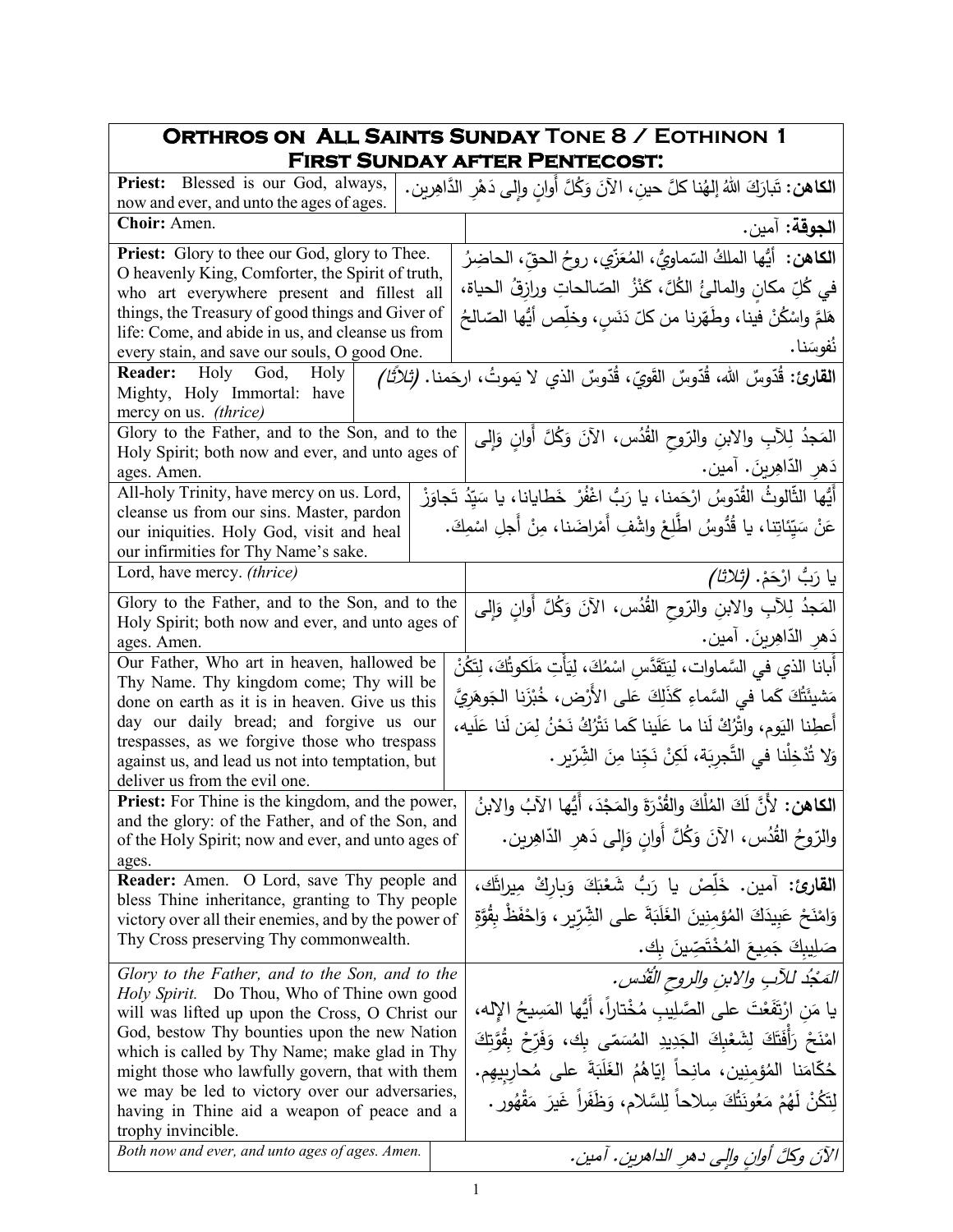| O Champion dread, who cannot be put to                                                                 | أَيَّتُها الشَّفِيعَةُ الرَّهِيبَةُ غَيرُ المَخْذُولةِ، يا والِدَةَ الإِلهِ الكُلِّيَّةَ              |
|--------------------------------------------------------------------------------------------------------|-------------------------------------------------------------------------------------------------------|
| confusion, despise not our petitions, O Good and                                                       |                                                                                                       |
| All-praised Theotokos; establish the way of the                                                        | التَّسْبِيح، لا تُعْرضِي يا صالِحَةُ عَنْ تَوَسُّلاتِنا، بَلْ وَطِّدِي سِيرَةَ                        |
| Orthodox; save those who have been called upon<br>to govern us, leading us to that victory which is    | المُسْتَقِيمِي الرَّأيِ، وَخَلِّصِي الَّذِينَ أَمَرْتِ أَنْ يَتَمَلَّكُوا، وَامْنَحِيهِم              |
| from heaven, for thou art she who gavest birth to                                                      | الغَلَبَةَ مِنَ السَّماء، بِما أَنَّكِ وَلَدْتِ الإِلهَ، أَيَّتُها المُبارَكَةُ وَحْدَكِ.             |
| God, and alone art blessed.                                                                            |                                                                                                       |
|                                                                                                        | <b>LITANY</b>                                                                                         |
| Priest: Have mercy on us, O God, according<br>to Thy great goodness, we pray Thee, hear us             | ا <b>لكاهن:</b> إِرْحَمْنا يا اللهُ بِعَظِيمِ رَحْمَتِكَ، نَطْلُبُ إِلَيكَ فَاسْتَجِبْ وَارْحَمْ.     |
| and have mercy.                                                                                        |                                                                                                       |
| Choir: Lord, have mercy. (thrice)                                                                      | ا <b>لجوقة:</b> يا رَبُّ ارْحَم. (ثلاثاً <i>)</i>                                                     |
| Priest: Again we pray for all pious                                                                    | ا <b>لكاهن:</b> وَأَيضاً نَطْلُبُ مِنْ أَجْلِ المَسِيحِيِّينَ الحَسَنِي العِبادَةِ الأُرثوذُكسِيِّين. |
| and Orthodox Christians.                                                                               |                                                                                                       |
| Choir: Lord, have mercy. (thrice)                                                                      | ا <b>لجوقة:</b> يا رَبُّ ارْحَم. <b>(</b> ثلاثاً <i>)</i>                                             |
| Priest: Again we pray for our Father and Metropolitan                                                  | الكاهن: وَأَيضاً نَطْلُبُ مِنْ أَجْلِ أَبِينا ومِتْروبوليتِنا (فُلان)                                 |
| ______, our Bishop _______, and all our brotherhood in<br>Christ.                                      | ورَئِيسِ كَهَنَتِنا (فُلان)، وَكُلِّ إِخْوَتِنا في المَسِيحِ.                                         |
| Choir: Lord, have mercy. (thrice)                                                                      | ا <b>لجوقة:</b> يا رَبُّ ارْحَم. (ثلاثاً <i>)</i>                                                     |
| <b>Priest:</b> For Thou art a merciful God, and lovest                                                 | ا <b>لكاهن:</b> لأَنَّكَ إِلهٌ رَحِيمٌ وَمُحِبٌّ لِلبَشَرِ ، وَلَكَ نُرْسِلُ المَجْدَ أَيُّها         |
| mankind, and unto thee do we ascribe glory to the                                                      |                                                                                                       |
| Father, and to the Son, and to the Holy Spirit: now<br>and ever, and unto ages of ages.                | الآبُ وَالإِبْنُ وَالرُّوحُ الْقُدُسِ، الآنَ وَكُلَّ أُوانِ وَإِلَى دَهْرِ الدَّاهِرِينِ.             |
| Choir: Amen. Bless, father, in the Name of the Lord.                                                   | ا <b>لجوقة</b> : آمين، بِاسْمِ الرَّبِّ باركْ يا أب.                                                  |
| Priest: Glory to the Holy, Consubstantial, Life-                                                       | ا <b>لكاهن:</b> المَجدُ لِلثالُوثِ القُدُّوسِ، الواحِدِ في الجَوْهَرِ ، المُحْيي، غَيرِ               |
| giving and Undivided Trinity, always, now and                                                          |                                                                                                       |
| ever, and unto ages of ages.                                                                           | المُنْقَسِم، كُلَّ حِين، الآنَ وَكُلَّ أُوانٍ وَإِلى دَهْرِ الدَّاهِرِين.                             |
| Choir: Amen.                                                                                           | ا <b>لجوقة:</b> آمين.                                                                                 |
| Glory to God in the highest, and on earth peace, and                                                   | المَجْدُ للهِ في العُلى، وَعَلى الأَرْضِ السَّلامُ، وَفي النَّاسِ                                     |
| good will toward men. (thrice)<br>O Lord, open Thou my lips, and my mouth shall show                   | المَسَرّة. <i>(ثلاثاً)</i>                                                                            |
| forth Thy praise. (twice)                                                                              |                                                                                                       |
|                                                                                                        | يا رَبُّ ا <del>فْتَحْ شَفَتَ</del> يَّ فَيُخْبِرَ فَمِي بِتَسْبِحَتِك. <i>(مَرَّتَيْن)</i>           |
| O Lord, why are they multiplied that afflict me?                                                       | <b>PSALM3</b>                                                                                         |
| Many rise up against me. Many say unto my soul:                                                        | يا رَبُّ لِماذا كَثُرَ الَّذِينَ يُحْزِنُونَنِي؟ كَثَيرونَ قاموا عَلَيّ.                              |
| There is no salvation for him in his God. But                                                          | كَثيرونَ يَقولونَ لِنَفْسي لا خَلاصَ لَهُ بِإِلٰهِه. وأَنْتَ يا                                       |
| Thou, O Lord, art my helper, my glory, and the                                                         | رَبُّ، ناصِرِي وَمَجْدِي وَرافِعُ رأسي. بِصَوْتِي إِلَى الرَّبِّ                                      |
| lifter up of my head. I cried unto the Lord with my                                                    |                                                                                                       |
| voice, and He heard me out of His holy mountain.                                                       | صَرَخْتُ، فَأَجابَنِي مِنْ جَبَلِ قُدْسِه. أنا رَقَدْتُ ونِمْتُ ثُمَّ                                 |
| I laid me down and slept; I awoke, for the Lord<br>will help me. I will not be afraid of ten thousands | قُمْتُ، لأَنَّ الرَّبَّ يَنصُرُني. فَلا أخافُ مِن رِبْواتِ الشَّعبِ                                   |
| of people that set themselves against me round                                                         | المُحيطينَ بي، المُتوازربِنَ عليّ. قُمْ يا رَبُّ، خَلِّصْنِي يا                                       |
| about. Arise, O Lord, save me, O my God, for                                                           |                                                                                                       |
| Thou hast smitten all who without cause are mine                                                       | إِلْهِي، فَإِنَّكَ ضَرَبْتَ كُلَّ مَنْ يُعادِينِي باطْلاً، وَسَحَقْتَ                                 |
| enemies; the teeth of sinners hast Thou broken.                                                        | أَسْنانَ الخَطَأَة. لِلرَّبِّ الخَلاصُ وعلى شَعبِك بَرَكَتُك.                                         |
| Salvation is of the Lord, and Thy blessing is upon<br>Thy people.                                      | أَنا رَقَدْتُ وَنِمْتُ ثُمَّ قُمْتُ، لأَنَّ الرَّبَّ يَنْصُرُني.                                      |
| I laid me down and slept; I awoke, for the Lord                                                        |                                                                                                       |
| will help me.                                                                                          |                                                                                                       |
|                                                                                                        | <b>PSALM 37</b>                                                                                       |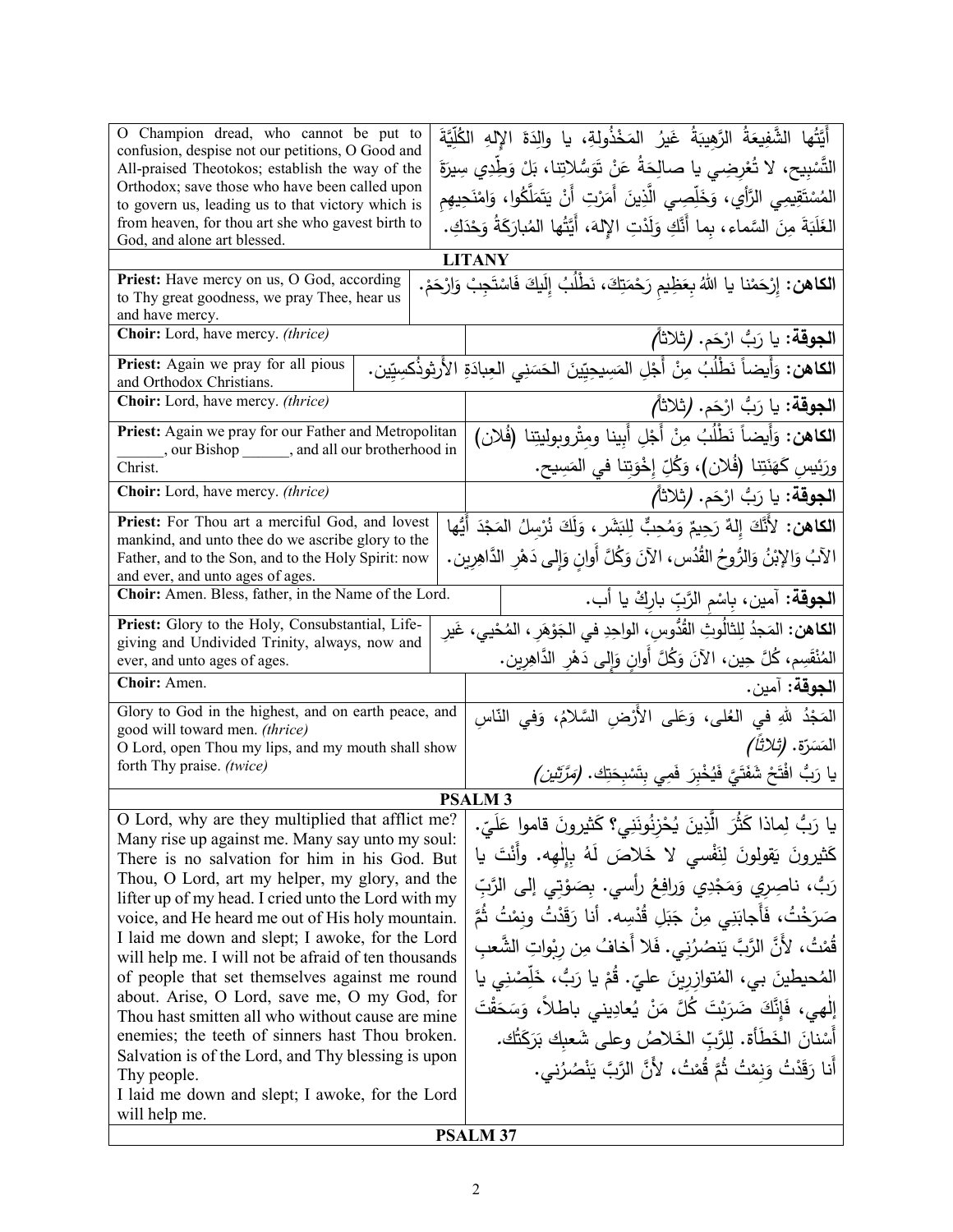| O Lord, rebuke me not in Thine anger, nor chasten<br>me in Thy wrath. For Thine arrows are fastened in<br>me, and Thou hast laid Thy hand heavily upon me.<br>There is no healing in my flesh in the face of Thy<br>wrath; and there is no peace in my bones in the face<br>of my sins. For mine iniquities are risen higher than<br>my head; as a heavy burden have they pressed<br>heavily upon me. My bruises are become noisome<br>and corrupt in the face of my folly. I have been<br>wretched and utterly bowed down until the end; all<br>the day long I went with downcast face. For my loins<br>are filled with mocking, and there is no healing in<br>my flesh. I am afflicted and humbled exceedingly, I<br>have roared from the groaning of my heart. O Lord,<br>before Thee is all my desire, and my groaning is not<br>hid from Thee. My heart is troubled, my strength<br>hath failed me; and the light of mine eyes, even this<br>is not with me. My friends and my neighbors drew<br>nigh over against me and stood, and my nearest of<br>kin stood afar off. And they that sought after my soul<br>used violence; and they that sought evils for me<br>spake vain things, and craftiness all the day long did<br>they meditate. But as for me, like a deaf man I heard<br>them not, and was as a speechless man that openeth<br>not his mouth. And I became as a man that heareth<br>not, and that hath in his mouth no reproofs. For in<br>Thee have I hoped, O Lord; Thou wilt hearken unto<br>me, O Lord my God. For I said: Let never mine<br>enemies rejoice over me; yea, when my feet were<br>shaken, those men spake boastful words against me.<br>For I am ready for scourges, and my sorrow is<br>continually before me. For I will declare mine<br>iniquity, and I will take heed concerning my sin. But<br>mine enemies live and are made stronger than I, and<br>they that hated me unjustly are multiplied. They that<br>render me evil for good slandered me, because I<br>pursued goodness. Forsake me not, O Lord my God,<br>depart not from me. Be attentive unto my help, O<br>Lord of my salvation.<br>Forsake me not, O Lord my God, depart not from | يا رَبُّ، لا بِغَضَبِكَ تُوَبِّخْني، ولا بِرِجْزِكَ تُؤَدِّبْني. فَإِنَّ<br>سِهامَكَ قد نَشَبَتْ فِيَّ، وَمَكَّنْتَ عليَّ يدَك. لَيْسَ<br>لِجَسَدِي شِفاءٌ مِنْ وَجْهِ غَضَبِكَ، وَلا سَلامَةً في<br>عِظامي مِنْ وَجْهِ خَطايايِ. لأَنَّ آثامي قَدْ تَعالَتْ فَوقَ<br>رَأْسي، كَحِمْلِ ثَقيلِ قَدْ ثَقُلَتْ عَلَيَّ. قَدْ أَنْتَنَتْ وقاحَتْ<br>جِراحاتي مِنْ قِبَلِ جَهالَتي. شَقِيتُ وَانْحَنَيْتُ إِلَى الغايَةِ،<br>والنَّهارَ كُلَّهُ مَشَيْتُ عابِسًا. لأَنَّ مَتْنَىَّ قَدِ امْتَلاً مَهازِئَ<br>ولِيسَ لِجَسَدِي شِفاء . شَقِيتُ وَاتَّضَعْتُ جِدًّا، وَكُنْتُ أَئِنُّ<br>مِنْ تَنَهُّدِ قَلْبِي. يا رَبُّ، إِنَّ بُغْيَتِي كُلَّها أمامَكَ، وتَنَهُّدِي<br>لَمْ يَخْفَ عنك. قَدِ اضْطَرَبَ قَلْبِي وَفارَقَتْنِي قُوَّتِي،<br>وَنُورُ عَيْنَيَّ أَيْضًا لَمْ يَبْقَ مَعي. أَصْدِقائي وأَقْرِبِائي<br>دَنَوْا مِنِّي وَوَقَفُوا لَدَيَّ، وَجِنْسِي وَقَفَ مِنِّي بَعِيدًا.<br>وَأَجْهَدَنِى الَّذِينَ يَطْلَبُونَ نَفْسِي، وَالمُلْتَمِسُونَ لِيَ الشَّرَّ<br>تَكَلَّمُوا بِالْباطِل، وَغُشُوشًا طُولَ النَّهار دَرَسُوا. أَمّا أنا<br>فَكَأْصَمَّ لا يَسْمَعُ، وَكَأَخْرَسَ لا يَفْتَحُ فاه. وصِرْتُ<br>كَإِنْسانِ لا يَسْمَعُ ولا في فَمِهِ تَبْكِيتٌ. لأنِّي عَلَيْكَ، يا<br>رَبُّ، تَوَكَّلتُ، أَنْتَ تَستَجِيبُ لي يا رَبِّي وإِلهي. لأنِّي<br>قُلتُ لا يَشْمَتْ بي أعدائي، وعِنْدَما زَلَتْ قَدَمايَ عَظَمُوا<br>عَلَيَّ الكَلامِ. لأَنِّي أَنا لِلضَّرْبِ مُسْتَعِدٌّ، وَوَجَعِي لَدَيَّ<br>في كُلِّ حِين. لأَنِّي أنا أُخْبِرُ بِإِثْمِي، وَأَهتَمُّ مِنْ أَجْلِ<br>خَطِيئتي. أمّا أعدائي فَأَحياءُ، وَهُمْ أَشَدُّ مِنِّي، وقَدْ كَثُرَ<br>الَّذِينَ يُبْغِضونَنِي ظُلِّمًا، الَّذِينَ جازَونِي بَدَلَ الْخَيرِ<br>شَرًّا، مَحَلُوا بِيْ لأجلِ ابْتِغائي الصَّلاحِ. فَلا تُهْمِلْني يا<br>رَبِّي وَإِلٰهي ولا تَتَباعَدْ عَنِّي. أَسْرِعْ إلى مَعُونَتي يا رَبَّ<br>خَلاصى. |
|---------------------------------------------------------------------------------------------------------------------------------------------------------------------------------------------------------------------------------------------------------------------------------------------------------------------------------------------------------------------------------------------------------------------------------------------------------------------------------------------------------------------------------------------------------------------------------------------------------------------------------------------------------------------------------------------------------------------------------------------------------------------------------------------------------------------------------------------------------------------------------------------------------------------------------------------------------------------------------------------------------------------------------------------------------------------------------------------------------------------------------------------------------------------------------------------------------------------------------------------------------------------------------------------------------------------------------------------------------------------------------------------------------------------------------------------------------------------------------------------------------------------------------------------------------------------------------------------------------------------------------------------------------------------------------------------------------------------------------------------------------------------------------------------------------------------------------------------------------------------------------------------------------------------------------------------------------------------------------------------------------------------------------------------------------------------------------------------------------------------------------------------------------------------------------------------|----------------------------------------------------------------------------------------------------------------------------------------------------------------------------------------------------------------------------------------------------------------------------------------------------------------------------------------------------------------------------------------------------------------------------------------------------------------------------------------------------------------------------------------------------------------------------------------------------------------------------------------------------------------------------------------------------------------------------------------------------------------------------------------------------------------------------------------------------------------------------------------------------------------------------------------------------------------------------------------------------------------------------------------------------------------------------------------------------------------------------------------------------------------------------------------------------------------------------------------------------------------------------------------------------------------------------------------------------------------------------------------------------------------------------------------------------------------------------------------------------------------------------------------------------------------------------------------------------------------------------------------------------------------------------------------------------------------------------------------------------------------------------------------------|
| me. Be attentive unto my help, O Lord of my<br>salvation.                                                                                                                                                                                                                                                                                                                                                                                                                                                                                                                                                                                                                                                                                                                                                                                                                                                                                                                                                                                                                                                                                                                                                                                                                                                                                                                                                                                                                                                                                                                                                                                                                                                                                                                                                                                                                                                                                                                                                                                                                                                                                                                                   | فَلا تُهْمِلْني يا رَبِّي وَإِلٰهي ولا تَتَباعَدْ عَنِّي. أَسْرِعْ إلى<br>مَعُونَتي يا رَبَّ خَلاصي.                                                                                                                                                                                                                                                                                                                                                                                                                                                                                                                                                                                                                                                                                                                                                                                                                                                                                                                                                                                                                                                                                                                                                                                                                                                                                                                                                                                                                                                                                                                                                                                                                                                                                         |
| <b>PSALM 62</b>                                                                                                                                                                                                                                                                                                                                                                                                                                                                                                                                                                                                                                                                                                                                                                                                                                                                                                                                                                                                                                                                                                                                                                                                                                                                                                                                                                                                                                                                                                                                                                                                                                                                                                                                                                                                                                                                                                                                                                                                                                                                                                                                                                             |                                                                                                                                                                                                                                                                                                                                                                                                                                                                                                                                                                                                                                                                                                                                                                                                                                                                                                                                                                                                                                                                                                                                                                                                                                                                                                                                                                                                                                                                                                                                                                                                                                                                                                                                                                                              |
| O God, my God, unto Thee I rise early at dawn. My                                                                                                                                                                                                                                                                                                                                                                                                                                                                                                                                                                                                                                                                                                                                                                                                                                                                                                                                                                                                                                                                                                                                                                                                                                                                                                                                                                                                                                                                                                                                                                                                                                                                                                                                                                                                                                                                                                                                                                                                                                                                                                                                           | يا أَللهُ إِلْهِي إِلَيْكَ أَبْتَكِرٍ . عَطِشَتْ إِلَيْكَ نَفْسِي، وَاشْتَاقَ                                                                                                                                                                                                                                                                                                                                                                                                                                                                                                                                                                                                                                                                                                                                                                                                                                                                                                                                                                                                                                                                                                                                                                                                                                                                                                                                                                                                                                                                                                                                                                                                                                                                                                                |
| soul hath thirsted for Thee; how often hath my flesh<br>longed after Thee in a land barren and untrodden                                                                                                                                                                                                                                                                                                                                                                                                                                                                                                                                                                                                                                                                                                                                                                                                                                                                                                                                                                                                                                                                                                                                                                                                                                                                                                                                                                                                                                                                                                                                                                                                                                                                                                                                                                                                                                                                                                                                                                                                                                                                                    | إِلَيْكَ جَسَدي، في أَرضِ بَرِّيَّةٍ وَغَيرِ مَسلَوكَةٍ وَعادِمَةِ                                                                                                                                                                                                                                                                                                                                                                                                                                                                                                                                                                                                                                                                                                                                                                                                                                                                                                                                                                                                                                                                                                                                                                                                                                                                                                                                                                                                                                                                                                                                                                                                                                                                                                                           |
| and unwatered. So in the sanctuary have I appeared                                                                                                                                                                                                                                                                                                                                                                                                                                                                                                                                                                                                                                                                                                                                                                                                                                                                                                                                                                                                                                                                                                                                                                                                                                                                                                                                                                                                                                                                                                                                                                                                                                                                                                                                                                                                                                                                                                                                                                                                                                                                                                                                          | الماء. هٰكذا ظَهَرْتُ لَكَ في القُدْسِ لأَعايِنَ قُوَّتَكَ                                                                                                                                                                                                                                                                                                                                                                                                                                                                                                                                                                                                                                                                                                                                                                                                                                                                                                                                                                                                                                                                                                                                                                                                                                                                                                                                                                                                                                                                                                                                                                                                                                                                                                                                   |
| before Thee to see Thy power and Thy glory. For                                                                                                                                                                                                                                                                                                                                                                                                                                                                                                                                                                                                                                                                                                                                                                                                                                                                                                                                                                                                                                                                                                                                                                                                                                                                                                                                                                                                                                                                                                                                                                                                                                                                                                                                                                                                                                                                                                                                                                                                                                                                                                                                             |                                                                                                                                                                                                                                                                                                                                                                                                                                                                                                                                                                                                                                                                                                                                                                                                                                                                                                                                                                                                                                                                                                                                                                                                                                                                                                                                                                                                                                                                                                                                                                                                                                                                                                                                                                                              |
| Thy mercy is better than lives; my lips shall praise                                                                                                                                                                                                                                                                                                                                                                                                                                                                                                                                                                                                                                                                                                                                                                                                                                                                                                                                                                                                                                                                                                                                                                                                                                                                                                                                                                                                                                                                                                                                                                                                                                                                                                                                                                                                                                                                                                                                                                                                                                                                                                                                        | وَمَجْدَك. لأَنَّ رَحْمَتَكَ أَفْضَلُ مِنَ الْحَياةِ، وَشَفَتَيَّ                                                                                                                                                                                                                                                                                                                                                                                                                                                                                                                                                                                                                                                                                                                                                                                                                                                                                                                                                                                                                                                                                                                                                                                                                                                                                                                                                                                                                                                                                                                                                                                                                                                                                                                            |
| Thee. So shall I bless Thee in my life, and in Thy<br>name will I lift up my hands. As with marrow and                                                                                                                                                                                                                                                                                                                                                                                                                                                                                                                                                                                                                                                                                                                                                                                                                                                                                                                                                                                                                                                                                                                                                                                                                                                                                                                                                                                                                                                                                                                                                                                                                                                                                                                                                                                                                                                                                                                                                                                                                                                                                      | تُسَبِّحانِك. هٰكذا أبارِكُكَ في حَياتي وَبِاسْمِكَ أَرْفَعُ يَدَيِّ،                                                                                                                                                                                                                                                                                                                                                                                                                                                                                                                                                                                                                                                                                                                                                                                                                                                                                                                                                                                                                                                                                                                                                                                                                                                                                                                                                                                                                                                                                                                                                                                                                                                                                                                        |
| fatness let my soul be filled, and with lips rejoicing                                                                                                                                                                                                                                                                                                                                                                                                                                                                                                                                                                                                                                                                                                                                                                                                                                                                                                                                                                                                                                                                                                                                                                                                                                                                                                                                                                                                                                                                                                                                                                                                                                                                                                                                                                                                                                                                                                                                                                                                                                                                                                                                      | فَتَمتَلئُ نَفْسِي كَما مِنْ شَحْمٍ ودَسَم، وَبِشِفاهِ الإِبْتِهاجِ                                                                                                                                                                                                                                                                                                                                                                                                                                                                                                                                                                                                                                                                                                                                                                                                                                                                                                                                                                                                                                                                                                                                                                                                                                                                                                                                                                                                                                                                                                                                                                                                                                                                                                                          |
| shall my mouth praise Thee. If I remembered Thee                                                                                                                                                                                                                                                                                                                                                                                                                                                                                                                                                                                                                                                                                                                                                                                                                                                                                                                                                                                                                                                                                                                                                                                                                                                                                                                                                                                                                                                                                                                                                                                                                                                                                                                                                                                                                                                                                                                                                                                                                                                                                                                                            |                                                                                                                                                                                                                                                                                                                                                                                                                                                                                                                                                                                                                                                                                                                                                                                                                                                                                                                                                                                                                                                                                                                                                                                                                                                                                                                                                                                                                                                                                                                                                                                                                                                                                                                                                                                              |
|                                                                                                                                                                                                                                                                                                                                                                                                                                                                                                                                                                                                                                                                                                                                                                                                                                                                                                                                                                                                                                                                                                                                                                                                                                                                                                                                                                                                                                                                                                                                                                                                                                                                                                                                                                                                                                                                                                                                                                                                                                                                                                                                                                                             |                                                                                                                                                                                                                                                                                                                                                                                                                                                                                                                                                                                                                                                                                                                                                                                                                                                                                                                                                                                                                                                                                                                                                                                                                                                                                                                                                                                                                                                                                                                                                                                                                                                                                                                                                                                              |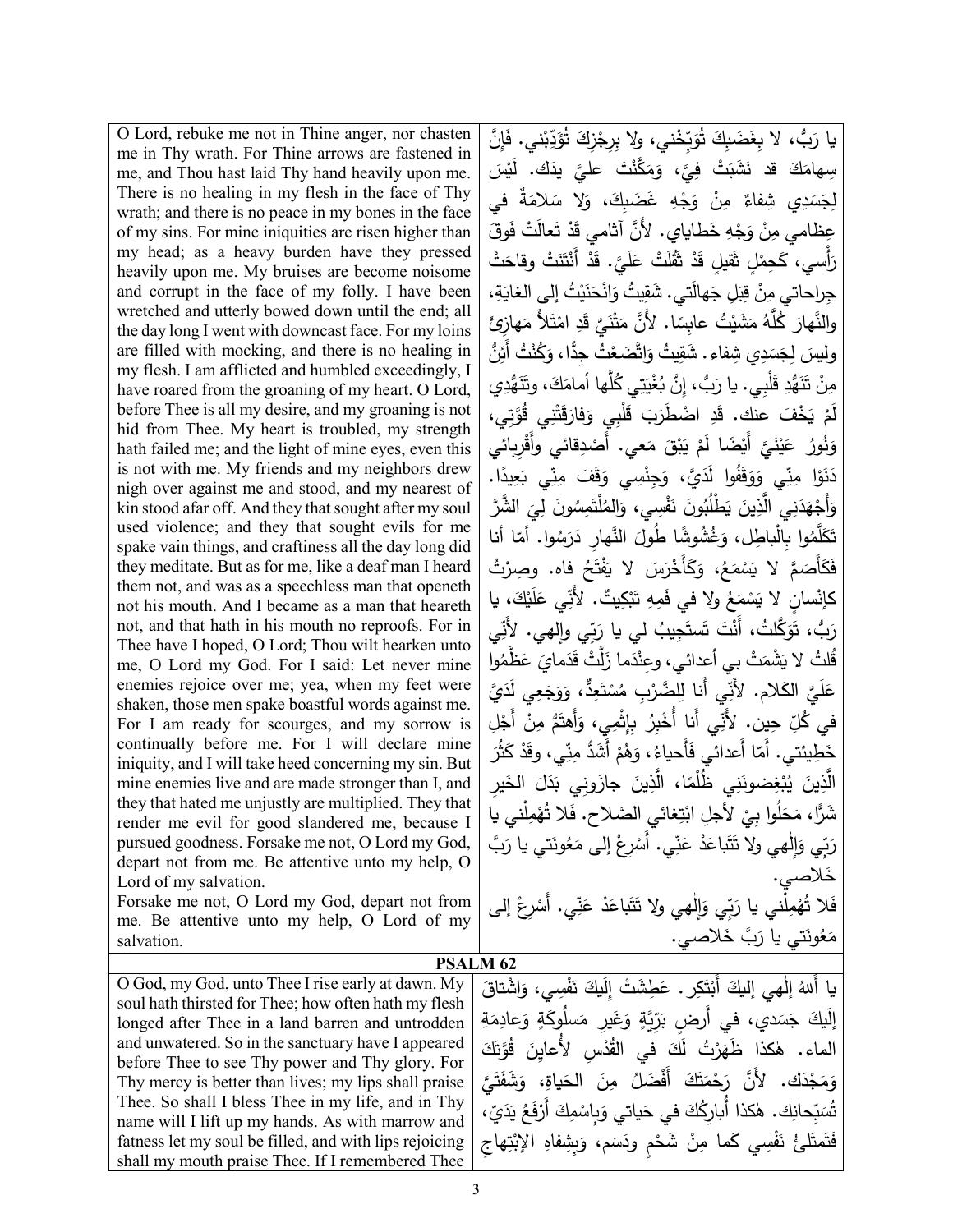| on my bed, at the dawn I meditated on Thee. For<br>Thou art become my helper; in the shelter of Thy<br>wings will I rejoice. My soul hath cleaved after<br>Thee; Thy right hand hath been quick to help me.<br>But as for these, in vain have they sought after my<br>soul; they shall go into the nethermost parts of the<br>earth, they shall be surrendered unto the edge of the<br>sword; portions for foxes shall they be. But the king<br>shall be glad in God, everyone shall be praised that<br>sweareth by Him; for the mouth of them is stopped<br>that speak unjust things.<br>At the dawn I meditated on Thee. For Thou art<br>become my helper; in the shelter of Thy wings will<br>I rejoice. My soul hath cleaved after Thee; Thy<br>right hand hath been quick to help me.<br>Glory to the Father, and to the Son, and to the<br>Holy Spirit; both now and ever, and unto ages of<br>ages. Amen. | يُسَبِّحُكَ فَمـى. إذا ذَكَرْتُكَ على فِراشِي، هَذَذْتُ بِكَ فـى<br>الأَسْحارِ ، لأَنَّكَ صِرْتَ لِى عَونًا وَبِظِلِّ جَناحَيكَ أَسْتَتِرٍ .<br>إِلْتَصَقَتْ نَفْسِي بِكَ، وَإِيّايَ عَضَدَتْ يَمِينُك. أَمّا الَّذِينَ<br>يَطْلُبُونَ نَفسى باطِلاً، فَسَيَدْخُلونَ في أسافِلِ الأرضِ،<br>وَيُدفَعُونَ إِلَى أَيدِي السُّيوفِ، وَيَكُونُونَ أَنْصِبَةً لِلْثَعالبِ.<br>أَمّا المَلِكُ فيُسَرُّ بالله، وَيُمتَدَحُ كُلُّ مَنْ يَحْلِفُ بِهِ، لأَنَّهُ<br>قَدْ سُدَّتْ أَفْواهُ الْمُتَكَلِّمِينَ بِالظَّلْمِ.<br>هَذَذْتُ بِكَ في الأَسْحارِ ۖ لأَنَّكَ صِرْتَ لِي عَوْنًا، وَبِظِلِّ<br>جَناحَيكَ أَستَتِر . إلْتَصَقَتْ نَفْسِي بِكَ، وَإِيّايَ عَضَدَتْ<br>يَمِينُك .<br>المَجْدُ للِآبِ وَالِإِبْنِ وَالزُوحِ الْقُدْسِ. الآنَ وَكُلَّ أُوانِ، وَالِي<br>دَهُرِ الدَّاهِرِينَ. آمين. |
|------------------------------------------------------------------------------------------------------------------------------------------------------------------------------------------------------------------------------------------------------------------------------------------------------------------------------------------------------------------------------------------------------------------------------------------------------------------------------------------------------------------------------------------------------------------------------------------------------------------------------------------------------------------------------------------------------------------------------------------------------------------------------------------------------------------------------------------------------------------------------------------------------------------|------------------------------------------------------------------------------------------------------------------------------------------------------------------------------------------------------------------------------------------------------------------------------------------------------------------------------------------------------------------------------------------------------------------------------------------------------------------------------------------------------------------------------------------------------------------------------------------------------------------------------------------------------------------------------------------------------------------------------------------------------------------------------------------|
| Alleluia, Alleluia, Alleluia. Glory to Thee, O God.                                                                                                                                                                                                                                                                                                                                                                                                                                                                                                                                                                                                                                                                                                                                                                                                                                                              | هَلِلوبِيا، هَلِلوبِيا، هَلِلوبِيا، المَجْدُ لَكَ يا الله. (ثلاثاً)                                                                                                                                                                                                                                                                                                                                                                                                                                                                                                                                                                                                                                                                                                                      |
| (THRICE)<br>Lord, have mercy. (THRICE)                                                                                                                                                                                                                                                                                                                                                                                                                                                                                                                                                                                                                                                                                                                                                                                                                                                                           | يا رَبُّ ارْحَم. (ثلاثاً)                                                                                                                                                                                                                                                                                                                                                                                                                                                                                                                                                                                                                                                                                                                                                                |
| Glory to the Father, and to the Son, and to the                                                                                                                                                                                                                                                                                                                                                                                                                                                                                                                                                                                                                                                                                                                                                                                                                                                                  | المَحِدُ للِأَبِ والابنِ والرّوحِ الْقُدْسِ.                                                                                                                                                                                                                                                                                                                                                                                                                                                                                                                                                                                                                                                                                                                                             |
| Holy Spirit.                                                                                                                                                                                                                                                                                                                                                                                                                                                                                                                                                                                                                                                                                                                                                                                                                                                                                                     | <b>PSALM 87</b>                                                                                                                                                                                                                                                                                                                                                                                                                                                                                                                                                                                                                                                                                                                                                                          |
| Both now and ever, and unto ages of ages. Amen.                                                                                                                                                                                                                                                                                                                                                                                                                                                                                                                                                                                                                                                                                                                                                                                                                                                                  |                                                                                                                                                                                                                                                                                                                                                                                                                                                                                                                                                                                                                                                                                                                                                                                          |
| O Lord God of my salvation, by day have I cried and                                                                                                                                                                                                                                                                                                                                                                                                                                                                                                                                                                                                                                                                                                                                                                                                                                                              | الآنَ وكلَّ أوانِ، وإلى دَهْرِ الدَّاهرينِ. آمين.<br>يا رَبُّ إِلٰهَ خلاصي، في النَّهارِ صَرَخْتُ وفي اللَّيلِ                                                                                                                                                                                                                                                                                                                                                                                                                                                                                                                                                                                                                                                                           |
| by night before Thee. Let my prayer come before<br>Thee, bow down Thine ear unto my supplication, for                                                                                                                                                                                                                                                                                                                                                                                                                                                                                                                                                                                                                                                                                                                                                                                                            |                                                                                                                                                                                                                                                                                                                                                                                                                                                                                                                                                                                                                                                                                                                                                                                          |
| filled with evils is my soul, and my life unto Hades                                                                                                                                                                                                                                                                                                                                                                                                                                                                                                                                                                                                                                                                                                                                                                                                                                                             | أمامَك، فَلْتَدْخُلْ قُدّامَكَ صَلاتي، أَمِلْ أَذُنَكَ إِلَى طَلِبَتِي،                                                                                                                                                                                                                                                                                                                                                                                                                                                                                                                                                                                                                                                                                                                  |
| hath drawn nigh. I am counted with them that go down                                                                                                                                                                                                                                                                                                                                                                                                                                                                                                                                                                                                                                                                                                                                                                                                                                                             | فَقَدِ امْتَلَأَتْ مِنَ الشُّرُورِ نَفسي، وَذَنَتْ مِنَ الْجَحيم                                                                                                                                                                                                                                                                                                                                                                                                                                                                                                                                                                                                                                                                                                                         |
| into the pit; I am become as a man without help, free<br>among the dead, like the bodies of the slain that sleep                                                                                                                                                                                                                                                                                                                                                                                                                                                                                                                                                                                                                                                                                                                                                                                                 | حَياتي. حُسِبْتُ مَعَ المُنْحَدِرِينَ في الجُبِّ، صِرْتُ مِثْلَ                                                                                                                                                                                                                                                                                                                                                                                                                                                                                                                                                                                                                                                                                                                          |
| in the grave, whom Thou rememberest no more, and                                                                                                                                                                                                                                                                                                                                                                                                                                                                                                                                                                                                                                                                                                                                                                                                                                                                 | إِنْسانِ لَيْسَ لَهُ مُعِينٌ، مَطْرُوحًا بَينَ الأَمْواتِ مثلَ القَتلى                                                                                                                                                                                                                                                                                                                                                                                                                                                                                                                                                                                                                                                                                                                   |
| they are cut off from Thy hand. They laid me in the<br>lowest pit, in darkness and in the shadow of death.                                                                                                                                                                                                                                                                                                                                                                                                                                                                                                                                                                                                                                                                                                                                                                                                       | الرّاقدِينَ في القُبُورِ ، الَّذِينَ لا تَذْكُرُهُمْ أيضًا، وَهُمْ مِنْ                                                                                                                                                                                                                                                                                                                                                                                                                                                                                                                                                                                                                                                                                                                  |
| Against me is Thine anger made strong, and all Thy                                                                                                                                                                                                                                                                                                                                                                                                                                                                                                                                                                                                                                                                                                                                                                                                                                                               | يَدِكَ مُقْصَون. جَعَلُوني في جُبِّ أَسْفَلِ السّافِلِين، في                                                                                                                                                                                                                                                                                                                                                                                                                                                                                                                                                                                                                                                                                                                             |
| billows hast Thou brought upon me. Thou hast                                                                                                                                                                                                                                                                                                                                                                                                                                                                                                                                                                                                                                                                                                                                                                                                                                                                     |                                                                                                                                                                                                                                                                                                                                                                                                                                                                                                                                                                                                                                                                                                                                                                                          |
| removed my friends afar from me; they have made me<br>an abomination unto themselves. I have been delivered                                                                                                                                                                                                                                                                                                                                                                                                                                                                                                                                                                                                                                                                                                                                                                                                      | ظُلُماتِ المَوْتِ وَظِلالِه. عَلَيَّ اسْتَقَرَّ غَضَبُكَ، وَجَمِيعُ                                                                                                                                                                                                                                                                                                                                                                                                                                                                                                                                                                                                                                                                                                                      |
| up, and have not come forth; mine eyes are grown                                                                                                                                                                                                                                                                                                                                                                                                                                                                                                                                                                                                                                                                                                                                                                                                                                                                 | أَهْوِالِكَ أَجَزْتَها عَلَيّ. أَبْعَدْتَ عَنِّي مَعارفي، جَعَلُوني لَهُمْ                                                                                                                                                                                                                                                                                                                                                                                                                                                                                                                                                                                                                                                                                                               |
| weak from poverty. I have cried unto Thee, O Lord,                                                                                                                                                                                                                                                                                                                                                                                                                                                                                                                                                                                                                                                                                                                                                                                                                                                               | رَجاسَةً. قَدْ أَسلِمْتُ وَما خَرَجْتُ، وَعَينايَ ضَعُفَتا مِنَ                                                                                                                                                                                                                                                                                                                                                                                                                                                                                                                                                                                                                                                                                                                          |
| the whole day long; I have stretched out my hands unto<br>Thee. Nay, for the dead wilt Thou work wonders? Or                                                                                                                                                                                                                                                                                                                                                                                                                                                                                                                                                                                                                                                                                                                                                                                                     | المَسكَنةِ. صَرَخْتُ إِليكَ، يا رَبُّ، النَّهارَ كُلُّهُ واليكَ                                                                                                                                                                                                                                                                                                                                                                                                                                                                                                                                                                                                                                                                                                                          |
| shall physicians raise them up that they may give                                                                                                                                                                                                                                                                                                                                                                                                                                                                                                                                                                                                                                                                                                                                                                                                                                                                | بَسَطْتُ يَدَيِّ. أَلَعَلَّكَ لِلأَمواتِ تَصنَعُ العَجائِبَ؟ أَم                                                                                                                                                                                                                                                                                                                                                                                                                                                                                                                                                                                                                                                                                                                         |
| thanks unto Thee? Nay, shall any in the grave tell of                                                                                                                                                                                                                                                                                                                                                                                                                                                                                                                                                                                                                                                                                                                                                                                                                                                            | الأَطِبّاءُ يُقِيمُونَهُمْ، فَيَعترفُونَ لَك؟ هَلْ يُحَدِّثُ أَحَدٌ في                                                                                                                                                                                                                                                                                                                                                                                                                                                                                                                                                                                                                                                                                                                   |
| Thy mercy, and of Thy truth in that destruction? Nay,<br>shall Thy wonders be known in that darkness, and Thy                                                                                                                                                                                                                                                                                                                                                                                                                                                                                                                                                                                                                                                                                                                                                                                                    |                                                                                                                                                                                                                                                                                                                                                                                                                                                                                                                                                                                                                                                                                                                                                                                          |
| righteousness in that land that is forgotten? But as for                                                                                                                                                                                                                                                                                                                                                                                                                                                                                                                                                                                                                                                                                                                                                                                                                                                         | القبر بِرَحمَتِكَ، وفي الهلاكِ بحقِّكَ؟ هل تُعرَفُ في                                                                                                                                                                                                                                                                                                                                                                                                                                                                                                                                                                                                                                                                                                                                    |
| me, unto Thee, O Lord, have I cried; and in the                                                                                                                                                                                                                                                                                                                                                                                                                                                                                                                                                                                                                                                                                                                                                                                                                                                                  | الظُّلمَةِ عَجائِبُكَ، وَعَدلُكَ في أرضِ مَنْسِيَّة؟ وأنا إليْكَ، يا                                                                                                                                                                                                                                                                                                                                                                                                                                                                                                                                                                                                                                                                                                                     |
| morning shall my prayer come before Thee.<br>Wherefore, O Lord, dost Thou cast off my soul and                                                                                                                                                                                                                                                                                                                                                                                                                                                                                                                                                                                                                                                                                                                                                                                                                   | رَبُّ، صَرَخْتُ فَتَبْلُغُكَ في الغَداةِ صَلاتي. لِماذا، يا رَبُّ،                                                                                                                                                                                                                                                                                                                                                                                                                                                                                                                                                                                                                                                                                                                       |
| turnest Thy face away from me? A poor man am I, and                                                                                                                                                                                                                                                                                                                                                                                                                                                                                                                                                                                                                                                                                                                                                                                                                                                              | تُقْصِى نَفْسى وَتَصْرِفُ وَجْهَكَ عَنِّى؟ فَقِيرٌ أنا، وفى                                                                                                                                                                                                                                                                                                                                                                                                                                                                                                                                                                                                                                                                                                                              |
| in troubles from my youth; yea, having been exalted, I<br>was humbled and brought to distress. Thy furies have                                                                                                                                                                                                                                                                                                                                                                                                                                                                                                                                                                                                                                                                                                                                                                                                   | الشَّقاءِ مُنذُ شَبابي، وحينَ ارْتَفَعْتُ اتَّضَعْتُ وَتَحَيَّرْت.                                                                                                                                                                                                                                                                                                                                                                                                                                                                                                                                                                                                                                                                                                                       |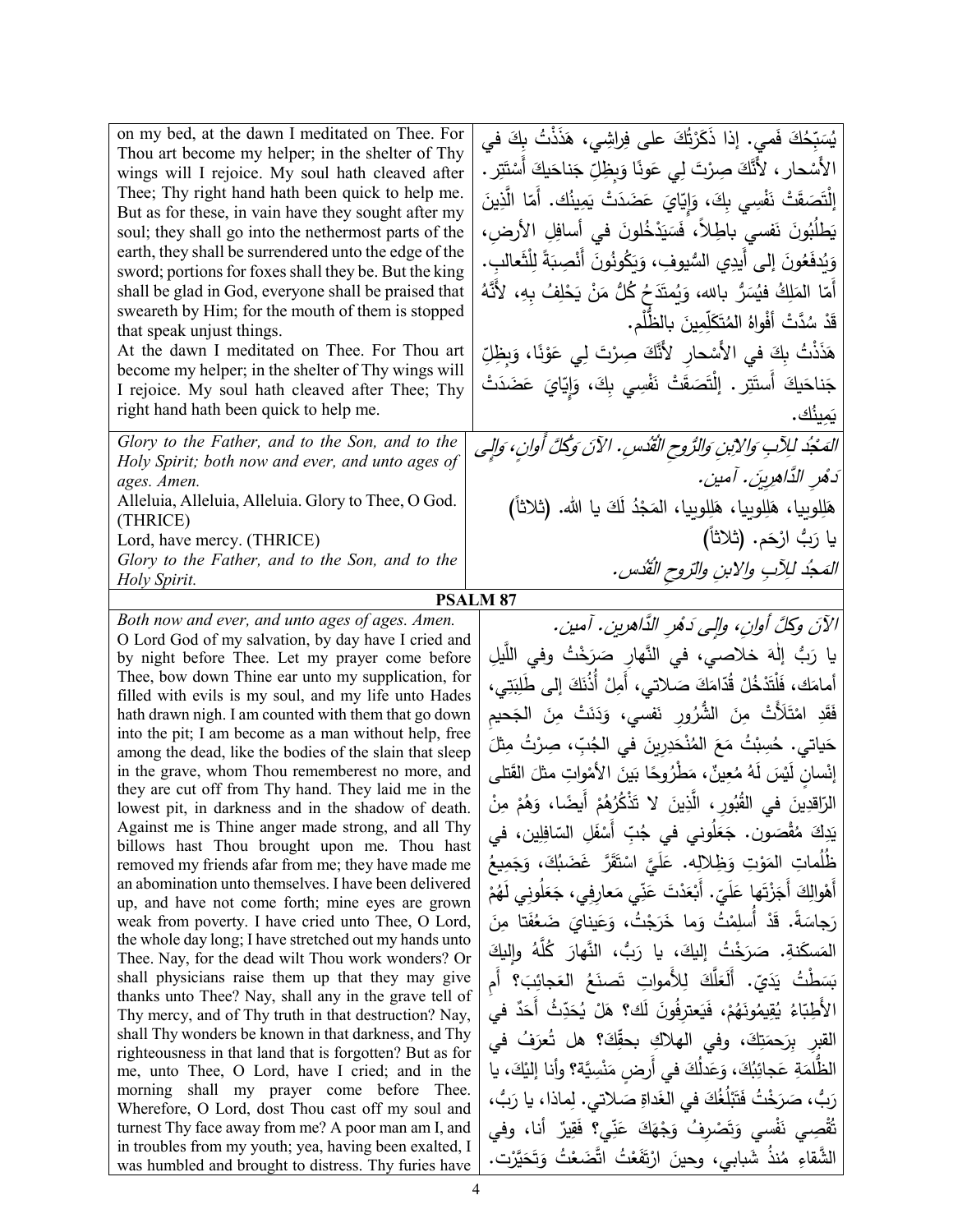| passed upon me, and Thy terrors have sorely troubled                                                            | عَلَيَّ جازَ رِجْزُكَ، وَمُفْزِعاتُك أَزْعَجَتْنِي. أَحاطَتْ بي                |
|-----------------------------------------------------------------------------------------------------------------|--------------------------------------------------------------------------------|
| me. They came round about me like water, all the day                                                            | كالماءِ، والنَّهارَ كُلَّهُ اكْتَنَفَتْنِي مَعًا. أَبْعَدْتَ عَنِّي الصَّدِيقَ |
| long they compassed me about together. Thou hast<br>removed afar from me friend and neighbor, and mine          |                                                                                |
| acquaintances because of my misery.                                                                             | وَالقَرِيبَ وَمَعارِفِي مِنَ الشَّقاءِ.                                        |
| O Lord God of my salvation, by day have I cried and                                                             | يا رَبُّ إِلٰهَ خَلاصي، في النَّهارِ صَرَخْتُ وفي اللَّيلِ                     |
| by night before Thee. Let my prayer come before                                                                 | أمامَك، فَلْتَدْخُلْ قُدّامَكَ صَلاتي، أمِلْ أَذَنَكَ إلى طَلِبَتِي.           |
| Thee, bow down Thine ear unto my supplication.                                                                  |                                                                                |
| PSALM <sub>102</sub>                                                                                            |                                                                                |
| Bless the Lord, O my soul, and all that is within me<br>bless His holy name. Bless the Lord, O my soul, and     | بارِكي يا نَفسي الرَّبَّ، وَيا جَمِيعَ ما في داخِلي اسْمَهُ                    |
| forget not all that He hath done for thee, Who is                                                               | القُدُوس. باركي يا نَفسي الرَّبَّ، ولا تَنسَىْ جَمِيعَ                         |
| gracious unto all thine iniquities, Who healeth all                                                             |                                                                                |
| thine infirmities, Who redeemeth thy life from                                                                  | مُكافَأَتِه. الَّذي يَغفِرُ جَمِيعَ أثامِكَ، الَّذي يَشْفي جَميعَ              |
| corruption, Who crowneth thee with mercy and                                                                    | أَمْراضِكِ، الَّذي يُنَجِّى مِنَ الفَسادِ حياتَكِ، الَّذي يُكَلِّلُكِ          |
| compassion, Who fulfilleth thy desire with good<br>things; thy youth shall be renewed as the eagle's.           | بالرَّحمَةِ وَالرَّأفة، الَّذي يُشْبِعُ بالخَيْراتِ شَهَواتِكِ، فَيَتَجَدَّدُ  |
| The Lord performeth deeds of mercy, and executeth                                                               | كَالنَّسرِ شَبابُكِ. الرَّبُّ صانِعُ الرَّحَماتِ والقَضاءِ لِجَميع             |
| judgment for all them that are wronged. He hath<br>made His ways known unto Moses, unto the sons of             | المَظْلُومين. عَرَّفَ مُوسى طَرُقَهُ، وَبَنِي إِسْرائيلَ                       |
| Israel the things that He hath willed. Compassionate<br>and merciful is the Lord, long-suffering and            | مَشِيئاتِه. الرَّبُّ رَحِيمٌ وَرَؤُوفٌ، طُوِيلُ الأَناةِ وَكَثِيرُ             |
| plenteous in mercy; not unto the end will He be                                                                 | الرَّحْمَة، لَيْسَ إِلَى الإِنْقِضاءِ يَسْخَطُ، ولا إِلَى الدَّهر              |
| angered; neither unto eternity will He be wroth. Not                                                            | يَحْقِد. لا على حَسْبِ أَثَامِنَا صَنَعَ مَعَنا، ولا على                       |
| according to our iniquities hath He dealt with us,                                                              | حَسْبِ خَطايانا جَازانا. لأنَّهُ بِمِقْدار ارْتِفاعِ السَّماءِ عَن             |
| neither according to our sins hath He rewarded us.<br>For according to the height of heaven from the earth,     |                                                                                |
| the Lord hath made His mercy to prevail over them                                                               | الأرض، قَوّى الرَّبُّ رَحْمَتَهُ على الَّذِينَ يَتَّقُونَهُ، وَبِمِقْدار       |
| that fear Him. As far as the east is from the west, so                                                          | بُعْدِ المَشْرِقِ مِنَ المَغْرِبِ أَبْعَدَ عَنّا سَيِّئاتِنا. كَما يَتَرَأَفُ  |
| far hath He removed our iniquities from us. Like as                                                             | الأَبُ بِالبَنِينَ، يَتَرَأَفُ الرَّبُّ بِخائفيه، لأَنَّهُ عَرَفَ جَبْلَتَنا   |
| a father hath compassion upon his sons, so hath the<br>Lord had compassion upon them that fear Him; for         | وَذَكَرَ أَنَّنا تُرابٌ نَحْنُ. الإِنْسانُ كَالعُشْبِ أَيّامُهُ وَكَزَهر       |
| He knoweth whereof we are made, He hath                                                                         |                                                                                |
| remembered that we are dust. As for man, his days                                                               | الحَقلِ كذلكَ يُزْهِرٍ ، لأَنَّهُ إذا هَبَّتْ فيهِ الرِّيحُ ليسَ يَثبُتُ       |
| are as the grass; as a flower of the field, so shall he<br>blossom forth. For when the wind is passed over it,  | ولا يُعرَفُ أيضًا مَوضِعُه. أمّا رَحمَةُ الرَّبِّ فَهِيَ مُنذُ                 |
| then it shall be gone, and no longer will it know the                                                           | الدَّهْرِ ، وإلى الدَّهرِ على الَّذِينَ يَتَّقُونَهُ، وَعَذْلُهُ على           |
| place thereof. But the mercy of the Lord is from                                                                | أَبْناءِ البَنِينَ الحافِظِينَ عَهْدَهُ وَالذَّاكِرِينَ وَصاياهُ               |
| eternity, even unto eternity, upon them that fear<br>Him. And His righteousness is upon sons of sons,           | لِيَصْنَعُوها. الرَّبُّ هَيَّأَ عَرْشَهُ في السَّماءِ، وَمَملَكَتُهُ           |
| upon them that keep His testament and remember                                                                  | تَسُودُ على الجَميع. باركُوا الرَّبَّ يا جَمِيعَ مَلائِكَتِهِ،                 |
| His commandments to do them. The Lord in heaven                                                                 |                                                                                |
| hath prepared His throne, and His kingdom ruleth                                                                | المُقتَدِرِينَ بِقُوَّةٍ، العامِلِينَ بِكَلِمَتِهِ عِنْدَ سَماعٍ صَوْتِ        |
| over all. Bless the Lord, all ye His angels, mighty in<br>strength, that perform His word, to hear the voice of | كَلامِهِ. باركوا الرَّبَّ يا جَمِيعَ قُوّاتِهِ، يا خُدّامَهُ العامِلِينَ       |
| His words. Bless the Lord, all ye His hosts, His                                                                | إرادَتَهُ. باركُوا الرَّبَّ يا جَمِيعَ أعمالِهِ، في كُلّ مَوضِع                |
| ministers that do His will. Bless the Lord, all ye His                                                          |                                                                                |
| works, in every place of His dominion. Bless the                                                                | سِيادَتِه. باركي يا نَفْسى الرَّبَّ.                                           |
| Lord, O my soul.                                                                                                | في كُلِّ مَوضِعٍ سِيادَتِه. بارِكِي يا نفسي الرَّبّ.                           |
| In every place of His dominion, bless the Lord, O<br>my soul.                                                   |                                                                                |
| PSALM <sub>142</sub>                                                                                            |                                                                                |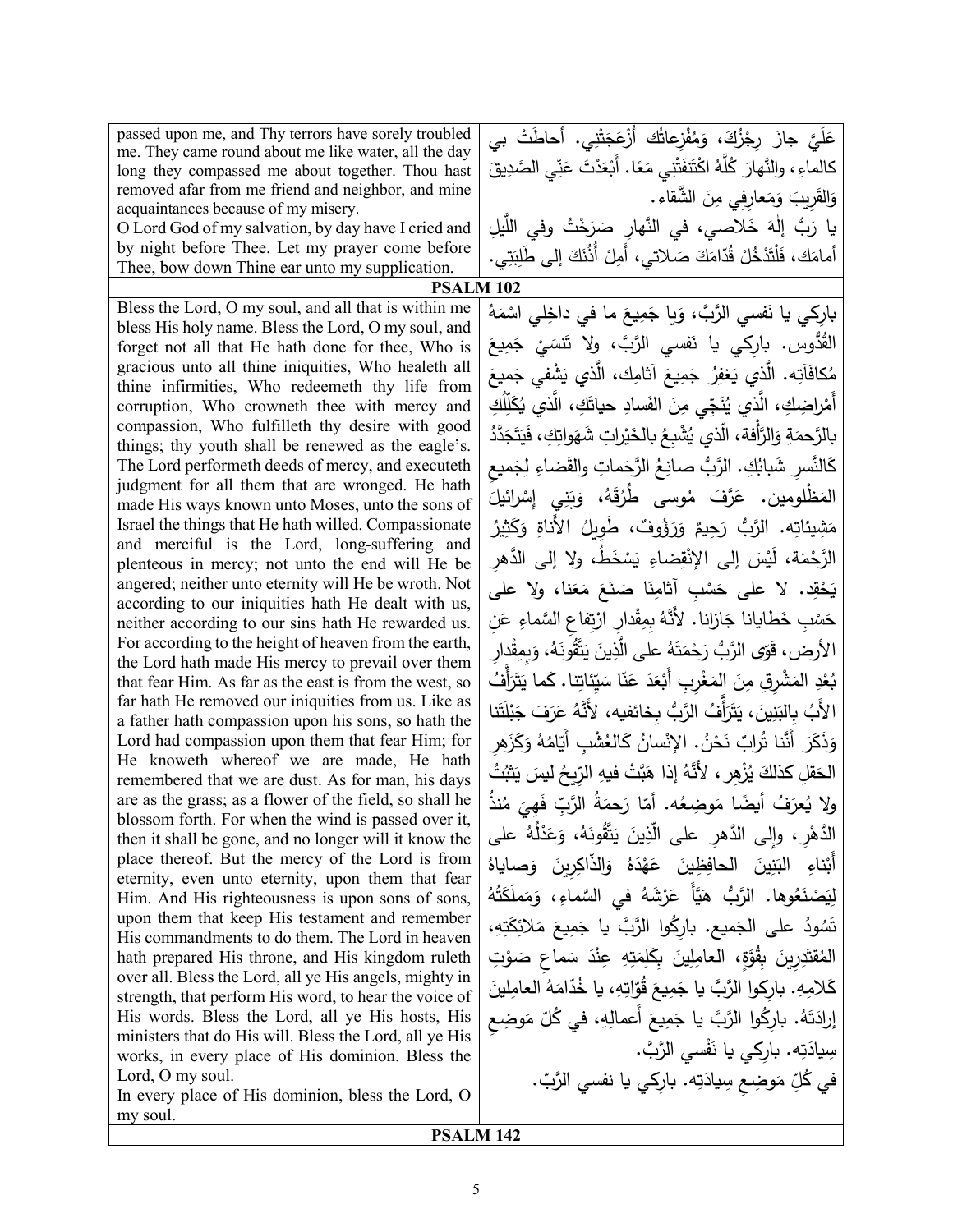| O Lord, hear my prayer, give ear unto my<br>supplication in Thy truth; hearken unto me in Thy<br>righteousness. And enter not into judgment with<br>Thy servant, for in Thy sight shall no man living<br>be justified. For the enemy hath persecuted my<br>soul; he hath humbled my life down to the earth.<br>He hath sat me in darkness as those that have been<br>long dead, and my spirit within me is become<br>despondent; within me my heart is troubled. I<br>remembered days of old, I meditated on all Thy<br>works, I pondered on the creations of Thy hands.<br>I stretched forth my hands unto Thee; my soul<br>thirsteth after Thee like a waterless land. Quickly<br>hear me, O Lord; my spirit hath fainted away.<br>Turn not Thy face away from me, lest I be like<br>unto them that go down into the pit. Cause me to<br>hear Thy mercy in the morning; for in Thee have<br>I put my hope. Cause me to know, O Lord, the<br>way wherein I should walk; for unto Thee have I<br>lifted up my soul. Rescue me from mine enemies,<br>O Lord; unto Thee have I fled for refuge. Teach<br>me to do Thy will, for Thou art my God. Thy good<br>Spirit shall lead me in the land of uprightness; for | يا رَبُّ استَمِعْ صَلاتي، وَأَنْصِتْ بِحَقِّكَ إلى طِلبَتِي.<br>إِستَجِبْ لَى بِعَدلِكَ، ولا تَدَخُلْ في المُحاكَمَةِ مَعَ عَبِدِكَ،<br>فإِنَّه لَنْ يَتَزَكَّى أَمامَكَ أَيُّ حَيّ. لأَنَّ الْعَدُوَّ قَدِ اضْطَهَدَ<br>نفسي، وَأَذَلَّ إِلَى الأَرض حَياتي، وَأَجلَسَنِي في الظُلُماتِ<br>مِثْلَ المَوْتي مُنْذُ الدَّهْرِ ، فَضَجِرَتْ رُوحي واضْطرَبَ قَلْبِي<br>في داخِلي. تَذَكَّرتُ الأَيّامَ القَدِيمة. هَذَذْتُ في كُلِّ<br>أَعمالِكَ، وَتَأْمَّلْتُ في صَنائِع يَدَيْك. بَسَطْتُ يَدَيَّ إِليكَ<br>وَنَفْسِي لَكَ كَأَرْضٍ لا تُمطَّرٍ . أَسْرِعْ فَاسْتَجِبْ لِي يا رَبُّ ،<br>فَقَدْ فَنِيَتْ رُوحي. لا تَصْرِفْ وَجْهَكَ عَنِّي، فَأَشابِهَ<br>الهابِطِينَ في الجُبِّ. إِجْعَلني في الغَداةِ مُسْتَمِعًا رَحْمَتَكَ،<br>فإنِّي عَلَيكَ تَوَكَّلْتُ. عَرِّفْني يا رَبُّ الطَّرِيقَ الَّذي أسلَكُ<br>فيهِ، فَإِنِّي إِليكَ رَفَعْتُ نَفسي. أَنْقِذْني من أعدائي يا رَبُّ،<br>فَإِنِّي قد لَجَأْتُ إِلَيْك. عَلِّمْني أَنْ أَعمَلَ مَرْضانَكَ، لأَنَّكَ<br>أنتَ إلهي. رُوحُكَ الصّالِحُ يَهْدِيني في أرضِ مُسْتَقِيمة.<br>مِنْ أَجْلِ اسْمِكَ، يا رَبُّ، تُحْيِيني. بِعَدلِكَ تُخرِجُ مِنَ |
|-----------------------------------------------------------------------------------------------------------------------------------------------------------------------------------------------------------------------------------------------------------------------------------------------------------------------------------------------------------------------------------------------------------------------------------------------------------------------------------------------------------------------------------------------------------------------------------------------------------------------------------------------------------------------------------------------------------------------------------------------------------------------------------------------------------------------------------------------------------------------------------------------------------------------------------------------------------------------------------------------------------------------------------------------------------------------------------------------------------------------------------------------------------------------------------------------------------------|------------------------------------------------------------------------------------------------------------------------------------------------------------------------------------------------------------------------------------------------------------------------------------------------------------------------------------------------------------------------------------------------------------------------------------------------------------------------------------------------------------------------------------------------------------------------------------------------------------------------------------------------------------------------------------------------------------------------------------------------------------------------------------------------------------------------------------------------------------------------------------------------------------------------------------------------------------------------------------------------------------------------------------------------------------------------------------------------------|
| Thy name's sake, O Lord, shalt Thou quicken me.<br>In Thy righteousness shalt Thou bring my soul out                                                                                                                                                                                                                                                                                                                                                                                                                                                                                                                                                                                                                                                                                                                                                                                                                                                                                                                                                                                                                                                                                                            | الحُزنِ نَفسي، وَبِرَحمَتِكَ تَستَأْصِلُ أَعدائى، وَتُهلِكُ جَمِيعَ                                                                                                                                                                                                                                                                                                                                                                                                                                                                                                                                                                                                                                                                                                                                                                                                                                                                                                                                                                                                                                  |
| of affliction, and in Thy mercy shalt Thou utterly<br>destroy mine enemies. And Thou shalt cut off all<br>them that afflict my soul, for I am Thy servant.                                                                                                                                                                                                                                                                                                                                                                                                                                                                                                                                                                                                                                                                                                                                                                                                                                                                                                                                                                                                                                                      | الَّذِينَ يُحزِنُونَ نفسي لأَنَّى أنا عبدُك.                                                                                                                                                                                                                                                                                                                                                                                                                                                                                                                                                                                                                                                                                                                                                                                                                                                                                                                                                                                                                                                         |
| O Lord, give ear unto my supplication and enter                                                                                                                                                                                                                                                                                                                                                                                                                                                                                                                                                                                                                                                                                                                                                                                                                                                                                                                                                                                                                                                                                                                                                                 |                                                                                                                                                                                                                                                                                                                                                                                                                                                                                                                                                                                                                                                                                                                                                                                                                                                                                                                                                                                                                                                                                                      |
| not into judgment with Thy servant. (TWICE)<br>Thy good Spirit shall lead me in the land of                                                                                                                                                                                                                                                                                                                                                                                                                                                                                                                                                                                                                                                                                                                                                                                                                                                                                                                                                                                                                                                                                                                     | إستجبْ لي بِعَدْلِكَ، ولا تدخلْ في المُحاكَمَةِ مَعَ عبدِكَ.<br>(مرّتَين)                                                                                                                                                                                                                                                                                                                                                                                                                                                                                                                                                                                                                                                                                                                                                                                                                                                                                                                                                                                                                            |
| uprightness.                                                                                                                                                                                                                                                                                                                                                                                                                                                                                                                                                                                                                                                                                                                                                                                                                                                                                                                                                                                                                                                                                                                                                                                                    | روحُكَ الصالِحُ يَهْديني في أَرْضٍ مُسْتَقيمةٍ.                                                                                                                                                                                                                                                                                                                                                                                                                                                                                                                                                                                                                                                                                                                                                                                                                                                                                                                                                                                                                                                      |
| Glory to the Father, and to the Son, and to the                                                                                                                                                                                                                                                                                                                                                                                                                                                                                                                                                                                                                                                                                                                                                                                                                                                                                                                                                                                                                                                                                                                                                                 | المَجْدُ للِآبِ والابنِ والرّوحِ الْقُدْسِ. الآنَ وَكُلَّ أُوانٍ وَالٍي                                                                                                                                                                                                                                                                                                                                                                                                                                                                                                                                                                                                                                                                                                                                                                                                                                                                                                                                                                                                                              |
| Holy Spirit; both now and ever, and unto ages of<br>ages. Amen.                                                                                                                                                                                                                                                                                                                                                                                                                                                                                                                                                                                                                                                                                                                                                                                                                                                                                                                                                                                                                                                                                                                                                 | دَهر الدّاهِرِينَ. آمين.                                                                                                                                                                                                                                                                                                                                                                                                                                                                                                                                                                                                                                                                                                                                                                                                                                                                                                                                                                                                                                                                             |
| Alleluia, Alleluia, Alleluia. Glory to Thee, O God.<br>(THRICE)                                                                                                                                                                                                                                                                                                                                                                                                                                                                                                                                                                                                                                                                                                                                                                                                                                                                                                                                                                                                                                                                                                                                                 | هَلِلوبِيا، هَلِلوبِيا، هَلِلوبِيا، المَجِدُ لَكَ يا الله. (ثلاثاً)                                                                                                                                                                                                                                                                                                                                                                                                                                                                                                                                                                                                                                                                                                                                                                                                                                                                                                                                                                                                                                  |
| O our God and our Hope, glory to Thee!                                                                                                                                                                                                                                                                                                                                                                                                                                                                                                                                                                                                                                                                                                                                                                                                                                                                                                                                                                                                                                                                                                                                                                          | يا إِلْهَنا وَرَجاءَنا المَجدُ لَك.                                                                                                                                                                                                                                                                                                                                                                                                                                                                                                                                                                                                                                                                                                                                                                                                                                                                                                                                                                                                                                                                  |
|                                                                                                                                                                                                                                                                                                                                                                                                                                                                                                                                                                                                                                                                                                                                                                                                                                                                                                                                                                                                                                                                                                                                                                                                                 | THE GREAT LITANY                                                                                                                                                                                                                                                                                                                                                                                                                                                                                                                                                                                                                                                                                                                                                                                                                                                                                                                                                                                                                                                                                     |
| <b>Priest:</b> In peace, let us pray to the Lord.                                                                                                                                                                                                                                                                                                                                                                                                                                                                                                                                                                                                                                                                                                                                                                                                                                                                                                                                                                                                                                                                                                                                                               | ا <b>لكاهن:</b> بِسَلام إلى الرَّبِّ نَطْلُب.                                                                                                                                                                                                                                                                                                                                                                                                                                                                                                                                                                                                                                                                                                                                                                                                                                                                                                                                                                                                                                                        |
| <b>Choir:</b><br>Lord, have mercy.                                                                                                                                                                                                                                                                                                                                                                                                                                                                                                                                                                                                                                                                                                                                                                                                                                                                                                                                                                                                                                                                                                                                                                              | ا <b>لجوقة:</b> يا رَبُّ ارْحَم.                                                                                                                                                                                                                                                                                                                                                                                                                                                                                                                                                                                                                                                                                                                                                                                                                                                                                                                                                                                                                                                                     |
| <b>Priest:</b> For the peace from above and the salvation<br>of our souls, let us pray to the Lord.                                                                                                                                                                                                                                                                                                                                                                                                                                                                                                                                                                                                                                                                                                                                                                                                                                                                                                                                                                                                                                                                                                             | الكاهن: مِنْ أَجْلِ السَّلامِ الَّذِي مِنَ الْعُلَى وَخَلاصِ نُفُوسِنا،                                                                                                                                                                                                                                                                                                                                                                                                                                                                                                                                                                                                                                                                                                                                                                                                                                                                                                                                                                                                                              |
|                                                                                                                                                                                                                                                                                                                                                                                                                                                                                                                                                                                                                                                                                                                                                                                                                                                                                                                                                                                                                                                                                                                                                                                                                 | إِلَى الرَّبِّ نَطْلُب.                                                                                                                                                                                                                                                                                                                                                                                                                                                                                                                                                                                                                                                                                                                                                                                                                                                                                                                                                                                                                                                                              |
| <b>Choir:</b><br>Lord, have mercy.                                                                                                                                                                                                                                                                                                                                                                                                                                                                                                                                                                                                                                                                                                                                                                                                                                                                                                                                                                                                                                                                                                                                                                              |                                                                                                                                                                                                                                                                                                                                                                                                                                                                                                                                                                                                                                                                                                                                                                                                                                                                                                                                                                                                                                                                                                      |
| <b>Priest:</b> For the peace of the whole world, the good<br>estate of the holy churches of God, and the union                                                                                                                                                                                                                                                                                                                                                                                                                                                                                                                                                                                                                                                                                                                                                                                                                                                                                                                                                                                                                                                                                                  | ا <b>لكاهن:</b> مِنْ أَجْلِ سَلام كُلِّ العالَم، وَحُسْن شَاتِ كَنائِسِ اللهِ                                                                                                                                                                                                                                                                                                                                                                                                                                                                                                                                                                                                                                                                                                                                                                                                                                                                                                                                                                                                                        |
| of all, let us pray to the Lord.                                                                                                                                                                                                                                                                                                                                                                                                                                                                                                                                                                                                                                                                                                                                                                                                                                                                                                                                                                                                                                                                                                                                                                                | المُقَدَّسة، وَاتِّحادِ الجَمِيعِ، إِلى الرَّبِّ نَطْلُب.                                                                                                                                                                                                                                                                                                                                                                                                                                                                                                                                                                                                                                                                                                                                                                                                                                                                                                                                                                                                                                            |
| Choir:<br>Lord, have mercy.                                                                                                                                                                                                                                                                                                                                                                                                                                                                                                                                                                                                                                                                                                                                                                                                                                                                                                                                                                                                                                                                                                                                                                                     | ا <b>لجوقة:</b> يا رَبُّ ارْحَم.                                                                                                                                                                                                                                                                                                                                                                                                                                                                                                                                                                                                                                                                                                                                                                                                                                                                                                                                                                                                                                                                     |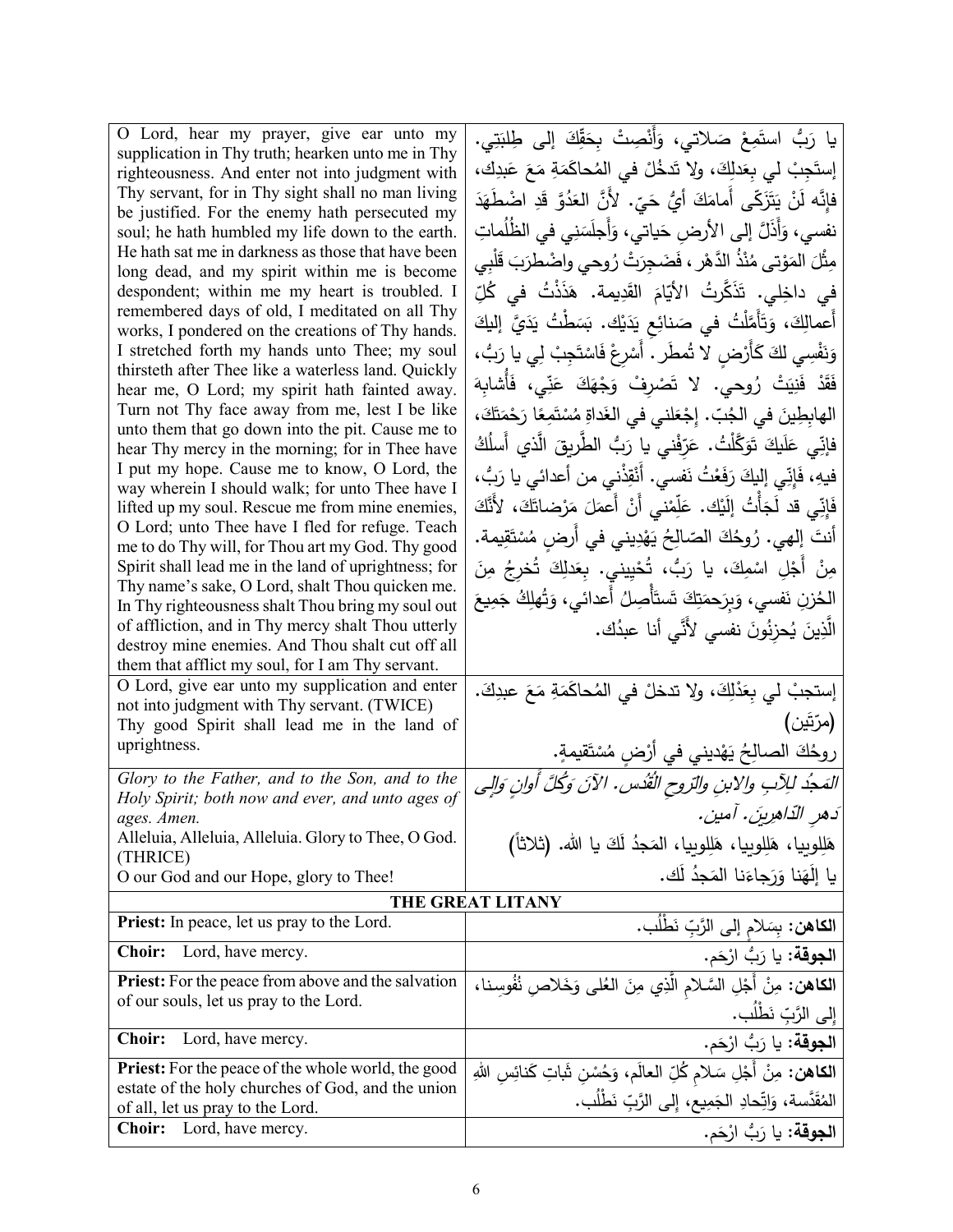| <b>Priest:</b> For this holy House and those who with                                                      | ا <b>لكاهن:</b> مِنْ أَجْلِ هذا البَيتِ المُقَدَّس، وَالَّذِينَ يَدْخُلُونَ إِلَيهِ             |
|------------------------------------------------------------------------------------------------------------|-------------------------------------------------------------------------------------------------|
| faith, reverence, and fear of God enter therein, let<br>us pray to the Lord.                               | بِإِيْمانِ وَوَرَعٍ وَخَوْفِ الله، إِلى الرَّبِّ نَطْلُب.                                       |
| <b>Choir:</b> Lord, have mercy.                                                                            | ا <b>لجوقة:</b> يا رَبُّ ارْحَم.                                                                |
| Priest: For our father and Metropolitan N., (and                                                           | ا <b>لكاهن:</b> مِنْ أَجْلِ أبينا ومِثْروبوليتنا (فلان) ورَئيسِ كَهَنَتِنا                      |
| for our Bishop N.), the honorable presbytery, the                                                          | (فُلان)، والكَهَنَةِ الْمُكَرَّمينَ، والشَــمامِســة، خُدّام المَســيح،                         |
| deaconate in Christ, all the clergy and the people,                                                        |                                                                                                 |
| let us pray to the Lord.                                                                                   | وجَميع الإكْليروسِ والشَّعْبِ، إلى الرَّبِّ نَطْلُب.                                            |
| <b>Choir:</b><br>Lord, have mercy.                                                                         | ا <b>لجوقة:</b> يا رَبُّ ارْحَم.                                                                |
| Priest: For Metropolitan Boulos and Archbishop<br>Youhanna and their quick release from captivity and      | ا <b>لكاهن:</b> مِنْ أجلِ المِتْروبِوليت بولُسَ والمطران يوحنا وفَكِّ                           |
| safe return, let us pray to the Lord.                                                                      | أَسْرِهِما وعَوْدَتِهِما سالِمَيْنِ، إلى الرَّبِّ نَطْلُبٍ.                                     |
| Choir: Lord, have mercy.                                                                                   | ا <b>لجوقة:</b> يا رَبُّ ارْحَم.                                                                |
| Priest: For our country, its President, civil                                                              | ا <b>لكاهن:</b> مِنْ أَجْلِ حُكّامِ هَذا البَلَدِ، ومُؤازَرَتِهِمْ في كُلِّ عَمَلٍ              |
| authorities, and Armed Forces, let us pray to the<br>Lord.                                                 | صالِح، إلى الرَّبِّ نَطْلُب.                                                                    |
| Choir: Lord, have mercy.                                                                                   | ا <b>لجوقة:</b> يا رَبُّ ارْحَم.                                                                |
| Priest: For this city and every city and countryside                                                       | الكاهن: مِنْ أَجْلِ هذِهِ المَدِينَـة، وَجَمِيعِ المُدُنِ وَالقُرى،                             |
| and the faithful, who dwell therein, let us pray to the<br>Lord.                                           | وَالمُؤْمِنِينَ السّاكِنِينَ فِيها، إِلى الرَّبِّ نَطْلُب.                                      |
| Lord, have mercy.<br><b>Choir:</b>                                                                         | ا <b>لجوقة:</b> يا رَبُّ ارْحَم.                                                                |
| Priest: For healthful seasons, abundance of the                                                            | ا <b>لكاهن:</b> مِنْ أَجْلِ اعْتِدالِ الأَهْوِيَةِ، وَخِصْـــبِ ثِمار الأَرْضِ                  |
| fruits of the earth, and peaceful times, let us pray to                                                    | وَأَوْقَاتٍ سَلامِيَّةٍ، إِلَى الرَّبِّ نَطْلُب.                                                |
| the Lord.<br>Choir: Lord, have mercy.                                                                      |                                                                                                 |
|                                                                                                            | ا <b>لجوقة:</b> يا رَبُّ ارْحَم.                                                                |
| <b>Priest:</b> For travelers by sea, by land, and by<br>air, the sick, the suffering, the captive, and for | ا <b>لكاهن:</b> مِنْ أَجْلِ المُســـافِرِينَ فِي النَحْرِ وَالنَرِّ وَالْجَوِّ، وَالمَرْضَــــى |
| their salvation, let us pray to the Lord.                                                                  | والمُتألِّمِين وَالأَسْرِي، وَخَلاصِهِمْ، إِلَى الرَّبِّ نَطْلُب.                               |
| Choir: Lord, have mercy.                                                                                   | ا <b>لجوقة:</b> يا رَبُّ ارْحَم.                                                                |
| Priest: For our deliverance from all tribulation,                                                          | ا <b>لكاهن:</b> مِنْ أَجْلِ نَجاتِنا مِنْ كُلِّ ضِــــيق وَغَضَـــبِ وَخَطَر                    |
| wrath, danger, and necessity, let us pray to the Lord.                                                     | وَشِدَّةٍ إِلَى الرَّبِّ نَطْلُب.                                                               |
| Lord, have mercy.<br><b>Choir:</b>                                                                         | ا <b>لجوقة:</b> يا رَبُّ ارْحَم.                                                                |
| <b>Priest:</b> Help us; save us; have mercy on us; and keep                                                | الكاهن: أَعْضُدْ وَخَلِّصْ وارْحَمْ واحفَظْنا يا اللهُ بِنِعْمَتِكَ.                            |
| us, O God, by Thy grace.<br><b>Choir:</b> Lord, have mercy.                                                | ا <b>لجوقة:</b> يا رَبُّ ارْحَم.                                                                |
| <b>Priest:</b> Calling to remembrance our all-holy,                                                        | الكاهن: بَعْدَ ذِكْرِنا الطُّلِّيَّةَ القَداسَــــةِ الطَّاهِرَةَ الفائِقَةَ البَرَكاتِ         |
| immaculate, most blessed and glorious Lady                                                                 | المَجِيدة، سَـــــيّدَتَنـا والِدَةَ الإِلـهِ الدّائِمَـةَ البَتُولِيَّةِ مَرْيَمَ، مَعَ جَمِيع |
| the Theotokos and ever-Virgin Mary, with all<br>the Saints, let us commend ourselves and each              |                                                                                                 |
| other, and all our life unto Christ our God.                                                               | القِدِّيسِين، لِنُوْدِعْ أَنْفُسَنا وَبَعْضُنا بَعْضاً وَكُلَّ حَياتِنا لِلْمَسِيحِ الإِله.     |
| To Thee, O Lord.<br>Choir:                                                                                 | ا <b>لجوقة:</b> لَكَ يا رَبّ.                                                                   |
| <b>Priest:</b> For unto Thee are due all glory, honor,                                                     | ا <b>لكاهن:</b> لأَنَّهُ يَنْبَغِي لَكَ كُلُّ تَمْجِيدٍ وَإِكْرامٍ وَسُـــجُود، أَيُّها الآبُ   |
| and worship to the Father and to the Son and to<br>the Holy Spirit, now and ever, and unto ages of         | وَالِإِبْنُ وَالرُّوحُ القُدُسِ، الآنَ وَكُلَّ أُوانِ وَإِلَى دَهْرِ الدَّاهِرِينِ.             |
| ages.                                                                                                      |                                                                                                 |
| Choir: Amen.                                                                                               | ا <b>لجوقة:</b> أمين.                                                                           |
|                                                                                                            | "GOD IS THE LORD" IN TONE EIGHT                                                                 |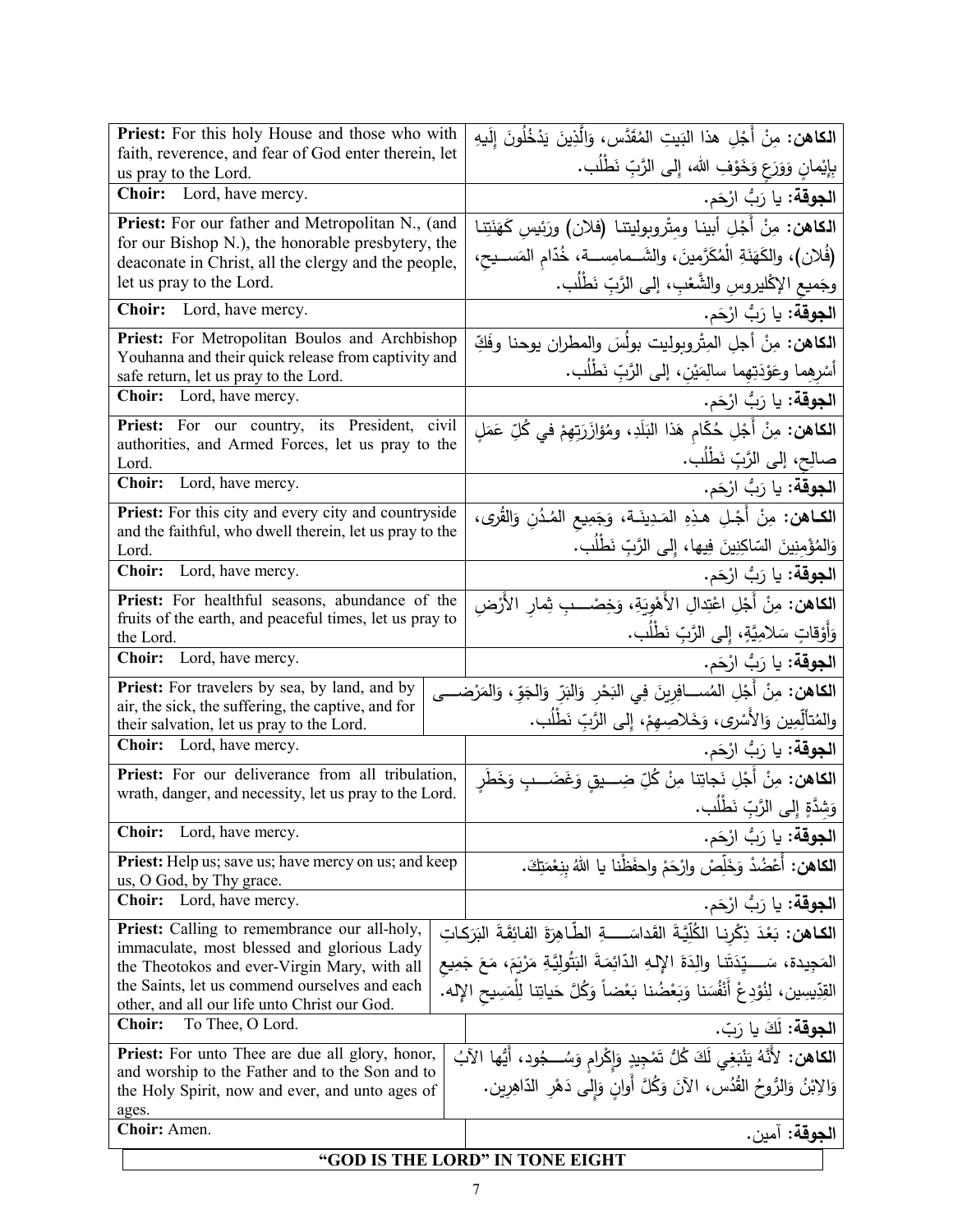| Chanter: God is the Lord and hath appeared unto                                                                       | ا <b>لمُرَتِّل:</b> اللهُ الرَّبُّ ظَهَرَ لنا، مُبارَكٌ الآتي باسْم لرَّبّ.              |
|-----------------------------------------------------------------------------------------------------------------------|------------------------------------------------------------------------------------------|
| us. Blessed is He that cometh in the Name of the                                                                      | (تعاد بعد الإستيخونات)                                                                   |
| Lord. (Repeat after verses)<br>1. O give thanks unto the Lord, and call upon His holy Name.                           |                                                                                          |
|                                                                                                                       | 1– إعْتَرفوا لِلْرَّبِّ وادْعوا باسْمِهِ الْقُدّوس.                                      |
| 2. All nations compassed me about, but in the<br>Name of the Lord will I destroy them.                                | 2– كلُّ الأُمَمِ أَحاطُوا بي وبِاسْمِ الرَّبِّ قَهَرْتُهُم.                              |
| 3. This is the Lord's doing; it is marvelous in                                                                       | 3– مِنْ قِبَلِ الرَّبِّ كَانَتْ هَذَه وَهِيَ عَجِيبةٌ فِي أَعْيُنِنَا.                   |
| our eyes.                                                                                                             |                                                                                          |
| RESURRECTIONAL APOLYTIKION IN TONE EIGHT                                                                              |                                                                                          |
| From the heights Thou didst descend, O compassionate                                                                  | انْحَدَرْتَ مِنَ الْعُلْقِ يا مُتَحَنِّن، وقَبِلْتَ الدَّفْنَ                            |
| One, and Thou didst submit to the three-day burial, that<br>Thou might deliver us from passion; Thou art our life and | ذا الثَّلاثَةِ الأيّام، لِكَيْ تُعْتِقَنا مِنَ الآلامِ،                                  |
| our Resurrection, O Lord, glory to Thee.                                                                              |                                                                                          |
|                                                                                                                       | فَيا حَياتَنا وقيامَتَنَا، يا رَبُّ المَجْدُ لك.                                         |
| APOLYTIKION OF ALL SAINTS IN TONE FOUR                                                                                |                                                                                          |
| Glory to the Father, and to the Son, and to the Holy<br>Spirit. Thy Church, O Christ God, hath regaled                | أَيُّها<br>الْمَجْدُ لِلِأَبِ، والإبنِ، والرّوح الْقُدْسِ.                               |
| herself in the blood of Thy Martyrs throughout the                                                                    | المَسيحُ الإِلهُ، إنَّ كَنيسَتَكَ مُتَسَرْبِلَةً بِدِماءِ شُهَدائِكَ                     |
| entire world, as in porphyry and purple. Through                                                                      |                                                                                          |
| them she lifteth her voice crying: Turn with Thy                                                                      | الذينَ في العالَم كَبِرْفيرَةٍ وأَرْجُوانِ، وبِهِمْ تُناديكَ                             |
| compassion toward Thy people, and grant peace to                                                                      | قَائِلَةً: وَجِّهْ رَأَفتَكَ لِشَعْبِكَ، وامْنَح السَّلامَ لِعَبِيدِكَ،                  |
| Thy city, and to our souls the Great Mercy.                                                                           | وَهَبْ لِنُفوسِنا الرَّحْمَةَ العُظْمى.                                                  |
| RESURRECTIONAL THEOTOKION IN TONE FOUR                                                                                |                                                                                          |
| Both now and ever, and unto ages of ages. Amen.                                                                       |                                                                                          |
| The Mystery which was hidden from everlasting                                                                         | الآنَ وكُلَّ أُوانِ والِي دَهْرِ الذَاهِرِينَ، آمين.                                     |
| and was unknown of the angels, O Theotokos,                                                                           | إِنَّ السِرَّ  الخَفِيَّ مُنْذُ  الدُهورِ ،  غيْرَ  المَعْلومِ  عِنْدَ                   |
| wast revealed through thee, to those who dwell                                                                        | المَلائِكَة، بِكِ ظُهَرَ، يا والِدَةَ الإِلهِ، للَّذينَ على                              |
| upon earth. In that God, having become                                                                                |                                                                                          |
| incarnate—in unconfused union—of His own<br>good will accepted the Cross for our sake.                                | الأَرْض، إِذْ تَجَسَّدَ الإِلَهُ بِاتِّحادٍ لا تَشَوُّشَ فيه، وقَبِلَ                    |
| Whereby He raised again the first created, and                                                                        | الصَليبَ طَوْعاً مِنْ أَجْلِنا، وَبِهِ أَقامَ المَجْبولَ أَوَّلاً،                       |
| hath saved our souls from death.                                                                                      | وخَلَّصَ مِنَ المَوْتِ نُفوسَنا.                                                         |
| THE LITTLE LITANY                                                                                                     |                                                                                          |
| Priest: Again and again, in peace, let us pray to the                                                                 | الكاهن: أيْضاً وأيْضاً بِسَلامِ إلى الرَّبِّ نَطْلُب.                                    |
| Lord.                                                                                                                 |                                                                                          |
| Choir: Lord, have mercy.                                                                                              | ا <b>لجوق</b> : يا ربُ ارْحَمْ.                                                          |
| Priest: Help us; save us; have mercy on us; and keep<br>us, O God, by Thy grace.                                      | الكاهن: أَعْضُدْ، وَخَلِّصْ، وارْحَمْ، واحفَظْنا يا اللهُ بِنِعْمَتِكَ.                  |
| Choir: Lord, have mercy.                                                                                              | ا <b>لجوق</b> : يا ربُّ ارْحَمْ.                                                         |
| <b>Priest:</b><br>Calling to remembrance our<br>all-holy,                                                             | ا <b>لكاهن:</b> بعدَ ذِكْرِنا الكُلِّيَّةَ القَداسَةِ، الطاهِرَةَ، الفائِقَةَ البَرَكاتِ |
| immaculate, most-blessed and glorious Lady the                                                                        | المَجيدة، سيِّدَتَنا والِدَةَ الإِلهِ الدائِمَةَ البَتوليَّةِ مَرْيَمَ مَعَ جميع         |
| Theotokos and ever-virgin Mary, with all the saints: let                                                              | القدِّيسين، لِنُوْدِعْ أَنْفُسَنا وبَعْضُنا بَعْضاً وَكُلَّ حَياتِنا لِلْمَسيح           |
| us commend ourselves and each other, and all our life<br>unto Christ our God.                                         | الإله.                                                                                   |
| Choir: To Thee, O Lord.                                                                                               | ا <b>لجوق:</b> لكَ يا ربّ.                                                               |
| <b>Priest:</b> For Thine is the might, and Thine is the                                                               |                                                                                          |
| kingdom, and the power and the glory: of the Father,                                                                  | الكاهن:لأنَّ لكَ العِزَّةَ ولكَ المُلْكَ والقُوَّةَ والمَجْدَ أَيُّها الآبُ              |
| and of the Son, and of the Holy Spirit; now and ever,                                                                 | والإبنُ والروحُ القُدُسُ، الآنَ وكُلَّ أوانِ وإلى دَهْرِ الدَّاهِرين.                    |
| and unto ages of ages.                                                                                                |                                                                                          |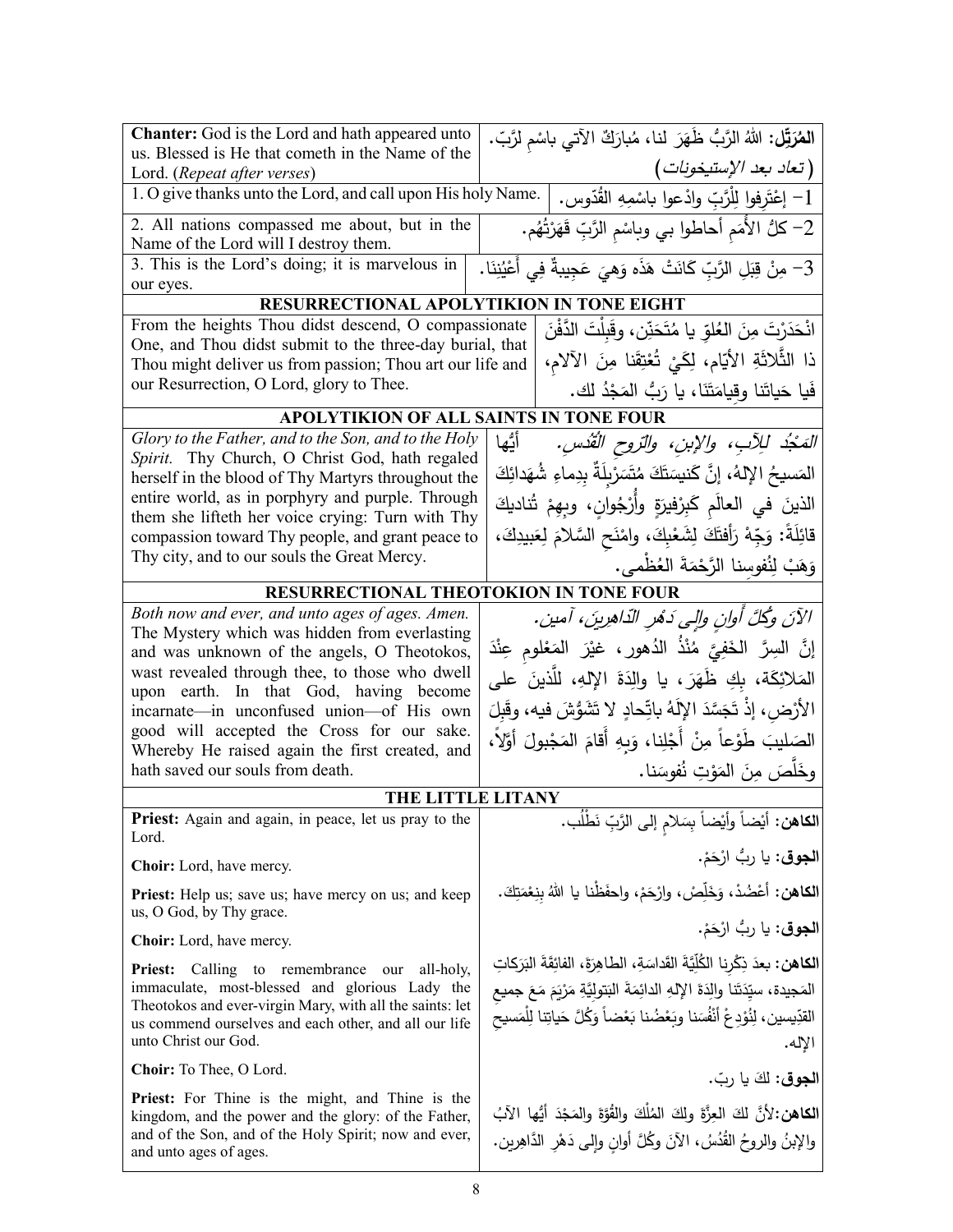| Choir: Amen.                                                                                          | ا <b>لجوق</b> : آمين.                                                      |  |
|-------------------------------------------------------------------------------------------------------|----------------------------------------------------------------------------|--|
|                                                                                                       | EIGHTH TONE RESURRECTIONAL KATHISMATA (Plain Reading)                      |  |
| (**Please note the special arrangement as set forth in <i>The Pentecostarion</i> .**)                 |                                                                            |  |
|                                                                                                       | <b>First Kathisma</b>                                                      |  |
| Thou hast risen from the dead, O Life of all. And<br>a resplendent angel shouted to the women, Dry    | إِذْ قُمْتَ مِنَ بَيْنِ الأَمْواتِ يا حَياةَ الكُلِّ، وَمَلاكٌ مُنيرٌ      |  |
| your tears and proclaim to the Apostles, and cry                                                      | هَنَّفَ نَحْوَ النِّسْوَة: اكْفُفْنَ مِنَ الدُّموعِ، وبَشِّرْنَ الرُّسُلَ، |  |
| out in praise, that Christ the Lord hath risen, He                                                    | واهْتِفْنَ مُسَبِّحاتٍ، بأَنْ قَدْ قامَ المَسيحُ الرَّبُّ الذي             |  |
| Who hath been pleased to save mankind, since He                                                       |                                                                            |  |
| is God.                                                                                               | سُرً ، بما أنَّهُ إِلهٌ، أَنْ يُخَلِّصَ جِنْسَ النَشَرِ .                  |  |
| Glory to the Father, and to the Son, and to the                                                       | المَجْدُ للآبِ، والإبنِ، والرَّوح الْقُدْسِ. ۖ أَيُّها المُخَلِّصُ،        |  |
| Holy Spirit. Men did seal Thy tomb, O Savior,<br>and the angels did roll the stone from off Thy       | إِنَّ البَشَرَ خَتَموا قَبْرَكَ، والمَلاكُ دَحْرَجَ الحَجَرَ عَنْ          |  |
| grave; and the women witnessed<br>Thy                                                                 |                                                                            |  |
| Resurrection from the dead. They proclaimed to                                                        | بابِ اللَّحْدِ، والنِّسْوَةُ عايَنَّ قيامَتَكَ مِنْ بينِ الأمواتِ،         |  |
| Thy Disciples in Zion that Thou didst rise, O                                                         | وبَشَّرْنَ تلاميذَكَ في صِهْيَونَ بِأَنَّكَ قدْ قُمْتَ يا حَياةَ           |  |
| Life of all, and didst break asunder the bonds of                                                     | الكُلِّ وِحَلَلْتَ قُيودَ المَوْتِ، يا رِبُّ المَجْدُ لَك.                 |  |
| death, O Lord, glory to Thee.<br>Both now and ever, and unto ages of ages. Amen.                      |                                                                            |  |
| Thou Who for our sake wast born of a Virgin,                                                          | الآنَ وكلَّ أُوانِ وإلى دَهْرِ الداهِرِينِ. آمين.  يا مَنْ                 |  |
| and didst suffer crucifixion, O good One, and                                                         | وُلِدَ مِنَ البَتولِ مِنْ أَجْلِنا وكابَدَ الصَّلْبَ أَيُّها الصَّالِحِ.   |  |
| didst despoil death through death, and as God                                                         | يا مَنْ سَبِي الْمَوْتَ بِمَوْتِهِ وأَرِي الْقِيامَةَ بِما أَنَّهُ إله.    |  |
| didst reveal resurrection. Despise not those<br>Whom Thou hast created with Thine own hand,           | لا تُعْرِضْ عَنِ الذينَ جَبَلْتَهُمْ بِيَدَيْكَ، بَلْ أَظْهِرْ تَعَطَّفَكَ |  |
| show forth Thy love for mankind, O merciful                                                           |                                                                            |  |
| One. Accept the intercessions of Thy mother, the                                                      | على الناسِ أيُّها الرَّحوم. وتَقَبَّلْ والِدَتَكَ والِدَةَ الإلهِ          |  |
| Theotokos for us, and save Thy despairing                                                             | مُتَشَفِّعَةً مِنْ أَجْلِنا، وخَلِّصْ يا مُخَلِّصَنا شَعْباً يائساً.       |  |
| people, O our Savior.                                                                                 | <b>Second Kathisma</b>                                                     |  |
| Arrayed in white, and bright in form like unto                                                        |                                                                            |  |
| lightning, Gabriel came unto the sepulcher of                                                         | إِنَّ جِبْرِائِيلَ الْمُنيرَ ، وَقَفَ على قَبْرِ المَســـيح لامِعاً        |  |
| Christ God, and he rolled the great stone away                                                        | كَسَــناءِ البَرْقِ، ودَحْرَجَ الحَجَرَ  عَنِ اللَّحْدِ، فَشَــمَلَ        |  |
| from the tomb's entrance. The custody of the                                                          | الحُرّاسَ خَوْفٌ عَظيمٌ، وصــــــاروا كلُّهُمْ بَغْتَــةً                  |  |
| soldiers were seized with fear, and suddenly their<br>whole number became as dead. And the guards     | كـالأمواتِ لانْفِصـــــام خَتْمِ الْحَجَرِ . فَـاخْزوا يـا                 |  |
| there forsook the tomb; the seal was loosed from                                                      |                                                                            |  |
| the stone. Ye lawless, be ye put to shame; know                                                       | مُتَجاوزِي الشَّرِيعَةِ، واعْلَموا أَنَّ المَسيحَ قَدْ قام.                |  |
| that Christ hath arisen now.                                                                          |                                                                            |  |
| Glory to the Father, and to the Son, and to the<br>Holy Spirit. Thou hast verily risen from the tomb; | المَجْد للآبِ، والإبنِ، والروح القُدُسِ. ۚ حَقًّا قَدْ قُمْتَ              |  |
| and Thou didst command the righteous women to                                                         | مِنَ القَبْرِ ، وأَمَرْتَ النِّسْوَةَ البارّاتِ أَنْ يُعْلِنَّ انْبِعاثَكَ |  |
| preach to the Apostles the Resurrection, as it was                                                    | كما كُتِب. فَجاءَ بُطْرُسُ إلى القَبْرِ راكِضاً، ورأى                      |  |
| written. And as for Peter, he did hasten to the                                                       |                                                                            |  |
| tomb; and when he saw the light in the grave, he                                                      | النَّورَ  في الضَّريح فَذَهِلَ، ثُمَّ عايَنَ أيضاً الأكْفانَ               |  |
| was dazzled with surprise. Then he saw the linen<br>clothes lying aside, where it was not possible to | وحْدَها مَوْضوعَةً على حِدَةٍ بِدونِ الْجَسَدِ الإِلْهِيِّ،                |  |
| see them by night, and he believed, and cried out,                                                    | فَأَمَنَ وهَتَفَ: المَجْدُ لَكَ أَيُّها المسيحُ الإِلهُ، لأَنَّكَ          |  |
| Glory to Thee, O Christ God; for Thou hast saved                                                      | تُخَلِّصُ الْجَمِيعَ، يا مُخَلِّصَنا، فإنَّكَ أَنْتَ شُعاعُ                |  |
| us all, O our Savior, Who still remainest in truth                                                    |                                                                            |  |
| the Radiance of the Father.                                                                           | الأب.                                                                      |  |
|                                                                                                       |                                                                            |  |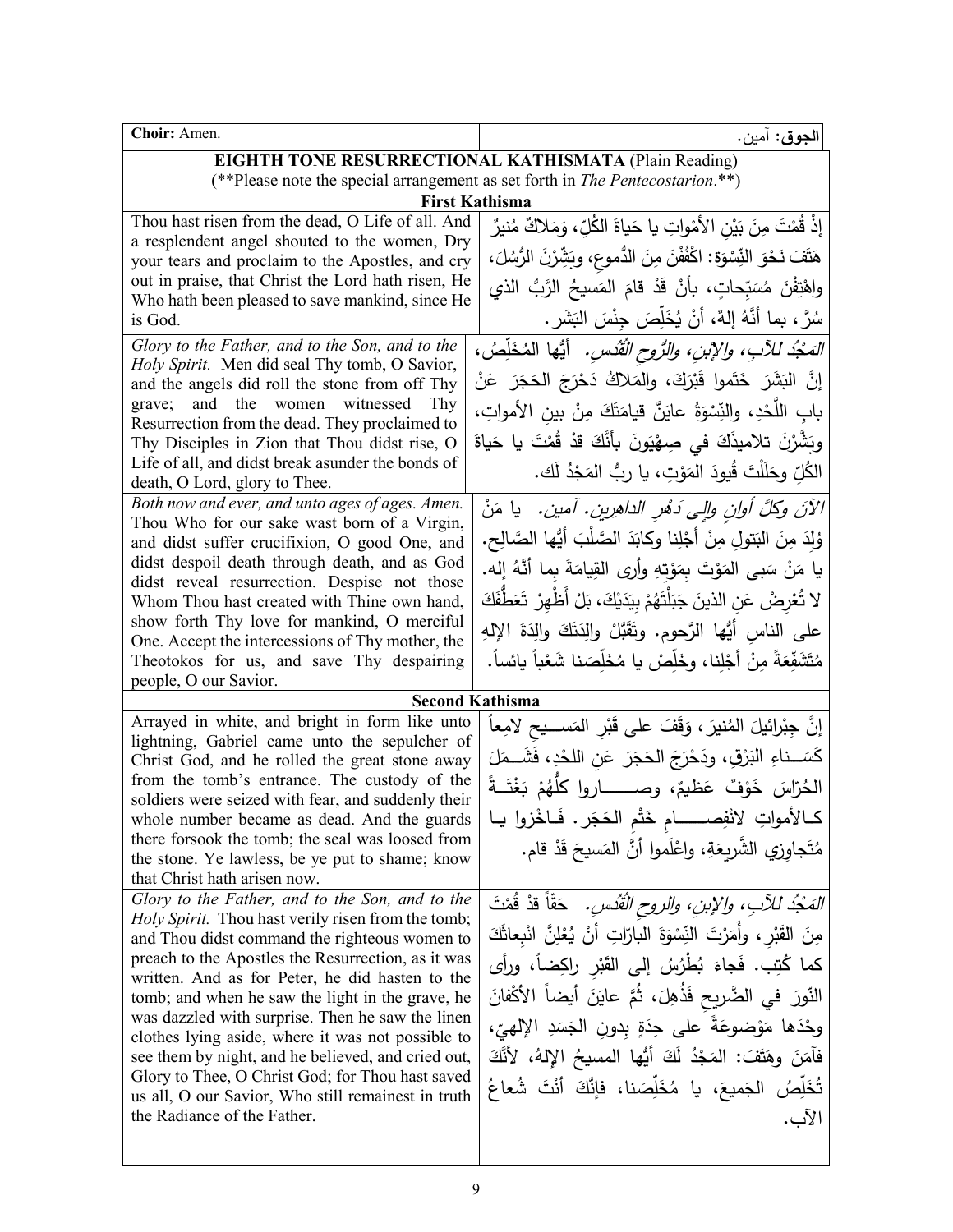| Both now and ever, and unto ages of ages.                                                               |  | الآنَ وكُلَّ أُولِنِ وإِلَى دَهُرِ الدَاهِرِينِ، آمينِ. ﴿ إِنَّ الْبَرَايَا        |
|---------------------------------------------------------------------------------------------------------|--|------------------------------------------------------------------------------------|
| Amen. Verily, all creation rejoiceth in thee, O                                                         |  |                                                                                    |
| full of grace; the assemblies of angels and the                                                         |  | بأَسْرِها تَفْرَحُ بكِ يا مُمْتَلِئَةً نِعمةً، مَحافِلَ الملائِكةِ                 |
| races of men, O holy temple and paradise                                                                |  | وأَجْناسَ النشرِ . أَيَّتُها الهَيكلُ المُتَقَدِّسُ والفِرْدَوْسُ                  |
| endowed with speech, the pride of virginity                                                             |  |                                                                                    |
| from whom God was incarnate and became a                                                                |  | الناطقُ، فَخْرُ  البَتوليَّةِ  مَريمُ  التي  منها  تَجَسَّدَ  الإِلهُ              |
| child, being yet our God before the ages; for He<br>hath made thy receptacle a throne and thy womb      |  | وصارَ طِفْلاً، وهو إِلَهُنا قَبلَ الدُّهورِ . لأنهُ صَنَعَ                         |
| more spacious than the heavens. Wherefore, O                                                            |  | مُستودَعَكِ عَرْشا، وجَعَلَ بطَنَكِ أَرْجَبَ مِنَ السماواتِ.                       |
| full of grace, the whole creation rejoiceth in thee                                                     |  |                                                                                    |
| and glorifieth thee.                                                                                    |  | لذلِكَ يا مُمْتَلِئَةً نِعْمَةً، تَفْرَحُ بِكِ كُلُّ البَرايا وتُمَجِّدُكِ.        |
|                                                                                                         |  | EVLOGETARIA (BENEDICTIONS) IN TONE FIVE                                            |
| Blessed art Thou, O Lord; teach me Thy statutes.                                                        |  | ُ <i>مبارَكٌ أنتَ ياربُ عَلَّفِنى حُقوقَك.</i> جمْعُ المَلائكةِ                    |
| The company of the Angels was amazed when                                                               |  |                                                                                    |
| they beheld Thee numbered among the dead. Yet                                                           |  | انْذَهَلَ مُتَحَيِّراً، عِنْدَ مُشاهَدَتِهِمْ إِيّاكَ مَحْسوباً بينَ               |
| Thyself, O Savior, destroyed the power of death,<br>with Thee raising up Adam and releasing all men     |  | الأمواتِ أيُّها المُخَلِّص، وداحِضاً قُوَّةَ المَوتِ،                              |
| from Hell.                                                                                              |  | ومُنْهِضاً آدَمَ مَعَكَ، ومُعْتِقاً إيّانا مِنَ الْجَحيم كافةً.                    |
| Blessed art Thou, O Lord; teach me Thy statutes.                                                        |  | مُ <i>بارَكٌ أنتَ يا ربُّ عَلَّفِنى حُقوقَك.</i> المَلاكُ اللامِعُ                 |
| Wherefore, O Women Disciples, do ye mingle                                                              |  |                                                                                    |
| sweet-smelling spices with your tears of pity? The<br>radiant Angel within the sepulcher cried unto the |  | عِنْدَ القَبْرِ تَفَوَّهَ نَحْوَ حـامِلاتِ الطَّيـبِ قـائِلاً: لِمَ                |
| Myrrh-bearing Women: Behold the grave, and                                                              |  | تَمْزُجْنَ الطّيوبَ بالدُّموعِ، بِتَرَثٍّ يا تِلْميذات؟ أَنظُرْنَ                  |
| understand, for the Savior is risen from the tomb.                                                      |  | اللَّحْدَ وافْرَحْنَ، لأَنَّ المُخَلِّصَ قَدْ قامَ مِنَ الْقَبْرِ .                |
| Blessed art Thou, O Lord; teach me Thy statutes.                                                        |  | مُ <i>بازڭ أنتَ يا ربُّ عَلَّفِنى حُقوقَك.</i> إنَّ حامِلاتِ                       |
| Very early in the morning, did the Myrrh-bearing                                                        |  |                                                                                    |
| Women run lamenting unto Thy tomb. But an                                                               |  | الطِّيبِ سَحَراً جِداً، سارَعْنَ إلى قَبْرِكَ نائِحاتٍ. إلاّ                       |
| Angel came toward them, saying: The time for                                                            |  | أَنَّ المَلاكَ وقَفَ بِهِنَّ، وقالَ لَهُنَّ: زمانُ النَّوْحِ قَدْ                  |
| lamentation is passed; weep not, but announce                                                           |  |                                                                                    |
| unto the Apostles the Resurrection.                                                                     |  | كَفَّ وبَطَلَ فَلا تَبْكينَ، بلْ بَشِّرْنَ الرُّسُلَ بالقِيامَة.                   |
| Blessed art Thou, O Lord; teach me Thy<br>statutes. The Myrrh-bearing Women mourned,                    |  | ُ <i>مبارَكٌ أنتَ يا ربُ عَلَّفِنى كغَوقَك.</i> إنَّ النِّسْوَةَ حامِلاتِ          |
| as bearing spices they drew near Thy tomb, O                                                            |  | الطِّيبِ، وافَيْنَ بِـالْحَنوطِ إِلَى قَبْرِكَ أَيُّهِــا الْمُخَلِّص.             |
| Savior. But the Angel spake unto them, saying:                                                          |  | فَسَمِـعْنَ مَلاكاً مُتَنَغِّـماً نَحْوَهُـنَّ قائلاً: لِمَ تَحْسِبْنَ الْحَيَّ    |
| Why number ye the living among the dead? In                                                             |  |                                                                                    |
| that He is God He is risen from the grave.                                                              |  | مَعَ المَوْتِي؟ فَبِما أَنَّهُ إِلَٰهٌ، قَدْ قَامَ مِنَ الْقَبْرِ ناهِضاً.         |
| Glory to the Father, and to the Son, and to the<br><i>Holy Spirit.</i> We adore the Father, as also His |  | الصَجُد للأبِ، والابنِ، والتروح القُدْسِ.  نَسْجُدُ لِلأَبِ،                       |
| Son, and the Holy Spirit, the Holy Trinity in                                                           |  | ولابْنِهِ، ولروح قُدْسِهِ، ثالوثاً قدُّوساً في جَوْهر واحِدٍ، هاتِفينَ             |
| one Essence, crying with the Seraphim: Holy,<br>holy, holy art Thou, O Lord.                            |  | مَعَ السّارافيم: قُدّوسٌ، قُدّوسٌ، قُدّوسٌ أنتَ يا رَبّ.                           |
| Both now and ever, and unto ages of ages.                                                               |  |                                                                                    |
| <i>Amen</i> . In that thou didst bear the Giver of                                                      |  | الآنَ وَكُلَّ أُوانِ وَإِلَى دَهْرِ الدَاهِرِينَ، آمين. ۖ أَيَّتُهَا الْعَذْرَاءُ، |
| Life, O Virgin, thou didst redeem Adam from                                                             |  | لَــقَدْ وَلَدْتِ مُعْطِيَ الْحَياة، وأَنْقَــذْتِ آدَمَ مِـــنَ الخَطْيئة،        |
| sin, and didst give to Eve joy in place of                                                              |  | ومَنَحْتِ حَوّاءَ الفَرَحَ عِوَضَ الْحُزْنِ، لَكِنَّ الإِلهَ والإِنْســـانَ        |
| sadness; and He who was incarnate of thee,                                                              |  |                                                                                    |
| both God and man, hath restored to life those<br>who had fallen therefrom.                              |  | المُتَجَسِّدَ مِنْكِ، أَرْشَدَهُما إلى الحَياةِ التي قَدْ تَهَوَّرا مِنْها.        |
| Alleluia, Alleluia, Alleluia. Glory to Thee, O God.                                                     |  | هَلِلوبِيا، هَلِلوبِيا، هَلِلوبِيا، المَجْدُ لَكَ يا الله. (ثلاثًا)                |
| (THRICE)                                                                                                |  |                                                                                    |
| O our God and our Hope, glory to Thee!                                                                  |  | يا إلهَنا ورجاءَنا لكَ المَجْد.                                                    |
|                                                                                                         |  | <b>THE LITTLE LITANY</b>                                                           |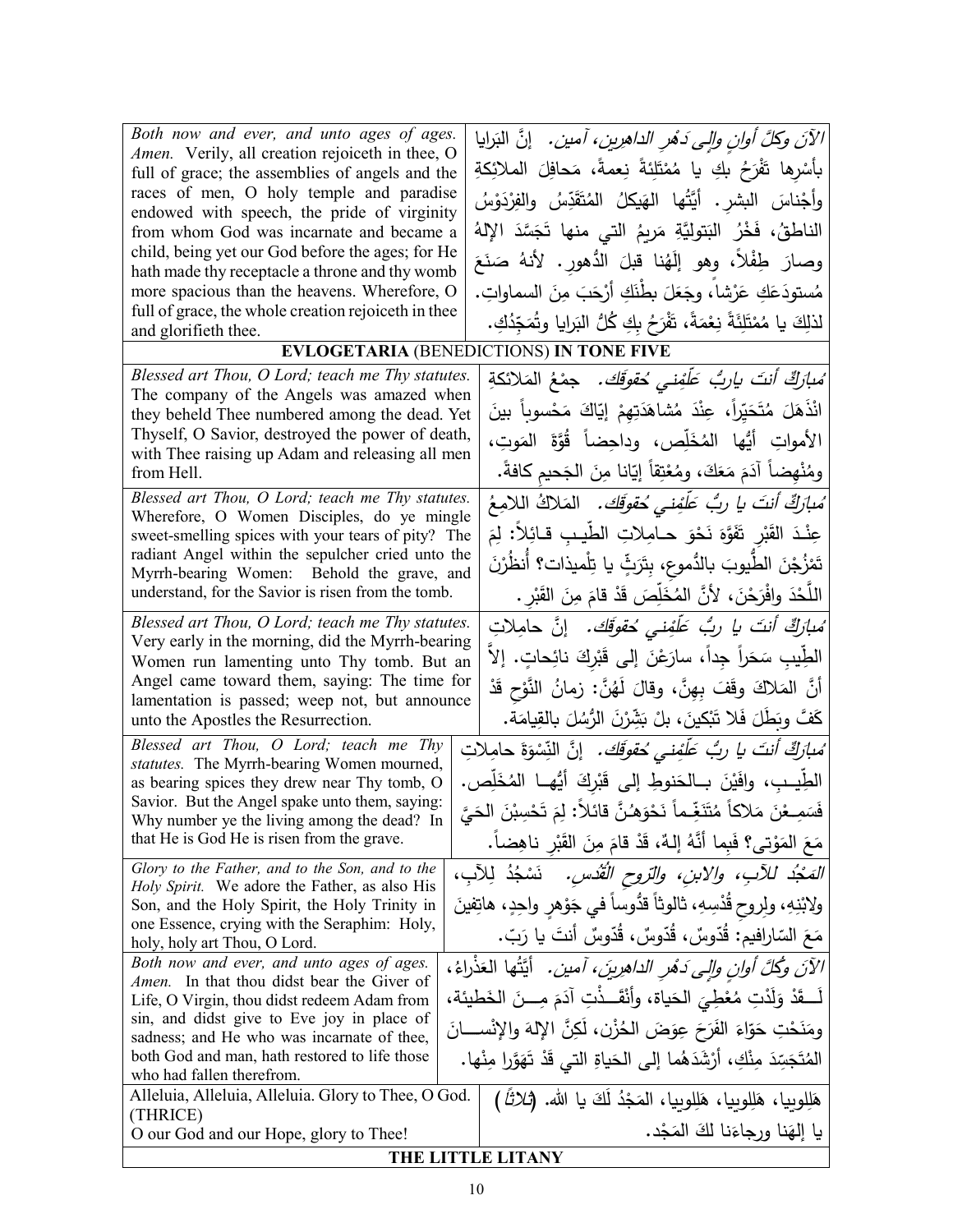| ا <b>لجوق</b> : يا ربُ ارْحَمْ.<br>Choir: Lord, have mercy.<br>Priest: Help us; save us; have mercy on us; and<br>ا <b>لكاهن:</b> أعْضُدْ، وَخَلِّصْ، وارْحَمْ، واحفَظْنا يا اللهُ بِنِعْمَتِكَ.<br>keep us, O God, by Thy grace.<br>Choir: Lord, have mercy.<br>ا <b>لجوق</b> : يا ربُّ ارْحَمْ.<br>Priest: Calling to remembrance our all-holy,<br>ا <b>لكاهن:</b> بعدَ ذِكْرِنا الكُلِّيَّةَ القَداسَةِ، الطاهِرَةَ، الفائِقَةَ البَرَكاتِ<br>immaculate, most-blessed and glorious Lady the<br>Theotokos and ever-virgin Mary, with all the<br>المَجيدة، سيِّدَتَنا والِدَةَ الإِلهِ الدائِمَةَ البَتولِيَّةِ مَرْيَمَ مَعَ جميع<br>saints: let us commend ourselves and each other,<br>القدِّيسين، لِنودِعْ أنفُسَنا وبَعْضُنا بَعْضاً وَكُلَّ حَياتِنا لِلْمَسيحِ الإله.<br>and all our life unto Christ our God.<br>Choir: To Thee, O Lord.<br>ا <b>لجوق</b> : لكَ يا رب.<br>Priest: For blessed is Thy Name, and glorified is<br>الكاهن:لأنَّ اسْمَكَ مُبارَكٌ ومُلْكَكَ مُمَجَّدٌ أَيُّها الآبُ والإبنُ والروحُ<br>Thy kingdom: of the Father, and of the Son, and<br>of the Holy Spirit; now and ever, and unto ages<br>القُدُس، الآنَ وكلَّ أوانِ وإلى دَهْرِ الدَّاهِرِينِ.<br>of ages.<br>Choir: Amen.<br>ا <b>لجوق</b> : آمين.<br><b>EIGHTH TONE RESURRECTIONAL HYPAKOE (Plain Reading)</b><br>The ointment-bearing women came to the tomb of<br>إنَّ حـامِلاتِ الطِّيبِ حَضَــــرْنَ إلى قَبْرِ الواهِبِ<br>the Life-giver, seeking among the dead the Lord<br>الْحَياة، طَالِباتٍ في الأَمواتِ السَّــــيِّدَ غَيرَ الْمائِتِ.<br>Who is not dead; and when they received the glad<br>tidings from the angels, they preached to the<br>وإِذْ قَبِلْنَ بَشــائِرَ الفَرَحِ مِنَ المَلاكِ، بَشَّـرْنَ الرُّسُــلَ<br>Apostles that the Lord hath risen, and granted the<br>بِأَنَّ الرَّبَّ قَدْ قَامَ، مانِحاً العالَمَ الرَّحْمَةَ العُظْمي.<br>world the Great Mercy.<br>EIGHTH TONE RESURRECTIONAL ANABATHMOI (Plain Reading) First Antiphony<br>$+$<br>From my youth the enemy hath tempted me<br>+ إنَّ العَدوَّ منذَ شَبابي يُجَرِّبُني وباللَّذاتِ يُلْهِبُني، وأنا<br>and with temptations hath he beguiled me.<br>باتِّكالى عليْكَ يا رَبُّ أَقْهَرُهُ مُخْزِياً إِيّاهُ.<br>But I, O Lord, trusting in Thee, have rejected<br>him in shame.<br>+ إنَّ الذينَ يُبغِضونَ صِهيونَ يَصيرونَ نَظيرَ العُشْبِ<br>They who hate Zion shall become like grass<br>$^+$<br>قَبْلَ أَنْ يُقْلَعَ، لأَنَّ الْمَسيحَ سَيَقْطَعُ بِمِفْصَلِ الْعَذَابِ<br>before it is pulled up; for Christ shall cut<br>down their necks with the scythe of torment.<br>أَعْناقَهُم.<br>Glory to the Father, and to the Son, and to<br>$^{+}$<br>+ الممجدُ للأبِ، والإبنِ، والروح القُدُسِ، الأنَ وكلَّ أوانِ<br>the Holy Spirit: both now and ever, and unto<br>ages of ages. Amen. Verily in the Holy<br>وإلى دهرِ الداهرين، آمين. إنَّهُ بالروحِ القُدُسِ يَحْيا<br>Spirit all shall live; for He is the Light of<br>Light, a great God. Let us, therefore, praise<br>الكلُّ، وهو نورٌ مِنْ نورٍ ، إلهٌ عظيمٌ، فَلنُسبِّحْهُ مع الآبِ<br>Him with the Father and the Word.<br>والكَلمَة.<br><b>Second Antiphony</b><br>+ لِيستَتِرْ  قَلْبِيَ المُتَّضِعُ بِخَوْفِكَ لِئَلاَّ يَرْتَفِعَ، فَتُخْفِضُهُ يا كُلِّيَّ<br>Yea, let my humble heart be lighted by<br>$^+$<br>Thy fear, lest it rise and fall from Thee, O<br>الرأفَةِ.<br>all-compassionate One.<br>He that trusteth in the Lord shall not fear<br>+ إنَّ الواضِعَ اتِّكالَهُ على الرَّبِّ لا يَخْشى عندما يدينُ اللهُ<br>$^{+}$<br>when God shall judge all with tormenting<br>الكلَّ بالنار مُعذِّباً.<br>fire.<br>+ المجدُ للآبِ، والإبنِ، والروحِ القُدْسِ، الآنَ وكلَّ أوانِ والِي<br>Glory to the Father, and to the Son, and to<br>$^+$<br>the Holy Spirit: both now and ever, and unto<br><i>دهرِ الداهرين، آمين.</i> إنَّهُ بالروح القُدُسِ كُلُّ إلهيّ يَنْظُرُ<br><i>ages of ages. Amen.</i> Verily, by the Holy | Priest: Again and again, in peace, let us pray to<br>the Lord. | ا <b>لكاهن:</b> أيْضاً وأيْضاً بِسَلامِ إلى الرَّبِّ نَطْلُب.                   |
|----------------------------------------------------------------------------------------------------------------------------------------------------------------------------------------------------------------------------------------------------------------------------------------------------------------------------------------------------------------------------------------------------------------------------------------------------------------------------------------------------------------------------------------------------------------------------------------------------------------------------------------------------------------------------------------------------------------------------------------------------------------------------------------------------------------------------------------------------------------------------------------------------------------------------------------------------------------------------------------------------------------------------------------------------------------------------------------------------------------------------------------------------------------------------------------------------------------------------------------------------------------------------------------------------------------------------------------------------------------------------------------------------------------------------------------------------------------------------------------------------------------------------------------------------------------------------------------------------------------------------------------------------------------------------------------------------------------------------------------------------------------------------------------------------------------------------------------------------------------------------------------------------------------------------------------------------------------------------------------------------------------------------------------------------------------------------------------------------------------------------------------------------------------------------------------------------------------------------------------------------------------------------------------------------------------------------------------------------------------------------------------------------------------------------------------------------------------------------------------------------------------------------------------------------------------------------------------------------------------------------------------------------------------------------------------------------------------------------------------------------------------------------------------------------------------------------------------------------------------------------------------------------------------------------------------------------------------------------------------------------------------------------------------------------------------------------------------------------------------------------------------------------------------------------------------------------------------------------------------------------------------------------------------------------------------------------------------------------------------------------------------------------------------------------------------------------------------------------------------------------------------------------------------------------------------------------------------------------------------------------------------------------------------------------------------------------------------------------------------------------------------------------------------------------------------------------------------------------------------------------------------|----------------------------------------------------------------|---------------------------------------------------------------------------------|
|                                                                                                                                                                                                                                                                                                                                                                                                                                                                                                                                                                                                                                                                                                                                                                                                                                                                                                                                                                                                                                                                                                                                                                                                                                                                                                                                                                                                                                                                                                                                                                                                                                                                                                                                                                                                                                                                                                                                                                                                                                                                                                                                                                                                                                                                                                                                                                                                                                                                                                                                                                                                                                                                                                                                                                                                                                                                                                                                                                                                                                                                                                                                                                                                                                                                                                                                                                                                                                                                                                                                                                                                                                                                                                                                                                                                                                                                                        |                                                                |                                                                                 |
|                                                                                                                                                                                                                                                                                                                                                                                                                                                                                                                                                                                                                                                                                                                                                                                                                                                                                                                                                                                                                                                                                                                                                                                                                                                                                                                                                                                                                                                                                                                                                                                                                                                                                                                                                                                                                                                                                                                                                                                                                                                                                                                                                                                                                                                                                                                                                                                                                                                                                                                                                                                                                                                                                                                                                                                                                                                                                                                                                                                                                                                                                                                                                                                                                                                                                                                                                                                                                                                                                                                                                                                                                                                                                                                                                                                                                                                                                        |                                                                |                                                                                 |
|                                                                                                                                                                                                                                                                                                                                                                                                                                                                                                                                                                                                                                                                                                                                                                                                                                                                                                                                                                                                                                                                                                                                                                                                                                                                                                                                                                                                                                                                                                                                                                                                                                                                                                                                                                                                                                                                                                                                                                                                                                                                                                                                                                                                                                                                                                                                                                                                                                                                                                                                                                                                                                                                                                                                                                                                                                                                                                                                                                                                                                                                                                                                                                                                                                                                                                                                                                                                                                                                                                                                                                                                                                                                                                                                                                                                                                                                                        |                                                                |                                                                                 |
|                                                                                                                                                                                                                                                                                                                                                                                                                                                                                                                                                                                                                                                                                                                                                                                                                                                                                                                                                                                                                                                                                                                                                                                                                                                                                                                                                                                                                                                                                                                                                                                                                                                                                                                                                                                                                                                                                                                                                                                                                                                                                                                                                                                                                                                                                                                                                                                                                                                                                                                                                                                                                                                                                                                                                                                                                                                                                                                                                                                                                                                                                                                                                                                                                                                                                                                                                                                                                                                                                                                                                                                                                                                                                                                                                                                                                                                                                        |                                                                |                                                                                 |
|                                                                                                                                                                                                                                                                                                                                                                                                                                                                                                                                                                                                                                                                                                                                                                                                                                                                                                                                                                                                                                                                                                                                                                                                                                                                                                                                                                                                                                                                                                                                                                                                                                                                                                                                                                                                                                                                                                                                                                                                                                                                                                                                                                                                                                                                                                                                                                                                                                                                                                                                                                                                                                                                                                                                                                                                                                                                                                                                                                                                                                                                                                                                                                                                                                                                                                                                                                                                                                                                                                                                                                                                                                                                                                                                                                                                                                                                                        |                                                                |                                                                                 |
|                                                                                                                                                                                                                                                                                                                                                                                                                                                                                                                                                                                                                                                                                                                                                                                                                                                                                                                                                                                                                                                                                                                                                                                                                                                                                                                                                                                                                                                                                                                                                                                                                                                                                                                                                                                                                                                                                                                                                                                                                                                                                                                                                                                                                                                                                                                                                                                                                                                                                                                                                                                                                                                                                                                                                                                                                                                                                                                                                                                                                                                                                                                                                                                                                                                                                                                                                                                                                                                                                                                                                                                                                                                                                                                                                                                                                                                                                        |                                                                |                                                                                 |
|                                                                                                                                                                                                                                                                                                                                                                                                                                                                                                                                                                                                                                                                                                                                                                                                                                                                                                                                                                                                                                                                                                                                                                                                                                                                                                                                                                                                                                                                                                                                                                                                                                                                                                                                                                                                                                                                                                                                                                                                                                                                                                                                                                                                                                                                                                                                                                                                                                                                                                                                                                                                                                                                                                                                                                                                                                                                                                                                                                                                                                                                                                                                                                                                                                                                                                                                                                                                                                                                                                                                                                                                                                                                                                                                                                                                                                                                                        |                                                                |                                                                                 |
|                                                                                                                                                                                                                                                                                                                                                                                                                                                                                                                                                                                                                                                                                                                                                                                                                                                                                                                                                                                                                                                                                                                                                                                                                                                                                                                                                                                                                                                                                                                                                                                                                                                                                                                                                                                                                                                                                                                                                                                                                                                                                                                                                                                                                                                                                                                                                                                                                                                                                                                                                                                                                                                                                                                                                                                                                                                                                                                                                                                                                                                                                                                                                                                                                                                                                                                                                                                                                                                                                                                                                                                                                                                                                                                                                                                                                                                                                        |                                                                |                                                                                 |
|                                                                                                                                                                                                                                                                                                                                                                                                                                                                                                                                                                                                                                                                                                                                                                                                                                                                                                                                                                                                                                                                                                                                                                                                                                                                                                                                                                                                                                                                                                                                                                                                                                                                                                                                                                                                                                                                                                                                                                                                                                                                                                                                                                                                                                                                                                                                                                                                                                                                                                                                                                                                                                                                                                                                                                                                                                                                                                                                                                                                                                                                                                                                                                                                                                                                                                                                                                                                                                                                                                                                                                                                                                                                                                                                                                                                                                                                                        |                                                                |                                                                                 |
|                                                                                                                                                                                                                                                                                                                                                                                                                                                                                                                                                                                                                                                                                                                                                                                                                                                                                                                                                                                                                                                                                                                                                                                                                                                                                                                                                                                                                                                                                                                                                                                                                                                                                                                                                                                                                                                                                                                                                                                                                                                                                                                                                                                                                                                                                                                                                                                                                                                                                                                                                                                                                                                                                                                                                                                                                                                                                                                                                                                                                                                                                                                                                                                                                                                                                                                                                                                                                                                                                                                                                                                                                                                                                                                                                                                                                                                                                        |                                                                |                                                                                 |
|                                                                                                                                                                                                                                                                                                                                                                                                                                                                                                                                                                                                                                                                                                                                                                                                                                                                                                                                                                                                                                                                                                                                                                                                                                                                                                                                                                                                                                                                                                                                                                                                                                                                                                                                                                                                                                                                                                                                                                                                                                                                                                                                                                                                                                                                                                                                                                                                                                                                                                                                                                                                                                                                                                                                                                                                                                                                                                                                                                                                                                                                                                                                                                                                                                                                                                                                                                                                                                                                                                                                                                                                                                                                                                                                                                                                                                                                                        |                                                                |                                                                                 |
|                                                                                                                                                                                                                                                                                                                                                                                                                                                                                                                                                                                                                                                                                                                                                                                                                                                                                                                                                                                                                                                                                                                                                                                                                                                                                                                                                                                                                                                                                                                                                                                                                                                                                                                                                                                                                                                                                                                                                                                                                                                                                                                                                                                                                                                                                                                                                                                                                                                                                                                                                                                                                                                                                                                                                                                                                                                                                                                                                                                                                                                                                                                                                                                                                                                                                                                                                                                                                                                                                                                                                                                                                                                                                                                                                                                                                                                                                        |                                                                |                                                                                 |
|                                                                                                                                                                                                                                                                                                                                                                                                                                                                                                                                                                                                                                                                                                                                                                                                                                                                                                                                                                                                                                                                                                                                                                                                                                                                                                                                                                                                                                                                                                                                                                                                                                                                                                                                                                                                                                                                                                                                                                                                                                                                                                                                                                                                                                                                                                                                                                                                                                                                                                                                                                                                                                                                                                                                                                                                                                                                                                                                                                                                                                                                                                                                                                                                                                                                                                                                                                                                                                                                                                                                                                                                                                                                                                                                                                                                                                                                                        |                                                                |                                                                                 |
|                                                                                                                                                                                                                                                                                                                                                                                                                                                                                                                                                                                                                                                                                                                                                                                                                                                                                                                                                                                                                                                                                                                                                                                                                                                                                                                                                                                                                                                                                                                                                                                                                                                                                                                                                                                                                                                                                                                                                                                                                                                                                                                                                                                                                                                                                                                                                                                                                                                                                                                                                                                                                                                                                                                                                                                                                                                                                                                                                                                                                                                                                                                                                                                                                                                                                                                                                                                                                                                                                                                                                                                                                                                                                                                                                                                                                                                                                        |                                                                |                                                                                 |
|                                                                                                                                                                                                                                                                                                                                                                                                                                                                                                                                                                                                                                                                                                                                                                                                                                                                                                                                                                                                                                                                                                                                                                                                                                                                                                                                                                                                                                                                                                                                                                                                                                                                                                                                                                                                                                                                                                                                                                                                                                                                                                                                                                                                                                                                                                                                                                                                                                                                                                                                                                                                                                                                                                                                                                                                                                                                                                                                                                                                                                                                                                                                                                                                                                                                                                                                                                                                                                                                                                                                                                                                                                                                                                                                                                                                                                                                                        |                                                                |                                                                                 |
|                                                                                                                                                                                                                                                                                                                                                                                                                                                                                                                                                                                                                                                                                                                                                                                                                                                                                                                                                                                                                                                                                                                                                                                                                                                                                                                                                                                                                                                                                                                                                                                                                                                                                                                                                                                                                                                                                                                                                                                                                                                                                                                                                                                                                                                                                                                                                                                                                                                                                                                                                                                                                                                                                                                                                                                                                                                                                                                                                                                                                                                                                                                                                                                                                                                                                                                                                                                                                                                                                                                                                                                                                                                                                                                                                                                                                                                                                        |                                                                |                                                                                 |
|                                                                                                                                                                                                                                                                                                                                                                                                                                                                                                                                                                                                                                                                                                                                                                                                                                                                                                                                                                                                                                                                                                                                                                                                                                                                                                                                                                                                                                                                                                                                                                                                                                                                                                                                                                                                                                                                                                                                                                                                                                                                                                                                                                                                                                                                                                                                                                                                                                                                                                                                                                                                                                                                                                                                                                                                                                                                                                                                                                                                                                                                                                                                                                                                                                                                                                                                                                                                                                                                                                                                                                                                                                                                                                                                                                                                                                                                                        |                                                                |                                                                                 |
|                                                                                                                                                                                                                                                                                                                                                                                                                                                                                                                                                                                                                                                                                                                                                                                                                                                                                                                                                                                                                                                                                                                                                                                                                                                                                                                                                                                                                                                                                                                                                                                                                                                                                                                                                                                                                                                                                                                                                                                                                                                                                                                                                                                                                                                                                                                                                                                                                                                                                                                                                                                                                                                                                                                                                                                                                                                                                                                                                                                                                                                                                                                                                                                                                                                                                                                                                                                                                                                                                                                                                                                                                                                                                                                                                                                                                                                                                        |                                                                |                                                                                 |
|                                                                                                                                                                                                                                                                                                                                                                                                                                                                                                                                                                                                                                                                                                                                                                                                                                                                                                                                                                                                                                                                                                                                                                                                                                                                                                                                                                                                                                                                                                                                                                                                                                                                                                                                                                                                                                                                                                                                                                                                                                                                                                                                                                                                                                                                                                                                                                                                                                                                                                                                                                                                                                                                                                                                                                                                                                                                                                                                                                                                                                                                                                                                                                                                                                                                                                                                                                                                                                                                                                                                                                                                                                                                                                                                                                                                                                                                                        |                                                                |                                                                                 |
|                                                                                                                                                                                                                                                                                                                                                                                                                                                                                                                                                                                                                                                                                                                                                                                                                                                                                                                                                                                                                                                                                                                                                                                                                                                                                                                                                                                                                                                                                                                                                                                                                                                                                                                                                                                                                                                                                                                                                                                                                                                                                                                                                                                                                                                                                                                                                                                                                                                                                                                                                                                                                                                                                                                                                                                                                                                                                                                                                                                                                                                                                                                                                                                                                                                                                                                                                                                                                                                                                                                                                                                                                                                                                                                                                                                                                                                                                        |                                                                |                                                                                 |
|                                                                                                                                                                                                                                                                                                                                                                                                                                                                                                                                                                                                                                                                                                                                                                                                                                                                                                                                                                                                                                                                                                                                                                                                                                                                                                                                                                                                                                                                                                                                                                                                                                                                                                                                                                                                                                                                                                                                                                                                                                                                                                                                                                                                                                                                                                                                                                                                                                                                                                                                                                                                                                                                                                                                                                                                                                                                                                                                                                                                                                                                                                                                                                                                                                                                                                                                                                                                                                                                                                                                                                                                                                                                                                                                                                                                                                                                                        |                                                                |                                                                                 |
|                                                                                                                                                                                                                                                                                                                                                                                                                                                                                                                                                                                                                                                                                                                                                                                                                                                                                                                                                                                                                                                                                                                                                                                                                                                                                                                                                                                                                                                                                                                                                                                                                                                                                                                                                                                                                                                                                                                                                                                                                                                                                                                                                                                                                                                                                                                                                                                                                                                                                                                                                                                                                                                                                                                                                                                                                                                                                                                                                                                                                                                                                                                                                                                                                                                                                                                                                                                                                                                                                                                                                                                                                                                                                                                                                                                                                                                                                        |                                                                |                                                                                 |
|                                                                                                                                                                                                                                                                                                                                                                                                                                                                                                                                                                                                                                                                                                                                                                                                                                                                                                                                                                                                                                                                                                                                                                                                                                                                                                                                                                                                                                                                                                                                                                                                                                                                                                                                                                                                                                                                                                                                                                                                                                                                                                                                                                                                                                                                                                                                                                                                                                                                                                                                                                                                                                                                                                                                                                                                                                                                                                                                                                                                                                                                                                                                                                                                                                                                                                                                                                                                                                                                                                                                                                                                                                                                                                                                                                                                                                                                                        |                                                                |                                                                                 |
|                                                                                                                                                                                                                                                                                                                                                                                                                                                                                                                                                                                                                                                                                                                                                                                                                                                                                                                                                                                                                                                                                                                                                                                                                                                                                                                                                                                                                                                                                                                                                                                                                                                                                                                                                                                                                                                                                                                                                                                                                                                                                                                                                                                                                                                                                                                                                                                                                                                                                                                                                                                                                                                                                                                                                                                                                                                                                                                                                                                                                                                                                                                                                                                                                                                                                                                                                                                                                                                                                                                                                                                                                                                                                                                                                                                                                                                                                        |                                                                |                                                                                 |
|                                                                                                                                                                                                                                                                                                                                                                                                                                                                                                                                                                                                                                                                                                                                                                                                                                                                                                                                                                                                                                                                                                                                                                                                                                                                                                                                                                                                                                                                                                                                                                                                                                                                                                                                                                                                                                                                                                                                                                                                                                                                                                                                                                                                                                                                                                                                                                                                                                                                                                                                                                                                                                                                                                                                                                                                                                                                                                                                                                                                                                                                                                                                                                                                                                                                                                                                                                                                                                                                                                                                                                                                                                                                                                                                                                                                                                                                                        |                                                                |                                                                                 |
|                                                                                                                                                                                                                                                                                                                                                                                                                                                                                                                                                                                                                                                                                                                                                                                                                                                                                                                                                                                                                                                                                                                                                                                                                                                                                                                                                                                                                                                                                                                                                                                                                                                                                                                                                                                                                                                                                                                                                                                                                                                                                                                                                                                                                                                                                                                                                                                                                                                                                                                                                                                                                                                                                                                                                                                                                                                                                                                                                                                                                                                                                                                                                                                                                                                                                                                                                                                                                                                                                                                                                                                                                                                                                                                                                                                                                                                                                        |                                                                |                                                                                 |
|                                                                                                                                                                                                                                                                                                                                                                                                                                                                                                                                                                                                                                                                                                                                                                                                                                                                                                                                                                                                                                                                                                                                                                                                                                                                                                                                                                                                                                                                                                                                                                                                                                                                                                                                                                                                                                                                                                                                                                                                                                                                                                                                                                                                                                                                                                                                                                                                                                                                                                                                                                                                                                                                                                                                                                                                                                                                                                                                                                                                                                                                                                                                                                                                                                                                                                                                                                                                                                                                                                                                                                                                                                                                                                                                                                                                                                                                                        |                                                                |                                                                                 |
|                                                                                                                                                                                                                                                                                                                                                                                                                                                                                                                                                                                                                                                                                                                                                                                                                                                                                                                                                                                                                                                                                                                                                                                                                                                                                                                                                                                                                                                                                                                                                                                                                                                                                                                                                                                                                                                                                                                                                                                                                                                                                                                                                                                                                                                                                                                                                                                                                                                                                                                                                                                                                                                                                                                                                                                                                                                                                                                                                                                                                                                                                                                                                                                                                                                                                                                                                                                                                                                                                                                                                                                                                                                                                                                                                                                                                                                                                        |                                                                |                                                                                 |
|                                                                                                                                                                                                                                                                                                                                                                                                                                                                                                                                                                                                                                                                                                                                                                                                                                                                                                                                                                                                                                                                                                                                                                                                                                                                                                                                                                                                                                                                                                                                                                                                                                                                                                                                                                                                                                                                                                                                                                                                                                                                                                                                                                                                                                                                                                                                                                                                                                                                                                                                                                                                                                                                                                                                                                                                                                                                                                                                                                                                                                                                                                                                                                                                                                                                                                                                                                                                                                                                                                                                                                                                                                                                                                                                                                                                                                                                                        |                                                                |                                                                                 |
|                                                                                                                                                                                                                                                                                                                                                                                                                                                                                                                                                                                                                                                                                                                                                                                                                                                                                                                                                                                                                                                                                                                                                                                                                                                                                                                                                                                                                                                                                                                                                                                                                                                                                                                                                                                                                                                                                                                                                                                                                                                                                                                                                                                                                                                                                                                                                                                                                                                                                                                                                                                                                                                                                                                                                                                                                                                                                                                                                                                                                                                                                                                                                                                                                                                                                                                                                                                                                                                                                                                                                                                                                                                                                                                                                                                                                                                                                        |                                                                |                                                                                 |
|                                                                                                                                                                                                                                                                                                                                                                                                                                                                                                                                                                                                                                                                                                                                                                                                                                                                                                                                                                                                                                                                                                                                                                                                                                                                                                                                                                                                                                                                                                                                                                                                                                                                                                                                                                                                                                                                                                                                                                                                                                                                                                                                                                                                                                                                                                                                                                                                                                                                                                                                                                                                                                                                                                                                                                                                                                                                                                                                                                                                                                                                                                                                                                                                                                                                                                                                                                                                                                                                                                                                                                                                                                                                                                                                                                                                                                                                                        |                                                                |                                                                                 |
|                                                                                                                                                                                                                                                                                                                                                                                                                                                                                                                                                                                                                                                                                                                                                                                                                                                                                                                                                                                                                                                                                                                                                                                                                                                                                                                                                                                                                                                                                                                                                                                                                                                                                                                                                                                                                                                                                                                                                                                                                                                                                                                                                                                                                                                                                                                                                                                                                                                                                                                                                                                                                                                                                                                                                                                                                                                                                                                                                                                                                                                                                                                                                                                                                                                                                                                                                                                                                                                                                                                                                                                                                                                                                                                                                                                                                                                                                        |                                                                |                                                                                 |
|                                                                                                                                                                                                                                                                                                                                                                                                                                                                                                                                                                                                                                                                                                                                                                                                                                                                                                                                                                                                                                                                                                                                                                                                                                                                                                                                                                                                                                                                                                                                                                                                                                                                                                                                                                                                                                                                                                                                                                                                                                                                                                                                                                                                                                                                                                                                                                                                                                                                                                                                                                                                                                                                                                                                                                                                                                                                                                                                                                                                                                                                                                                                                                                                                                                                                                                                                                                                                                                                                                                                                                                                                                                                                                                                                                                                                                                                                        |                                                                |                                                                                 |
|                                                                                                                                                                                                                                                                                                                                                                                                                                                                                                                                                                                                                                                                                                                                                                                                                                                                                                                                                                                                                                                                                                                                                                                                                                                                                                                                                                                                                                                                                                                                                                                                                                                                                                                                                                                                                                                                                                                                                                                                                                                                                                                                                                                                                                                                                                                                                                                                                                                                                                                                                                                                                                                                                                                                                                                                                                                                                                                                                                                                                                                                                                                                                                                                                                                                                                                                                                                                                                                                                                                                                                                                                                                                                                                                                                                                                                                                                        |                                                                |                                                                                 |
|                                                                                                                                                                                                                                                                                                                                                                                                                                                                                                                                                                                                                                                                                                                                                                                                                                                                                                                                                                                                                                                                                                                                                                                                                                                                                                                                                                                                                                                                                                                                                                                                                                                                                                                                                                                                                                                                                                                                                                                                                                                                                                                                                                                                                                                                                                                                                                                                                                                                                                                                                                                                                                                                                                                                                                                                                                                                                                                                                                                                                                                                                                                                                                                                                                                                                                                                                                                                                                                                                                                                                                                                                                                                                                                                                                                                                                                                                        |                                                                |                                                                                 |
|                                                                                                                                                                                                                                                                                                                                                                                                                                                                                                                                                                                                                                                                                                                                                                                                                                                                                                                                                                                                                                                                                                                                                                                                                                                                                                                                                                                                                                                                                                                                                                                                                                                                                                                                                                                                                                                                                                                                                                                                                                                                                                                                                                                                                                                                                                                                                                                                                                                                                                                                                                                                                                                                                                                                                                                                                                                                                                                                                                                                                                                                                                                                                                                                                                                                                                                                                                                                                                                                                                                                                                                                                                                                                                                                                                                                                                                                                        |                                                                |                                                                                 |
|                                                                                                                                                                                                                                                                                                                                                                                                                                                                                                                                                                                                                                                                                                                                                                                                                                                                                                                                                                                                                                                                                                                                                                                                                                                                                                                                                                                                                                                                                                                                                                                                                                                                                                                                                                                                                                                                                                                                                                                                                                                                                                                                                                                                                                                                                                                                                                                                                                                                                                                                                                                                                                                                                                                                                                                                                                                                                                                                                                                                                                                                                                                                                                                                                                                                                                                                                                                                                                                                                                                                                                                                                                                                                                                                                                                                                                                                                        |                                                                |                                                                                 |
|                                                                                                                                                                                                                                                                                                                                                                                                                                                                                                                                                                                                                                                                                                                                                                                                                                                                                                                                                                                                                                                                                                                                                                                                                                                                                                                                                                                                                                                                                                                                                                                                                                                                                                                                                                                                                                                                                                                                                                                                                                                                                                                                                                                                                                                                                                                                                                                                                                                                                                                                                                                                                                                                                                                                                                                                                                                                                                                                                                                                                                                                                                                                                                                                                                                                                                                                                                                                                                                                                                                                                                                                                                                                                                                                                                                                                                                                                        |                                                                |                                                                                 |
|                                                                                                                                                                                                                                                                                                                                                                                                                                                                                                                                                                                                                                                                                                                                                                                                                                                                                                                                                                                                                                                                                                                                                                                                                                                                                                                                                                                                                                                                                                                                                                                                                                                                                                                                                                                                                                                                                                                                                                                                                                                                                                                                                                                                                                                                                                                                                                                                                                                                                                                                                                                                                                                                                                                                                                                                                                                                                                                                                                                                                                                                                                                                                                                                                                                                                                                                                                                                                                                                                                                                                                                                                                                                                                                                                                                                                                                                                        |                                                                |                                                                                 |
|                                                                                                                                                                                                                                                                                                                                                                                                                                                                                                                                                                                                                                                                                                                                                                                                                                                                                                                                                                                                                                                                                                                                                                                                                                                                                                                                                                                                                                                                                                                                                                                                                                                                                                                                                                                                                                                                                                                                                                                                                                                                                                                                                                                                                                                                                                                                                                                                                                                                                                                                                                                                                                                                                                                                                                                                                                                                                                                                                                                                                                                                                                                                                                                                                                                                                                                                                                                                                                                                                                                                                                                                                                                                                                                                                                                                                                                                                        |                                                                |                                                                                 |
|                                                                                                                                                                                                                                                                                                                                                                                                                                                                                                                                                                                                                                                                                                                                                                                                                                                                                                                                                                                                                                                                                                                                                                                                                                                                                                                                                                                                                                                                                                                                                                                                                                                                                                                                                                                                                                                                                                                                                                                                                                                                                                                                                                                                                                                                                                                                                                                                                                                                                                                                                                                                                                                                                                                                                                                                                                                                                                                                                                                                                                                                                                                                                                                                                                                                                                                                                                                                                                                                                                                                                                                                                                                                                                                                                                                                                                                                                        | Spirit every divine one seeth and uttereth                     | وِيَنْطِقُ بِالْمُقْبِلاتِ، ويَصْنَعُ آياتٍ عُلُويَّةً، فإنهُ يُرَتَّلُ لإِلَهٍ |
| things to be, and performeth heavenly                                                                                                                                                                                                                                                                                                                                                                                                                                                                                                                                                                                                                                                                                                                                                                                                                                                                                                                                                                                                                                                                                                                                                                                                                                                                                                                                                                                                                                                                                                                                                                                                                                                                                                                                                                                                                                                                                                                                                                                                                                                                                                                                                                                                                                                                                                                                                                                                                                                                                                                                                                                                                                                                                                                                                                                                                                                                                                                                                                                                                                                                                                                                                                                                                                                                                                                                                                                                                                                                                                                                                                                                                                                                                                                                                                                                                                                  |                                                                |                                                                                 |
| واحدٍ في ثَلاثَةٍ، لأنَّ اللاهوتَ وإنْ كانَ ذا ثَلاثَةِ أنوارِ ،<br>wonders; for he singeth to one God in                                                                                                                                                                                                                                                                                                                                                                                                                                                                                                                                                                                                                                                                                                                                                                                                                                                                                                                                                                                                                                                                                                                                                                                                                                                                                                                                                                                                                                                                                                                                                                                                                                                                                                                                                                                                                                                                                                                                                                                                                                                                                                                                                                                                                                                                                                                                                                                                                                                                                                                                                                                                                                                                                                                                                                                                                                                                                                                                                                                                                                                                                                                                                                                                                                                                                                                                                                                                                                                                                                                                                                                                                                                                                                                                                                              |                                                                |                                                                                 |
| إِلاَّ أَنَّهُ مُوَحَّدُ الرئاسة.<br>three; for the Godhead, albeit of three<br>Lights, is one in Leadership.                                                                                                                                                                                                                                                                                                                                                                                                                                                                                                                                                                                                                                                                                                                                                                                                                                                                                                                                                                                                                                                                                                                                                                                                                                                                                                                                                                                                                                                                                                                                                                                                                                                                                                                                                                                                                                                                                                                                                                                                                                                                                                                                                                                                                                                                                                                                                                                                                                                                                                                                                                                                                                                                                                                                                                                                                                                                                                                                                                                                                                                                                                                                                                                                                                                                                                                                                                                                                                                                                                                                                                                                                                                                                                                                                                          |                                                                |                                                                                 |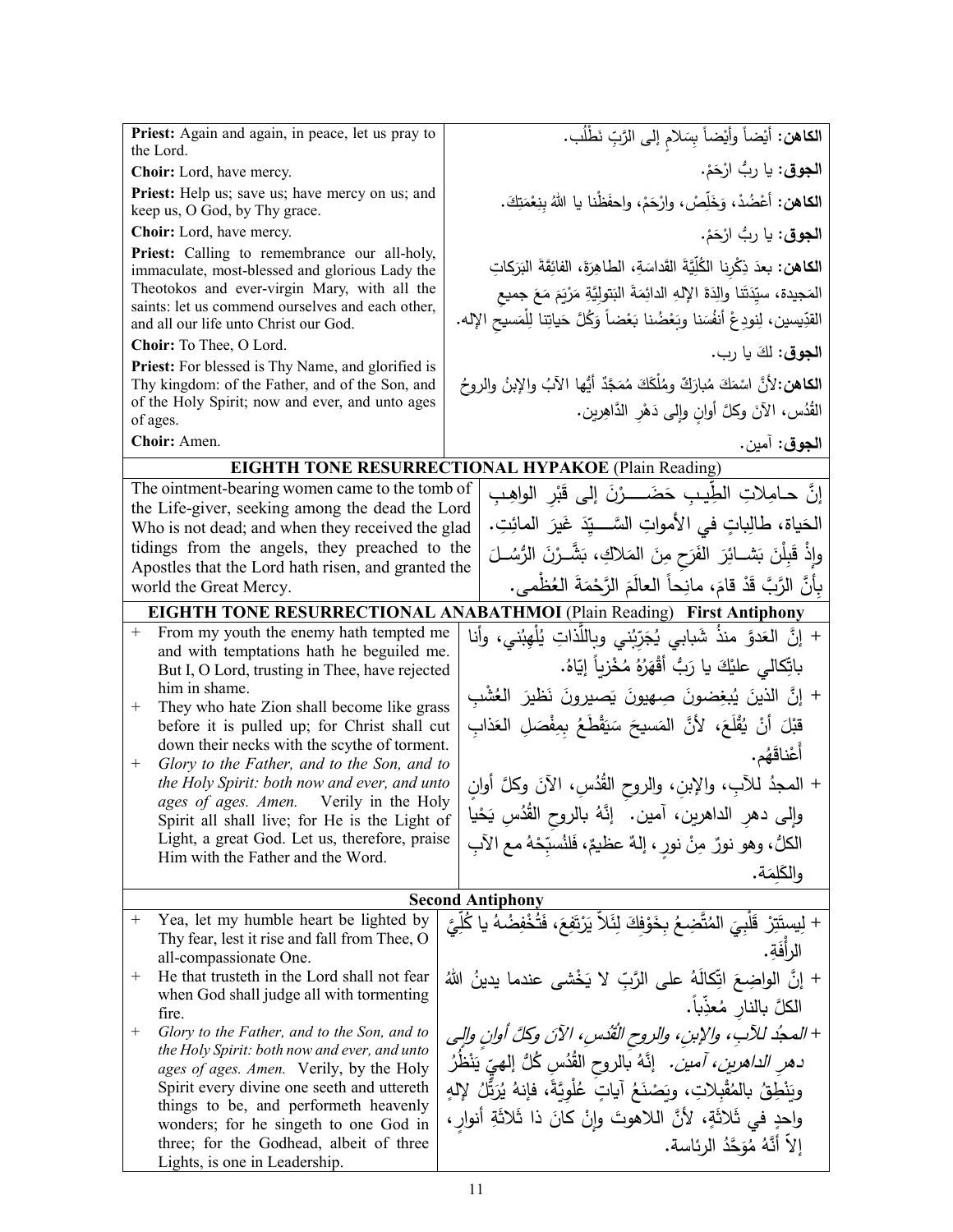|                                                                                         | <b>Third Antiphony</b>                                                                           |                                                                                    |                                                                                  |  |  |
|-----------------------------------------------------------------------------------------|--------------------------------------------------------------------------------------------------|------------------------------------------------------------------------------------|----------------------------------------------------------------------------------|--|--|
| $^{+}$                                                                                  | To Thee have I cried, O Lord. Listen and turn                                                    |                                                                                    | + إليكَ صَرَخْتُ يا ربُّ فَأَصْغ، وأَمِلْ أَذُنَيْكَ نَحْوِي                     |  |  |
| Thine ear towards me when I shout. Purify me<br>before Thou raisest me from this place. |                                                                                                  | عندَما أَهْتِفُ إليكَ. طَهِّرْني قبلَ أنْ تَنْقُلَني مِنْ هُنا.                    |                                                                                  |  |  |
|                                                                                         | Verily, everyone shall return and disappear in                                                   |                                                                                    | + كلُّ واحدٍ يَرْجِعُ مُخْتفياً إلى أُمِّهِ الَّتي هيَ الأرضُ،                   |  |  |
|                                                                                         | his mother the earth, and shall be dissolved at<br>once, to receive either honors or punishments |                                                                                    | فَيَنْحَلُّ حالاً ليأخُذَ إمّا كَراماتٍ وإِمَّا عُقوباتٍ جَزاءً                  |  |  |
|                                                                                         | as reward for what he hath done in his                                                           |                                                                                    | عمَّا صَنَعَهُ في حياتِهِ.                                                       |  |  |
| $^+$                                                                                    | lifetime.<br>Glory to the Father, and to the Son, and to the                                     |                                                                                    | + المجدُ للآبِ، والإبنِ، والروح القُدُسِ، الآنَ وكلَّ                            |  |  |
|                                                                                         | Holy Spirit: both now and ever, and unto ages                                                    |                                                                                    | أوان وإلى دهر الداهرين، آمين.                                                    |  |  |
| $^{+}$                                                                                  | of ages. Amen.<br>Verily, through the Holy Spirit one speaketh of                                |                                                                                    | + إنَّهُ بالروح القُدُسِ التَّكَلَّمُ في اللاهوتِ الواحِدِ المُثلَّثِ            |  |  |
|                                                                                         | the Godhead, the One, the Thrice-Holy; for from                                                  |                                                                                    | التَّقْديسِ، لأنَّ الآبَ، الذي هو غيرُ مُبْتَدِئٍ، صَدَرَ                        |  |  |
|                                                                                         | the Father, Who is without beginning, the Son<br>did proceed without time. And the Spirit, Who   |                                                                                    | مِنْهُ الإِبنُ مُنْذُ الأَزلِ، والرّوحُ المُعادِلُ لَهُما في                     |  |  |
|                                                                                         | is Their equal in appearance and on the throne,                                                  |                                                                                    | الصُّورةِ والجَلْسَةِ قد أشْرَقَ مِنَ الآبِ معاً.                                |  |  |
|                                                                                         | hath shone forth from the Father likewise.                                                       |                                                                                    | <b>Fourth Antiphony</b>                                                          |  |  |
| $+$                                                                                     | Behold, how good and how beautiful                                                               |                                                                                    |                                                                                  |  |  |
|                                                                                         | for the brethren to live together; for of                                                        |                                                                                    | + هُوَذا ما أحسَنَ وما أَجْمَلَ أَنْ تَسْكُنَ الإِخْوَةُ جميعاً، لأَنَّ          |  |  |
|                                                                                         | this did the Lord promise eternal life.                                                          |                                                                                    | بِهَذا وَعَدَ الرَّبُّ بِحَياةٍ أَبَديَّةٍ.                                      |  |  |
| $^+$                                                                                    | Verily, He Who beautifieth the flowers<br>of the field commandeth that no one                    |                                                                                    | + إنَّ المُجَمِّلَ أَرْهارَ  الحَقْلِ يأمُرُ  بأنَّهُ يجِبُ ألاَّ يَهْتَمَّ أحدٌ |  |  |
|                                                                                         | take heed for his dress.                                                                         |                                                                                    | بلِباسِهِ.                                                                       |  |  |
| $^+$                                                                                    | Glory to the Father, and to the Son,                                                             |                                                                                    | + المحدُ للآبِ، والإبنِ، والروحِ الثُّلُاسِ، الآنَ وكلَّ أوانِ والِي             |  |  |
|                                                                                         | and to the Holy Spirit: both now and<br>ever, and unto ages of ages. Amen.                       |                                                                                    | دهر الداهرين، آمين.                                                              |  |  |
| $^+$                                                                                    | Verily, the Holy Spirit is the cause of                                                          |                                                                                    |                                                                                  |  |  |
|                                                                                         | all, and containeth in Himself the<br>harmony of safety; for He is truly equal                   |                                                                                    | + إنَّ الرُّوحَ القُدُسَ هو العِلَّةُ الوحيدةُ لانْتِظامِ الخَليقةِ كُلِّها      |  |  |
| to the Father and the Son in substance.                                                 |                                                                                                  | وفوزِها بالسَّلام، فإنَّهُ إلهٌ مُساوِ للآبِ، وحاوِ بِذاتِهِ ائتِلافَ              |                                                                                  |  |  |
|                                                                                         |                                                                                                  |                                                                                    | السَّلامةِ، بما أنَّهُ مُساوٍ للأبِ والإبنِ في الْجَوْهَرِ حَقاً.                |  |  |
|                                                                                         |                                                                                                  |                                                                                    | PROKEIMENON FOR THE RESURRECTION IN TONE EIGHT                                   |  |  |
|                                                                                         | The Lord shall reign forever, Thy God O<br>from generation to generation.<br>Zion,               |                                                                                    | يَملُكُ الرَّبُّ إلى الأبدِ، إلَهُكِ يا صِهْيونُ إلى جيلٍ بعدَ جيل.              |  |  |
|                                                                                         | (TWICE)                                                                                          |                                                                                    | (مرتين)                                                                          |  |  |
|                                                                                         | <b>Stichos:</b> Praise the Lord, O my soul.                                                      |                                                                                    | زي <b>َّكِي<i>ك:</i> سبَّ</b> حى يا نفْسيَ الرَّبِّ.                             |  |  |
|                                                                                         | The Lord shall reign forever, Thy God O                                                          |                                                                                    | يَملُكُ الرَّبُّ إلى الأبدِ، إلَهُكِ يا صِهْيونُ إلى جيلٍ بعدَ جيل.              |  |  |
|                                                                                         | Zion, from generation to generation.<br><b>Deacon:</b> Let us pray to the Lord.                  |                                                                                    | ا <b>لشماس:</b> إلى الرَّبّ نَطْلُب.                                             |  |  |
| <b>Choir:</b> Lord, have mercy.                                                         |                                                                                                  |                                                                                    |                                                                                  |  |  |
| <b>Priest:</b> For Holy art Thou, O our God, Who                                        |                                                                                                  |                                                                                    | ا <b>لمرتل:</b> يا ربُّ ارْحَم.                                                  |  |  |
| restest in the Holies, and unto Thee do we                                              |                                                                                                  | ا <b>لكاهن:</b> لِأَنَّكَ قُدُّوسٌ أَنْتَ يا إِلهَنا، وفي القِدِّيسينَ تَسْتَقِرُّ |                                                                                  |  |  |
| ascribe glory to the Father and to the Son and                                          |                                                                                                  |                                                                                    | وتَسْتَرِيحُ، ولَكَ نُرِسلُ المَجْدَ أَيُّها الآبُ، والإِبْنُ، والرّوحُ          |  |  |
| to the Holy Spirit, now and ever, and unto ages<br>of ages.                             |                                                                                                  |                                                                                    | الْقُدُس، الآنَ وكُلَّ أُوانٍ وإِلَى دَهْرِ الداهِرينِ.                          |  |  |
|                                                                                         | <b>Chanter:</b> Amen. Let everything that hath breath                                            |                                                                                    | ا <b>لمُرَتِّل:</b> آمين. كُـلُّ نَسَمَةٍ، فَلْشُبَبِّحِ الرَّبَّ. (مرتين)       |  |  |
|                                                                                         | praise the Lord. (twice)                                                                         |                                                                                    |                                                                                  |  |  |
|                                                                                         | Praise ye God in His saints; praise Him in the firm                                              |                                                                                    | سَبْحوا اللهَ في قَدِيسيهِ سَبْحوُهِ في فَلَكِ قُوَّتِه.                         |  |  |
|                                                                                         | foundation of His power.                                                                         |                                                                                    |                                                                                  |  |  |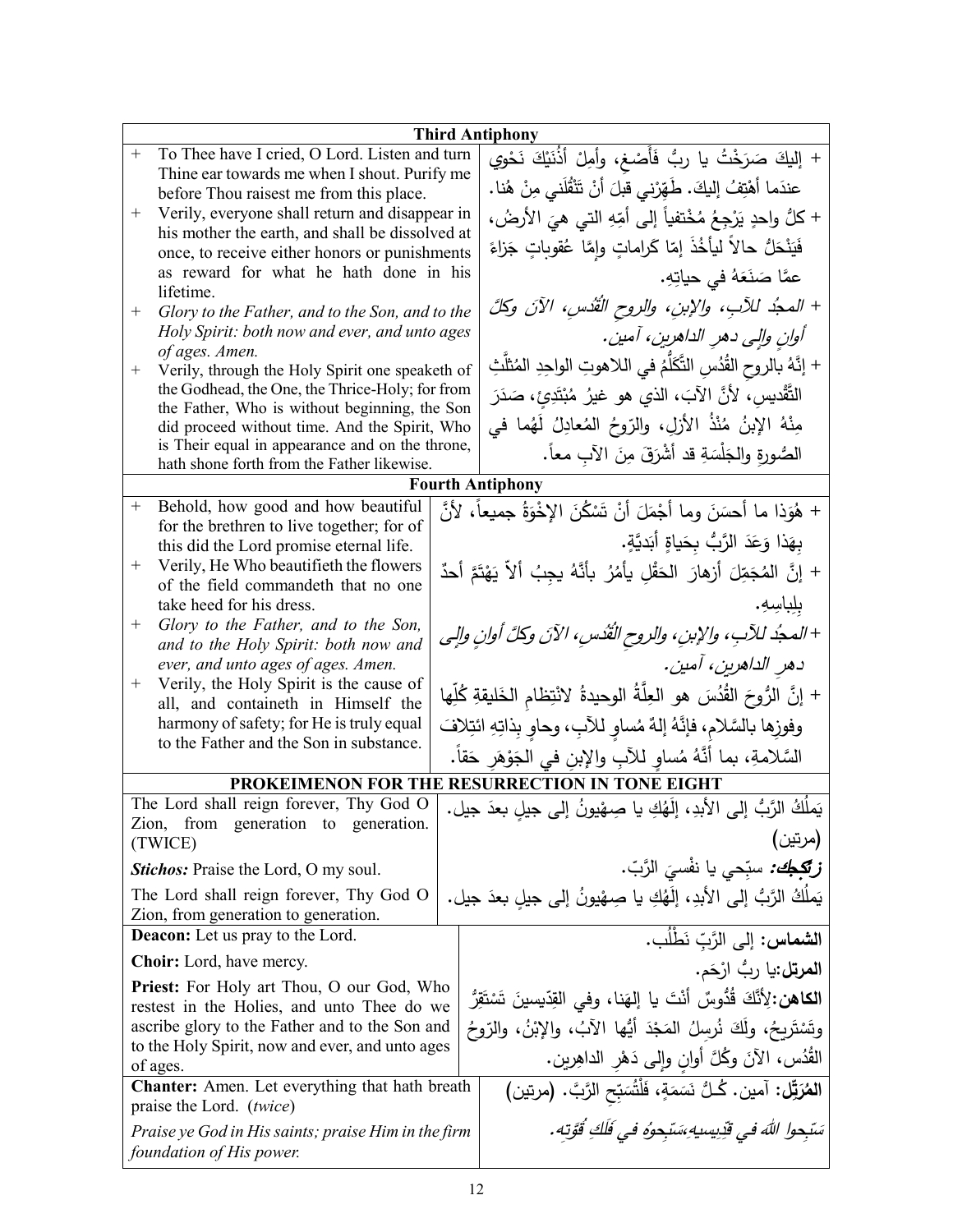| Let everything that hath breath praise the Lord.                                                    |  | فَلْتُسَبِّحِ الرَّبَّ، كُـلُّ نَسَمَةٍ.                                         |
|-----------------------------------------------------------------------------------------------------|--|----------------------------------------------------------------------------------|
| THE FIRST EOTHINON GOSPEL                                                                           |  |                                                                                  |
| Deacon: And that we may be accounted                                                                |  | <b>الشماس:</b> مِنْ أَجْلِ أَنْ نَكونَ مُسْتَحِقّينَ لِسَماعِ الإِنْجيلِ         |
| worthy to hear the Holy Gospel, let us pray<br>unto the Lord our God.                               |  | المُقَدَّسِ، إلى الرَّبِّ إلهِنا نَطْلُب.                                        |
| <b>Choir:</b> Lord, have mercy. (thrice)                                                            |  | ا <b>لمرتل:</b> يا رَبُّ ارْحَمْ. <i>(تْلاثاً)</i>                               |
| Deacon: Wisdom! Attend! Let us hear the                                                             |  | ا <b>لشماس:</b> الحِكْمَةُ، فَلْنَستَقِمْ ولْنَسْمَع الإنْجيلَ المُقَدَّس.       |
| Holy Gospel.                                                                                        |  |                                                                                  |
| Priest: Peace be to all.                                                                            |  | ا <b>لكاهن:</b> السَّلامُ لِجَميعِكُم.                                           |
| Choir: And to thy spirit.                                                                           |  | ا <b>لمرتل:</b> ولروحِكَ.                                                        |
| Priest: The Reading from the Holy Gospel                                                            |  | ا <b>لكاهن:</b> فَصْلٌ شَرِيفٌ مِنْ بِشارَةِ القِدّيسِ <b>مَتّى</b> الإِنْجِيليّ |
| according to Saint Matthew. (28:16-20)                                                              |  | الْبَشْيْرِ وْالتِّلْمِيْذِ الطَّاهِرِ .                                         |
| Choir: Glory to Thee, O Lord, glory to<br>Thee.                                                     |  | ا <b>لمرتل:</b> المَجْدُ لَكَ يا رَبُّ المَجْدُ لَك.                             |
|                                                                                                     |  | الشماس: لِنُصْغ!                                                                 |
| Deacon: Let us attend!<br>Priest: At that time, the eleven disciples went                           |  |                                                                                  |
| to Galilee to the mountain to which Jesus had                                                       |  | ا <b>لكاهن:</b> في ذلكَ الزمان، ذهبَ التلاميذُ الأحدَ عَشَرَ إلى                 |
| directed them. And when they saw Him, they                                                          |  | الْجَلِيلِ، إِلَى الْجَبَلِ حيثُ أَمَرَهُمْ يَسوع فَلَمَّا رأوهُ سَجَدوا لَهُ،   |
| worshipped Him; but some doubted. And Jesus<br>came and said to them, "All power in heaven          |  | وِلَكِنَّ بَعْضهُمْ شَكُّوا فَدَنا يَسوعُ وكَلَّمَهُمْ قائِلاً: إنّي قَدْ        |
| and on earth has been given to Me. Go therefore                                                     |  | أعْطيتُ كُلَّ سُلْطانٍ في السَّماءِ وعلى الأرض فاذْهَبوا الآنَ                   |
| and make disciples of all nations, baptizing                                                        |  | وتَلْمِذُوا كُلَّ الأُمَم، مُعَمِّدينَ إيَّاهُمْ باسْم الآبِ والابن والروح       |
| them in the Name of the Father, and of the Son,<br>and of the Holy Spirit, teaching them to observe |  | الْقُدُس وعَلِّموهُمْ أَنْ يَحْفَظُوا جَميعَ ما أَوْصَيْتُكُمْ بِهِ، وها أَنا    |
| all that I have commanded you; and lo, I am with                                                    |  |                                                                                  |
| you always, to the close of the age." Amen.                                                         |  | مَعَكُمْ كُلَّ الأيام، إلى مُنْتَهي الدَّهْرِ . آمين.                            |
| Choir: Glory to Thee, O Lord, glory to Thee.                                                        |  | ا <b>لمرتل:</b> المَجْدُ لَكَ يا رَبُّ، المَجْدُ لَك.                            |
| Reader: In that we have beheld the Resurrection                                                     |  | ا <b>لقارىء :</b> إذْ قَدْ رأينا قِيامَةَ المَسيح، فَلْنَسْجُدْ لِلرَّبِّ        |
| of Christ, let us bow down before the Holy Lord<br>Jesus, the only sinless One. Thy Cross do we     |  | القُدُّوسِّ، يَسوعَ المَعْصومِ مِنَ الخَطَأَ وحدَهُ. لِصَليبِكَ                  |
| adore, O Christ, and Thy holy Resurrection we                                                       |  | أَيُّها المَسيحُ نَسْجُدُ ولقِيامَتِكَ المُقَدَّسَةِ نُسَبِّحُ ونُمَجِّدُ،       |
| praise and glorify: for Thou art our God, and we                                                    |  |                                                                                  |
| know none other beside Thee; we call upon Thy                                                       |  | لأَنَّكَ أَنتَ هو إلهُنا وآخَرَ سواكَ لا نَعْرِفُ وبِاسْمِكَ                     |
| Name. O come, all ye faithful, let us adore                                                         |  | نُسَمّى. هَلَمَّ يا مَعْشَرَ المؤمنينَ نَسْجُدْ لِقيامَةِ المَسيح                |
| Christ's holy Resurrection. For lo, through the<br>Cross is joy come into all the world. Ever       |  | المُقَدَّسة، لأنَّ هوذا بالصليب قَدْ أتى الفَرَحُ لِكُلِّ العالَمِ.              |
| blessing the Lord, let us sing His Resurrection:                                                    |  | لِنُبارِكِ الرَّبَّ في كلِّ حين ونُسَبِّحْ قِيامَتَهُ، لأَنَّهُ إذِ احْتَمَلَ    |
| for in that He endured the Cross for us, He hath                                                    |  | الصَّلْبَ مِنْ أَجْلِنا، المَوْتَ بالمَوْتِ حَطُّمْ.                             |
| destroyed death by death.                                                                           |  | <b>PSALM 50</b>                                                                  |
| Have mercy upon me, O God, according to Thy                                                         |  |                                                                                  |
| great mercy; according to the multitude of Thy                                                      |  | ارْحَمْني يا اللهُ كعظيم رَحْمَتِكَ، وكَمِثْلِ كَثْرَةِ رأفتِكَ امْحُ            |
| tender mercies, blot out mine iniquity.                                                             |  |                                                                                  |
| Wash me thoroughly from mine iniquity, and                                                          |  | مَأْشِي.<br>إغْسِلْني كَثيراً مِنْ إثْمي، ومِنْ خَطيئَتي طَهِّرْني.              |
| cleanse me from my sin.                                                                             |  |                                                                                  |
| For I acknowledge mine iniquity, and my<br>sin is ever before me.                                   |  | لأنّي أنا عارفٌ بإثْمي، وخَطيئَتي أمامي في كلِّ حين.                             |
| Against Thee only have I sinned, and done evil in                                                   |  | إليكَ وحدَكَ أخطأتُ، والشرَّ قُدّامَكَ صَنَعْتُ، لكَي                            |
| Thy sight, that Thou mightest be justified in Thy                                                   |  |                                                                                  |
| words, and prevail when Thou art judged.                                                            |  | تَصْدُقَ في أقوالِكَ وتَغْلِبَ في مُحاكَمَتِك.                                   |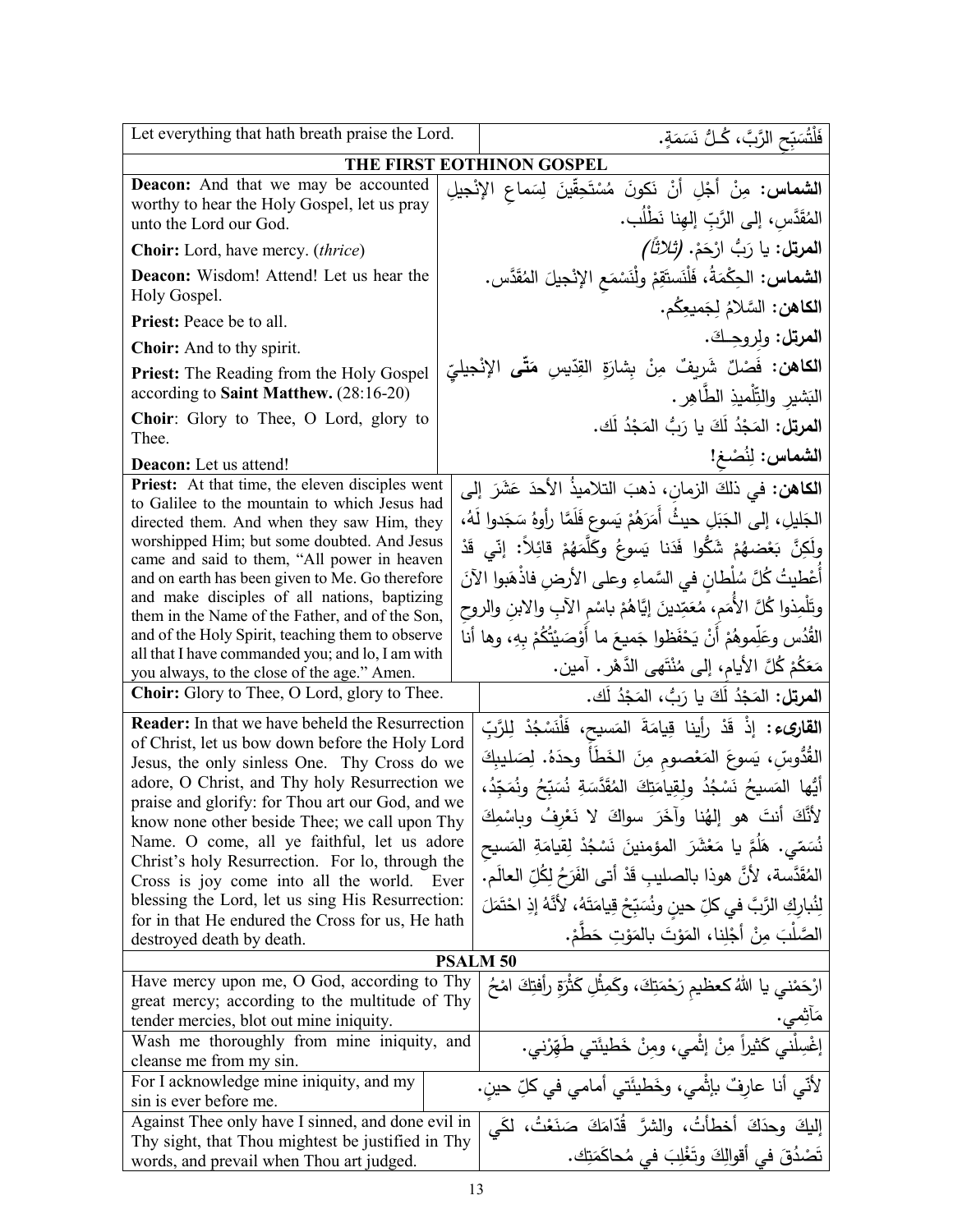| For behold, I was shapen in iniquity, and in sins                                                    | هاءنذا بالآثام حُبِلَ بي، وبالخَطايا وَلَدَتْني أُمّي.                                                                                           |
|------------------------------------------------------------------------------------------------------|--------------------------------------------------------------------------------------------------------------------------------------------------|
| did my mother conceive me.                                                                           |                                                                                                                                                  |
| For behold, Thou hast loved truth; the unclear and                                                   | لِأَنَّكَ قَدْ أَحْبَبْتَ الْحقَّ، وأَوْضَحْتَ لَي غَوامِضَ                                                                                      |
| hidden things of Thy wisdom Thou hast made                                                           |                                                                                                                                                  |
| clear to me.                                                                                         | جِكْمَتِكَ ومَسْتوراتِها.                                                                                                                        |
| Thou shalt sprinkle me with hyssop, and I shall be                                                   | تَنْضَحُني بالزوفى فأطْهُرُ ، تَغْسِلُني فأَبْيَضُ أكثَرَ                                                                                        |
| clean; Thou shalt wash me, and I shall be whiter                                                     |                                                                                                                                                  |
| than snow.                                                                                           | مِنَ الثَّلَجِ.                                                                                                                                  |
| Thou shalt make me to hear joy and gladness; the<br>bones which Thou hast broken shall rejoice.      | تُسْمِعُني بَهْجَةً وسروراً، فَتَبْتَهِجُ عِظامي الذَّليلَة.                                                                                     |
| Turn away Thy face from my sins, and blot out all<br>my iniquities.                                  | إِصْرِفْ وِجْهَكَ عَنْ خَطَايَايَ، وَامْحُ كُلَّ مَأْثِمي.                                                                                       |
| Create in me a clean heart, O God,                                                                   | قَلْباً نَقِيّاً اخْلُقْ فِيَّ يا اللهُ، وروحاً مُسْتَقيماً جَدِّدْ في أَحْشائي.                                                                 |
| and renew a right spirit within me.                                                                  |                                                                                                                                                  |
| Cast me not away from Thy presence                                                                   | لا تَطْرَحْني مِنْ أمام وَجْهِكَ، وروحُكَ القُدُّوسُ لا تَنْزِعْهُ منّي.                                                                         |
| and take not Thy Holy Spirit from me.                                                                |                                                                                                                                                  |
| Restore unto me the joy of Thy salvation and                                                         | إِهْنَحْني بَهْجَةَ خلاصِكَ، وبِروحِ رِئاسِيِّ اعْضُدْني.                                                                                        |
| steady me with a guiding spirit.                                                                     |                                                                                                                                                  |
| Then will I teach transgressors Thy ways, and the                                                    | فأُعَلِّمُ الأَثَمَةَ طُرُقَكَ، والكَفَرَةُ إليْكَ يَرْجِعون.                                                                                    |
| impious shall be converted unto Thee.                                                                |                                                                                                                                                  |
| Deliver me from bloodguiltiness, O God, Thou                                                         | أَنْقِذْني مِنَ الدِّماءِ يا اللهُ إلهَ خَلاصي، فيَبْتَهِجَ                                                                                      |
| God of my salvation, and my tongue shall sing                                                        | لِساني بِعَدْلِكَ.                                                                                                                               |
| aloud of Thy righteousness.                                                                          |                                                                                                                                                  |
| O Lord, open Thou my lips and my mouth shall                                                         | يا ربُّ افْتَحْ شَفَتَيَّ، فَيُخَبِّرَ فَمي بِتَسْبِحَتِكَ.                                                                                      |
| declare Thy praise.                                                                                  |                                                                                                                                                  |
| For hadst Thou desired sacrifice, I would have                                                       | لأَنكَ لؤ آثَرْتَ الذَّبيحَةَ، لَكُنْتُ الآنَ أُعْطي، لكِنَّكَ                                                                                   |
| given it Thee; Thou delightest not in burnt<br>offerings.                                            | لا تُسَرُّ بالمُحْرَقات.                                                                                                                         |
| Sacrifices to God are a contrite spirit; a contrite                                                  | الذبيحَةُ للهِ روحٌ مُنْسَحِقٌ، القَلْبُ المُتَخشِّعُ                                                                                            |
| and humble heart, O God, Thou wilt not despise.                                                      |                                                                                                                                                  |
|                                                                                                      | والمُتَواضِعُ لا يَرْذُلُهُ اللهُ.                                                                                                               |
| Do good, O Lord, in Thy good will unto Zion,                                                         | أَصْلِحْ يا ربُّ بِمَسَرَّتِكَ صِهْيَونَ ولْتُبْنَ أَسْوارُ أُورشَليم.                                                                           |
| that the walls of Jerusalem may be built up.                                                         |                                                                                                                                                  |
| Then shalt Thou be pleased with the sacrifice of righteousness,                                      | حينئذٍ شُبَرٌ بِذَبِيحَةِ العَدْلِ قُرْبِاناً ومُحْرَقات.                                                                                        |
| with burnt offerings and whole burnt offerings.                                                      |                                                                                                                                                  |
| Then shall they offer bullocks upon Thine altar.                                                     | حينئذٍ يُقَرّبونَ على مَذْبَحِكَ العُجولِ.                                                                                                       |
| <b>TROPARIA AFTER PSALM 50 IN TONE TWO</b>                                                           |                                                                                                                                                  |
|                                                                                                      |                                                                                                                                                  |
| Glory to the Father, and to the Son, and to the                                                      |                                                                                                                                                  |
| Holy Spirit. Through the intercessions of the                                                        | <i>المَجْدُ للآبِ، والإبنِ، والروح الْقُدْسِ.</i> بِشَفاعَاتِ الرُّسُلِ                                                                          |
| Apostles, O Thou Who art merciful, blot out the                                                      | وطَٰلِباتِهم، أَيُّها الإِلهُ الرَّحومِ، امْحُ كَثْرَةَ خَطايانا وزِلَاتِنا.                                                                     |
| multitude of our transgressions.                                                                     |                                                                                                                                                  |
| Both now and ever, and unto ages of ages.                                                            |                                                                                                                                                  |
| Amen. Through the intercessions of the                                                               | <i>الآنَ وكلَّ أوانِ وإلى دهرِ الداهرينَ. آمين.</i> بِشَفاعَاتِ والِدَةِ                                                                         |
| Theotokos, O Thou Who art merciful, blot                                                             | الإلهِ وطَلِباتِها، أيُّها الإلهُ الرَّحوم، امْحُ كَثْرَةَ خَطايانا وزَلَّاتِنا.                                                                 |
| out the multitude of our transgressions.                                                             |                                                                                                                                                  |
| Have mercy upon me, O God, according to Thy                                                          | يا رَحيُم، اركِمْني يا اللهُ گَعَظْيمِ رَحْمَتِكَ، وبِكَسَبِ كَثْرَةِ                                                                            |
| lovingkindness; according to the multitude of                                                        |                                                                                                                                                  |
| Thy tender mercies blot out my transgressions.<br>Jesus, having risen from the grave as He foretold, | <i>َرَأَفَاتِكَ امْخُ مَأَثَمِي.</i> لَقَدْ قامَ يسوعُ مِنَ القبر كَما<br>سَبَقَ فَقالَ، ومَنَحَنا الحياةَ الأَبَدِيَّةَ، والرَّحْمَةَ العُظْمى. |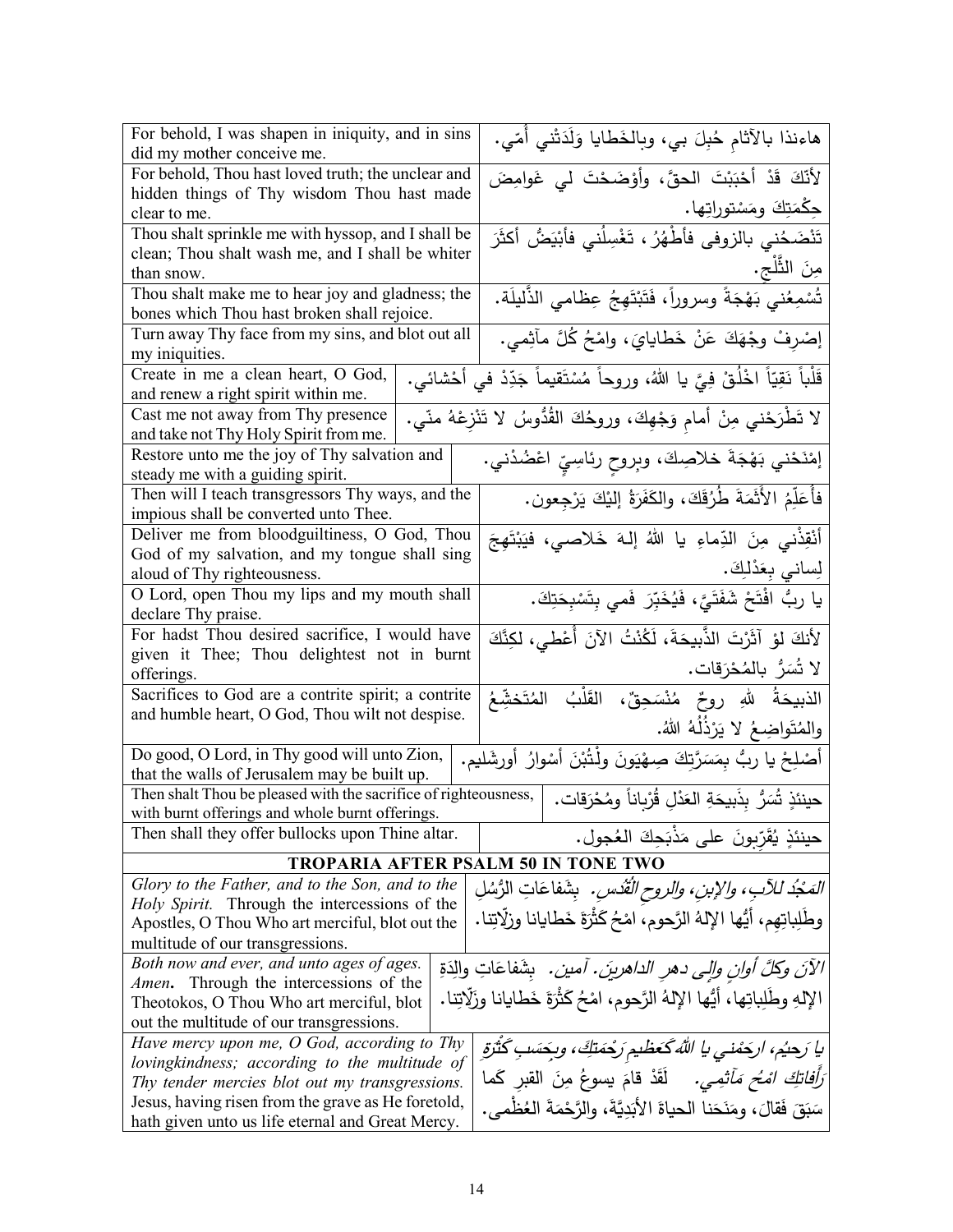| THE INTERCESSION <sup>1</sup>                                                                     |                                                                                         |  |
|---------------------------------------------------------------------------------------------------|-----------------------------------------------------------------------------------------|--|
| Deacon: O God, save Thy people, and bless                                                         | <b>الشماس:</b> خَلِّصْ يا اللهُ شعبَكَ، وباركْ ميراثَكَ، وافتقِدْ                       |  |
| Thine inheritance. Visit Thy world with mercy                                                     |                                                                                         |  |
| and compassions. Exalt the horn of Orthodox                                                       | عالَمَكَ بالرَّحمةِ والرأفاتِ، وارْفَعْ شأنَ المسيحيينَ                                 |  |
| Christians, and send down upon us Thy rich<br>mercies. Through the intercessions of our all-      | الأرثوذُكْسيين، وأُسْبِعْ علينا مراحِمَكَ الغَنِيَّة، بِشَفاعاتِ                        |  |
| immaculate Lady the Theotokos and ever-                                                           | سَيِّدَتِنا والِدَةِ الإِلهِ الكُلِّيَّةِ الطَّهارَةِ والدائِمَةِ البَتوليَّةِ مَرْيَم؛ |  |
| virgin Mary; by the might of the precious and                                                     |                                                                                         |  |
| life-giving Cross; by the protection of the                                                       | وبِقُوَّةِ الصليبِ الكَريمِ المُحْييِ؛ وبطِلْباتِ القُوّاتِ السَّماوِيَّةِ              |  |
| honorable bodiless Powers of heaven; at the                                                       | المُكَرَّمَةِ العادِمَةِ الأَجْسادِ؛ والنَّبيِّ الكَريمِ السَّابِقِ المَجيدِ            |  |
| supplication of the honorable, glorious<br>prophet, forerunner and Baptist John; of the           | يوحنّا المَعْمَدان؛ والقِدّيسَيْن المُشَرَّفَيْن الرَّسولَيْن بُطْرُسَ                  |  |
| holy, glorious, all-laudable apostles Peter and                                                   | وبولُسَ، وسائِر الرُّسُلِ المُشَرَّفينَ الْجَديرينَ بِكُلِّ مَديح؛                      |  |
| Paul, and of all the holy apostles; of our                                                        | وأبائِنا القِدّيسينَ مُعَلَّمي المَسْكونَةِ رؤساءِ الكَهَنَةِ المُعَظَّمينَ             |  |
| fathers among the saints, great hierarchs and                                                     |                                                                                         |  |
| ecumenical teachers, Basil the Great, Gregory<br>the Theologian and John Chrysostom;              | باسيليوسَ الكبير ، وغريغوريوسَ اللاهوتي، ويوحَنّا الذَهَبِيّ                            |  |
| Athanasius, Cyril and John the Merciful,                                                          | الفَم؛ وآبائِنا القِدّيسينَ أثَناسيوسَ وكيرلِّسَ وبِوحَنا الرَّحيم                      |  |
| patriarchs of Alexandria; Nicholas of Myra,                                                       | بَطارِكَةِ الإِسْكَنْدَرِيَّة، وأبينا القِديس نيقولِاوسَ رَئِيس أساقِفَةِ               |  |
| Spyridon of Trimythous and Nektarios of                                                           | ميرا الليكِيَّة، واسْبيريدونَ أَسْقُف تْريميثوسَ، ونكْتاريوسَ                           |  |
| Pentapolis, the Wonderworkers; of our fathers                                                     | أَسْقُف المُدُن الخَمْس العَجائِبِيين، وأبانا القدّيس تيخون                             |  |
| among the saints Tikhon, patriarch of<br>Moscow and Raphael, bishop of Brooklyn; of               |                                                                                         |  |
| the holy, glorious, great-martyrs, George the                                                     | بَطْرِيَرْكَ موسكو، والقدّيسِ رافائيل أَسْقُفِ بروكلين؛                                 |  |
| Trophy-bearer, Demetrios the Myrrh-                                                               | والقديسِينَ المجيدينَ الشَّهَداءِ العُظُماءِ جاورجيوسَ اللابس                           |  |
| streamer, Theodore the Soldier, Theodore the<br>General, and Menas the Wonderworker; of           | الظفر ، وديميتريوسَ المُفيضِ الطيبَ، وثيودورسَ                                          |  |
| the hieromartyrs Ignatius the God-bearer of                                                       | التيروني، وثيودورسَ قائِدِ الجَيْش، وميناسَ الصانِع                                     |  |
| Antioch, Charalampos and Eleutherios; of the                                                      | الْعَجائِب؛ والقِدّيسينَ الشَّهَداءَ إغْناطِيوسَ المُتَوَشِّحَ بالله،                   |  |
| holy, glorious great women martyrs, Thekla,                                                       |                                                                                         |  |
| Barbara, Anastasia, Katherine, Kyriaki,                                                           | خَرالَمْبوسَ والفثيريوس؛ والشَّهيداتِ العَظيماتِ تَقْلا، بَرْبارَة،                     |  |
| Photeini, Marina, Paraskeva and Irene; of the<br>holy, glorious, right-victorious martyrs; of our | أَنَسْطَاسِيا، كَاثْرِينا، كَيْرِياكي، فوتيني، مارينا، باراسكيفا،                       |  |
| venerable and God-bearing fathers who shone                                                       | وآيرين؛ والقِدّيسينَ المَجيدينَ الشُّهَداءِ المُتَأَلِّقينَ بالظَفَرِ،                  |  |
| in the ascetic life; of Saint N., the patron and                                                  | وآبائِنا الأبرار المُتَوَشِّحينَ بالله، والقدّيس (فلان) شَفيعَ هَذِهِ                   |  |
| protector of this holy community; of the holy                                                     |                                                                                         |  |
| and righteous ancestors of God, Joachim and<br>Anna; and of all the saints of all ages who        | الكَنيسَةِ المُقَدَّسَة، والقِدِّيسَيْنِ الصدِّيقَيْنِ جَدَّي المسيحِ الإِلَّهِ،        |  |
| are well-pleasing to God, whose memory                                                            | يواكيمَ وحنَّة؛ – <b>وجميع القِدّيسينَ الذينَ أرْضو</b> ا اللهَ                         |  |
| we celebrate today—we beseech Thee, O                                                             | <b>بأعْمالِهِم الصالِحَة</b> – الذينَ نُقيمُ تَذْكارَهُمُ اليَوْمِ. نَتَضَرَّعُ         |  |
| most merciful Lord, hearken unto the petitions                                                    |                                                                                         |  |
| of us sinners who make our supplications unto                                                     | إليكَ أَيُّها الرَّبُّ الجَزِيلُ الرَّحْمة، فَاسْتَجِبْ لَنا نحنُ الخَطَأَةَ            |  |
| Thee, and have mercy upon us.                                                                     | الطالِبينَ إليكَ وارْحِمْنا.                                                            |  |
| <b>Choir:</b> Lord, have mercy. <i>(twelve times)</i>                                             | المرتل: يا ربُ ارْحَمْ. (12 مرات)                                                       |  |
| <b>Priest:</b> Through the mercy and compassions and                                              | ا <b>لكاهن:</b> برَحْمَةِ ورَأَفاتِ ابْنِكَ الوحيدِ ومَحَبَّتِهِ للْبَشرِ ، الذي        |  |
| love for mankind of Thine Only-begotten Son,                                                      | أنتَ مُبارَكٌ مَعَهُ ومَعَ روحِكَ الكُلِّيِّ قُدْسُهُ الصالِحِ والمُحْييِ،              |  |
| with Whom Thou art blessed, together with<br>Thine all-holy, and good, and life-giving Spirit:    |                                                                                         |  |
| now and ever, and unto ages of ages.                                                              | الآنَ وكُلَّ أُوانِ وإِلَى دَهْرِ الداهريِن.                                            |  |
| Choir: Amen.                                                                                      | المرتل: آمين.                                                                           |  |

<span id="page-14-0"></span><sup>&</sup>lt;sup>1</sup> Saints of particular local veneration may be included among the Saints of their same classification at the discretion of the pastor.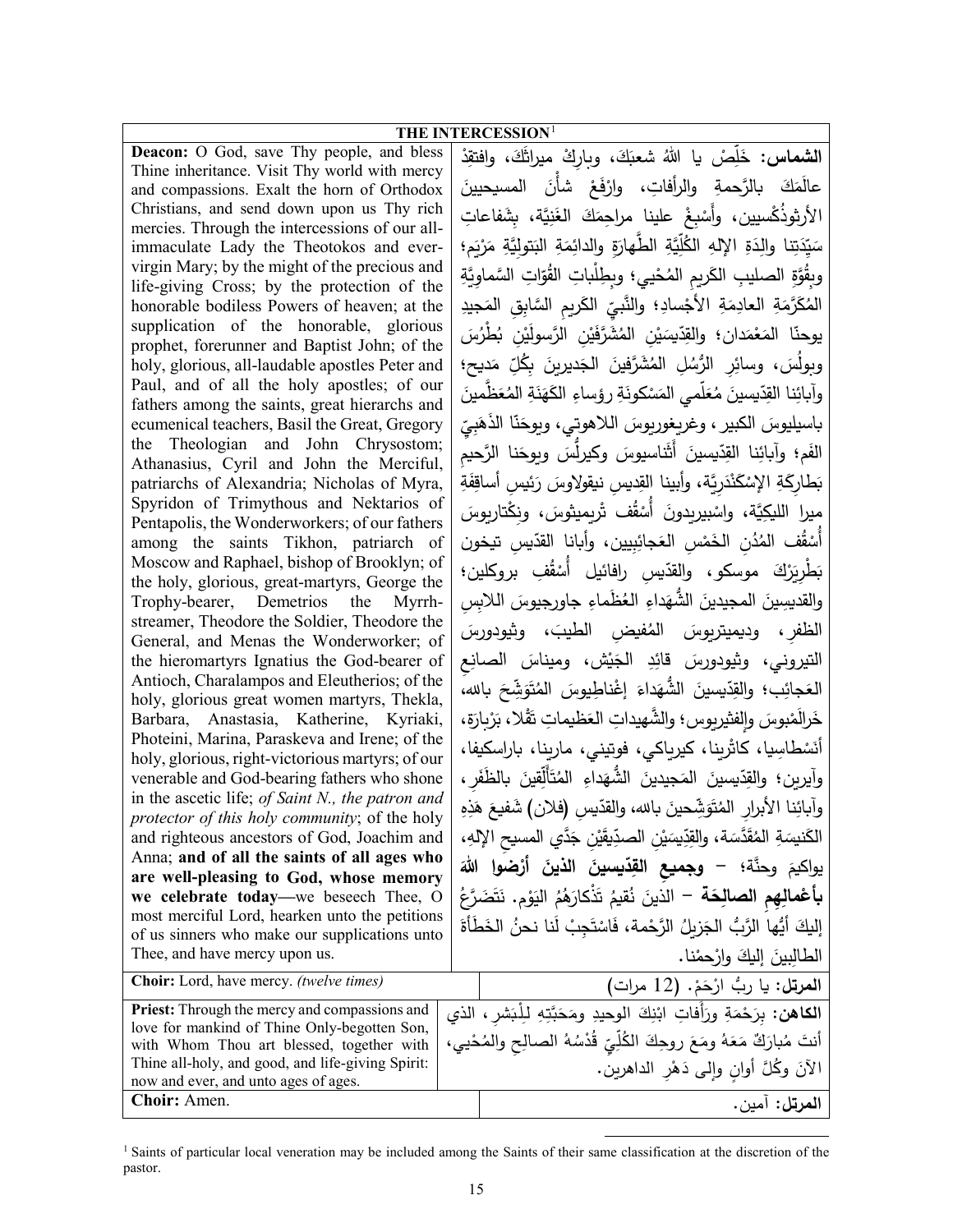| <b>KONTAKION &amp; OIKOS FOR ALL SAINTS SUNDAY (Plain Reading)</b> |                                                                |  |
|--------------------------------------------------------------------|----------------------------------------------------------------|--|
| As first-fruits of our nature to the Planter of created            | أَيُّها الرَّبُّ البارئُ الخَليقَة، إنَّ المَسكونَةَ تُقَدِّمُ |  |
| things, the world presenteth the God-bearing                       |                                                                |  |
| martyred Saints in offering unto Thee, O Lord.                     | لكَ كَبَواكيرِ الطَّبيعَةِ الشُّهَداءَ اللاَّبسى الله.         |  |
| Through their earnest entreaties, keep Thy Church                  | فَبِتَضَرُّعاتِهِم احْفَظْ كَنيسَتَكَ في سَلام دائم، مِنْ      |  |
| in deep peace and divine tranquility, through the                  |                                                                |  |
| pure Theotokos, O Thou Who art greatly merciful.                   | أجلِ والِدَةِ الإِلهِ، يا جَزِيلَ الرَّحْمَة.                  |  |
| They that have borne witness in all the earth and                  | إِنَّ المُسْتَشهَدينَ في الأَرْض كُلِّها، السَّاكِنينَ في      |  |
| have taken up their dwelling in the Heavens, who                   |                                                                |  |
| have imitated Christ's Passion and who have taken                  | السَّماواتِ، المُتَشَبِّهينَ بألام المَسيح والنَّازِعينَ عنّا  |  |
| away our passions, are assembled here today,                       | ألامَنا، قَدِ اجْتَمَعوا اليومَ هَهُنا مُظْهرينَ كَنيسَةَ      |  |
| showing that the Church of the first-born                          |                                                                |  |
| presenteth a type of the Church above as she crieth                | الأَبْكارِ مَوْسومَةً بِخَثْمِ السَّماءِ، وهاتِفَةً إلى        |  |
| out to Christ: Thou art my God; do Thou preserve                   | المَسيح: أنتَ إلهي. فَلأَجْلِ والدةِ الإلهِ احْفَظْني،         |  |
| me through the pure Theotokos, O Thou Who art                      |                                                                |  |
| greatly merciful.                                                  |                                                                |  |
| THE $SVMAVADION(D1D1)$                                             | يا جَزِيلَ الرَّحْمَة.                                         |  |

## **THE SYNAXARION** (Plain Reading)

On this day, the Sunday after Pentecost, we celebrate the feast of All Saints who shone forth throughout all the world, North and South, East and West.

*Verses*

Of all my Lord's friends, I laud and sing the praises; And let any to come, with them all be numbered.

David the Prophet and king, who revered the beloved of God, and respected them because of his great piety, said in the Psalms, "How precious are Thy beloved unto me, O God" (138:17). And the Apostle Paul, in his Epistle to the Hebrews, recounted the lives of the saints, when he wrote, "Wherefore, seeing we also are compassed about with so great a cloud of witnesses, let us lay aside every weight, and the sin that so easily besets us; and let us run with patience the race that is set before us" (12:1). Therefore, as Orthodox Christians, we honor the beloved saints of God, respecting them as keepers of God's commandments, shining examples of virtue and benefactors of humanity. We commemorate all of the holy ones every year on this day, as the list of saints ever increases, even though some of their names escape us. Nevertheless, we honor them for their piety and strive to imitate their good works.

By the intercessions of Thine immaculate Mother, O Christ God, and of all Thy Saints from the beginning of time, have mercy and save us, since Thou alone art good and the Lover of mankind. Amen.

|                                                                                                             | KATAVASIAE OF THE AKATHIST CANON IN TONE FOUR                                     |
|-------------------------------------------------------------------------------------------------------------|-----------------------------------------------------------------------------------|
| Ode 1. I shall open my mouth and it will be filled<br>with the Spirit; and I shall speak forth to the Queen | (الأولى) أفتَحُ فَمي فَيَمْتَلِئُ روحاً، وأَبْدي قَوْلاً فَائِضاً                 |
| and Mother. I shall be seen joyfully singing her<br>praises, and I shall delight to sing of her wonders.    | نَحْوَ الأُمّ المَلِكَةِ، وأظْهَرُ مُعيِّداً لِلْمَوْسِمِ بابْتِهاجِ،             |
|                                                                                                             | وأَتَرَنَّهُ بِعَجائِبِها مَسْروراً.                                              |
| Ode 3. As a living and copious fountain, O<br>Theotokos, do thou strengthen those who hymn                  | (الثالثة) يا والدةَ الإلهِ، بما أنَّكِ اليَنْبوعُ الحَيُّ المُتَدَفِّقُ           |
| thy praises, and are joined together in spiritual                                                           | بِسَخاءِ ، وَطِّدِينا نَحْنُ المُنْشِدينَ تَسابِيحَكِ، المُلْتَئِمينَ مَحْفِلاً   |
| company for thy service; and in thy divine glory<br>make them worthy of crowns of glory.                    | روحِيّاً، وفي مَجْدِكِ اﻹلهيّ أهِّلينا ﻷكاليلِ الْمَجْدِ والشَّرَف.               |
| <b>Ode 4.</b> He who sits in clouds of glory upon<br>the throne of Godhead, Jesus the Most High             | (ا <b>لزابعة)</b> إنَّ يَسوعَ الفائِقَ التَّأَلُّهِ، الجالِسَ بمَجْدِ على سُدَّةِ |
| God, came with mighty hand and saved those                                                                  | اللاهوتِ، قَدْ وَرَدَ على سَحابَةٍ خَفيفةٍ، وخَلَّصَ بقَبْضَتِهِ                  |
| who cried out unto Him: Glory to Thy power,<br>O Christ.                                                    | الغير الفاسِدَةِ الصارخينَ نحْوَهُ: المَجْدُ لِقِدرتِكَ أَيُّها المَسيحِ.         |
|                                                                                                             |                                                                                   |
|                                                                                                             |                                                                                   |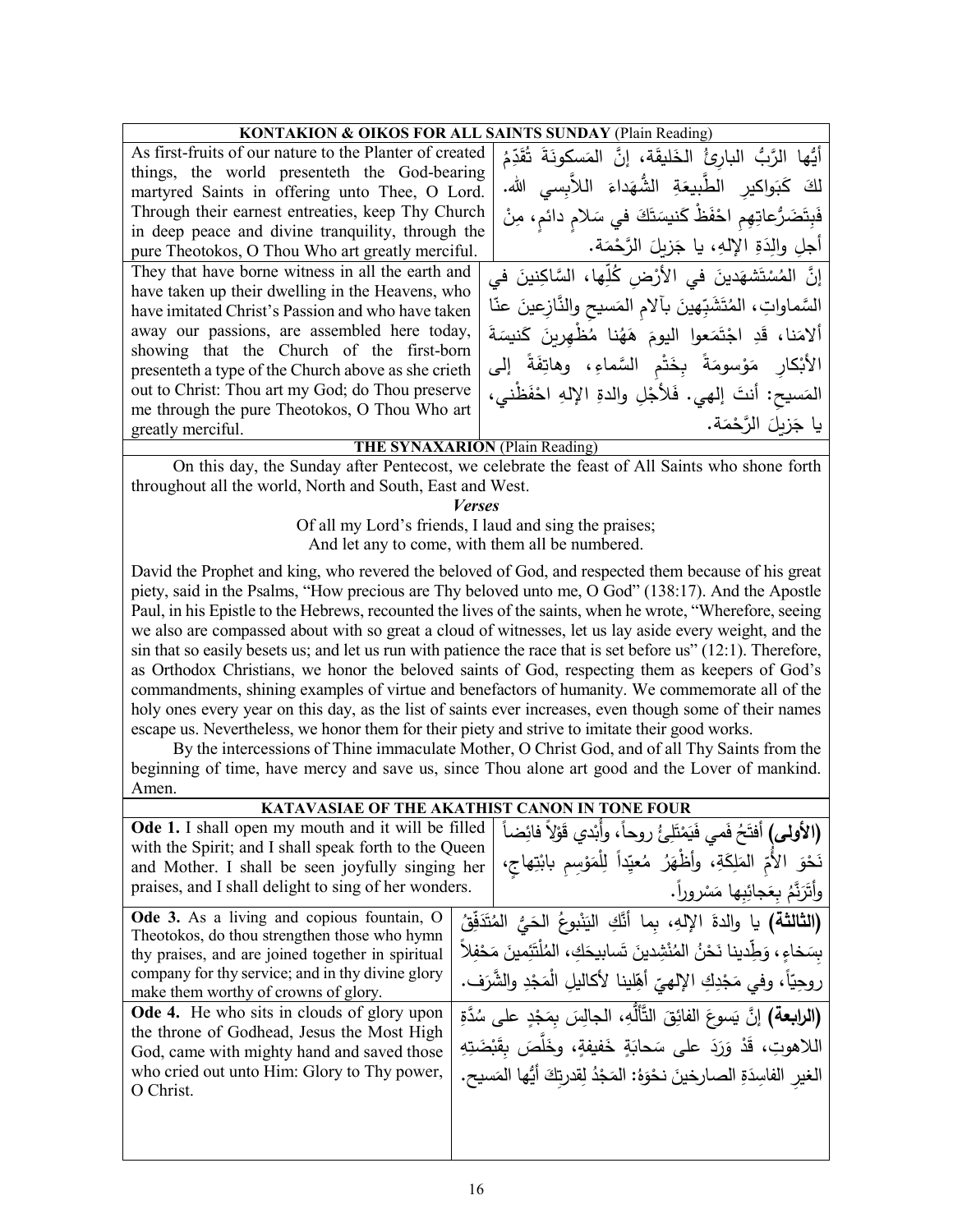| <b>Ode 5.</b> All creation was amazed at thy                                                             |  | (الخامسة) أَيَّتُها البَتولُ التي لَمْ تَعْرفْ زَواجاً، إنَّ البَرايا بِأَسْرِها                     |  |
|----------------------------------------------------------------------------------------------------------|--|------------------------------------------------------------------------------------------------------|--|
| divine glory, for thou, O unwedded                                                                       |  | قَدْ انْذَهَلَتْ مِنْ مَجْدِكِ الإِلهيِّ، لأَنَّكِ حَمَلْتِ في حَشاكِ إِلهَ                          |  |
| Virgin, didst hold in thee the God of all,<br>and didst bear the Eternal Son, who                        |  |                                                                                                      |  |
| rewards with salvation all those who                                                                     |  | الكُلِّ، وَوَلَدْتِ الإِبْنَ الغَيْرَ  المَحْدودِ في زمَنِ، ومَنَحْتِ الخَلاصَ                       |  |
| hymn thy praises.                                                                                        |  | لِكُلِّ الذينَ يُسَبِّحونَكِ.                                                                        |  |
| <b>Ode 6.</b> As we the Godly minded, celebrate this                                                     |  | <b>(السادسة)</b> هلُمُّوا أَيُّها المُتَأَلِّهوا العُقولِ، لِنُصَفِّقْ                               |  |
| sacred and all-honorable feast of the Mother of<br>God: come, let us clap our hands together and         |  | بالأَيْدي مُقيمينَ هذا العيدَ الإِلهيَّ الكُلِّيَّ الإِكْرام، الذي                                   |  |
| glorify the God whom she bore.                                                                           |  | لِوالِدَةِ الإِلَّهِ، ونُمَجِّدِ الإِلَّهَ الذي وُلِدَ مِنْها.                                       |  |
| Ode 7. The godly-minded children worshipped                                                              |  | (السابعة) إن الفتْيَةَ المُتَأَلِّهِي العُقولِ، لَمْ يَعبُدوا الخَليقَةَ                             |  |
| not the creature rather than the Creator, but                                                            |  |                                                                                                      |  |
| trampling upon the threat of fire in manly                                                               |  | دونَ الخالِقِ، بَلْ وَطِئُوا وَعِيدَ النَّارِ بِشَجاعَةٍ، فَرَتَّلوا                                 |  |
| fashion, they rejoiced and sang: O All-praised                                                           |  | فَرحينَ : أَيُّها الفائِقُ التَّسْبِيحِ، مُبارَكٌ أنتَ يا إِلهَ آبائِنا.                             |  |
| Lord and God of our Fathers, blessed art Thou.                                                           |  |                                                                                                      |  |
| We praise, we bless, and we worship the                                                                  |  | ُن <i>ْسِتَبِحْ وَنُناٖركُ وَنَسْكُدُ للرَّبّ.</i> (ال <b>ثامنة)</b> إنَّ مَوْلدَ والدةِ الإلهِ قَدْ |  |
| Lord. Ode 8. The three holy children<br>in the furnace the Child of the Theotokos                        |  | حَفِظُ الفِتْيَةَ الأَطْهارَ في الأتونِ سالِمينِ، إذْ كانَ حينَئِذٍ مَرْسوماً                        |  |
| saved; then was the type, now is its                                                                     |  |                                                                                                      |  |
| fulfillment, and the whole world gathers                                                                 |  | وأمّا الآنَ فَقَدْ حَصَلَ مَفْعولاً، فهُوَ يُنْهِضُ المَسْكونَةَ بِأَسْرِها إلى                      |  |
| to sing: 'All ye works praise the Lord                                                                   |  | التَّرْتيلِ هاتِفَة: يا جَميعَ أَعْمالِ الرَّبِّ سَبِّحوا الرَّبَّ، وزيدوهُ رِفْعَةً                 |  |
| and magnify Him unto all ages.'                                                                          |  | على مَدى الأذْهار .                                                                                  |  |
| Deacon: The Theotokos and Mother of the                                                                  |  | ا <b>لشماس:</b> لوالدَةِ الإلهِ وأمِّ النورِ بالتسابيح نكرِّمُ مُعَظِّمين.                           |  |
| Light, let us honor and magnify in song.                                                                 |  |                                                                                                      |  |
|                                                                                                          |  | <b>MAGNIFICATIONS IN TONE FOUR</b>                                                                   |  |
| My soul doth magnify the Lord, and my spirit hath                                                        |  | تُعَظِّمُ نَفْسي الرَّبَّ، وتَبْتَهِجُ روحي باللهِ مُخَلِّصي.                                        |  |
| rejoiced in God my Savior. Refrain: More                                                                 |  | ا <b>للازمة:</b> يا مَنْ هي أكرَمُ مِنَ الشاروبيم، وأَرْفَعُ مَجْداً                                 |  |
| honorable than the Cherubim, and more glorious<br>beyond compare than the Seraphim, thou who             |  | بِغَيرِ قِياسٍ مِنَ السارافيمِ، يا مَنْ بِدونِ فَسادٍ وَلَدَتْ                                       |  |
| without corruption bearest God the Word, and art                                                         |  |                                                                                                      |  |
| truly Theotokos, we magnify thee.                                                                        |  | كَلِمَةَ الله، حَقّاً أنَّكِ والدةُ الإِلهِ إياكِ نُعظِم.                                            |  |
| For He hath regarded the lowliness of His                                                                |  | لأَنَّهُ نَظَرَ إلى تَواضُعٍ أَمَتِهِ، فَها مُنْذُ الآنَ تُطَوِّبُني                                 |  |
| handmaiden; for behold from henceforth<br>all<br>generations shall call me blessed. (Refrain)            |  | جميعُ الأجيالِ. (اللازمة)                                                                            |  |
| For He that is mighty hath magnified me, and holy                                                        |  | لأَنَّ القَديرَ صَنَعَ بي عَظَائِمَ وقُدُّوسٌ اسْمُهُ، ورَحْمَتُهُ                                   |  |
| is His Name; and His mercy is on them that fear                                                          |  | إلى جيلِ فَجيلِ للذينَ يَتَّقونَهُ. (اللازمة)                                                        |  |
| Him, throughout all generations. (Refrain)                                                               |  |                                                                                                      |  |
| He hath showed strength with His arm; He hath<br>scattered the proud in the imagination of their hearts. |  | صَنَعَ عِزّاً بِساعِدِهِ، وَشَتَّتَ المُتَكَبِّرِينَ بذِهْنِ قُلوبِهِم.                              |  |
| (Refrain)                                                                                                |  | (اللازمة)                                                                                            |  |
| He hath put down the mighty from their seat,                                                             |  | حَطِّ المُقْتَدِرِينَ عَنِ الكَراسي ورَفَعَ المُتَواضعينَ، مَلأَ الجِياعَ                            |  |
| and hath exalted the humble and meek. He hath                                                            |  | مِنَ الْخَيْراتِ، والأَغْنِياءَ أَرْسَلَهُم فَارِغِينَ. (اللازمة)                                    |  |
| filled the empty with good things, and the rich                                                          |  |                                                                                                      |  |
| hath He sent empty away. (Refrain)<br>He remembering His mercy hath helped His servant                   |  |                                                                                                      |  |
| Israel, as He promised to our forefathers, Abraham                                                       |  | عَضَدَ إسرائيلَ فَتاهُ لِيذْكُرَ رَحْمَتَهُ، كما قالَ لآبائِنا                                       |  |
| and his seed forever. (Refrain)                                                                          |  | إبْراهيمَ ونَسْلِهِ إلى الأبد. (اللازمة)                                                             |  |
| Ode 9. Let all the earth-born mortals rejoice in the                                                     |  | (التاسعة) كُلُّ الأَرْضِيينَ فَلْيَبْتَهِجوا بالرُّوحِ حامِلِينَ                                     |  |
| Spirit, bearing their lamps. And let the nature of<br>Bodiless Minds celebrate with honor the holy       |  | المَصابيح، وطَبيعَةُ العَقْلِيينَ الغَيْرِ الهَيولِيينَ فَلْتَحْتَفِلْ                               |  |
| festival of the Mother of God, and cry out: 'Hail!                                                       |  | مَعاً، مُعَيِّدَةً لِمَوْسِمٍ أَمِّ الإِلهِ الشَّريفِ وهاتِفَةً: إفْرَحى يا                          |  |
| All-blessed, pure, and ever-virgin Theotokos!'                                                           |  | والِدَةَ الإِلهِ النَّقِيَّةَ، الدائِمَةَ البَتوليَّةِ، والكُلِّيَّةَ الطوبي.                        |  |
|                                                                                                          |  |                                                                                                      |  |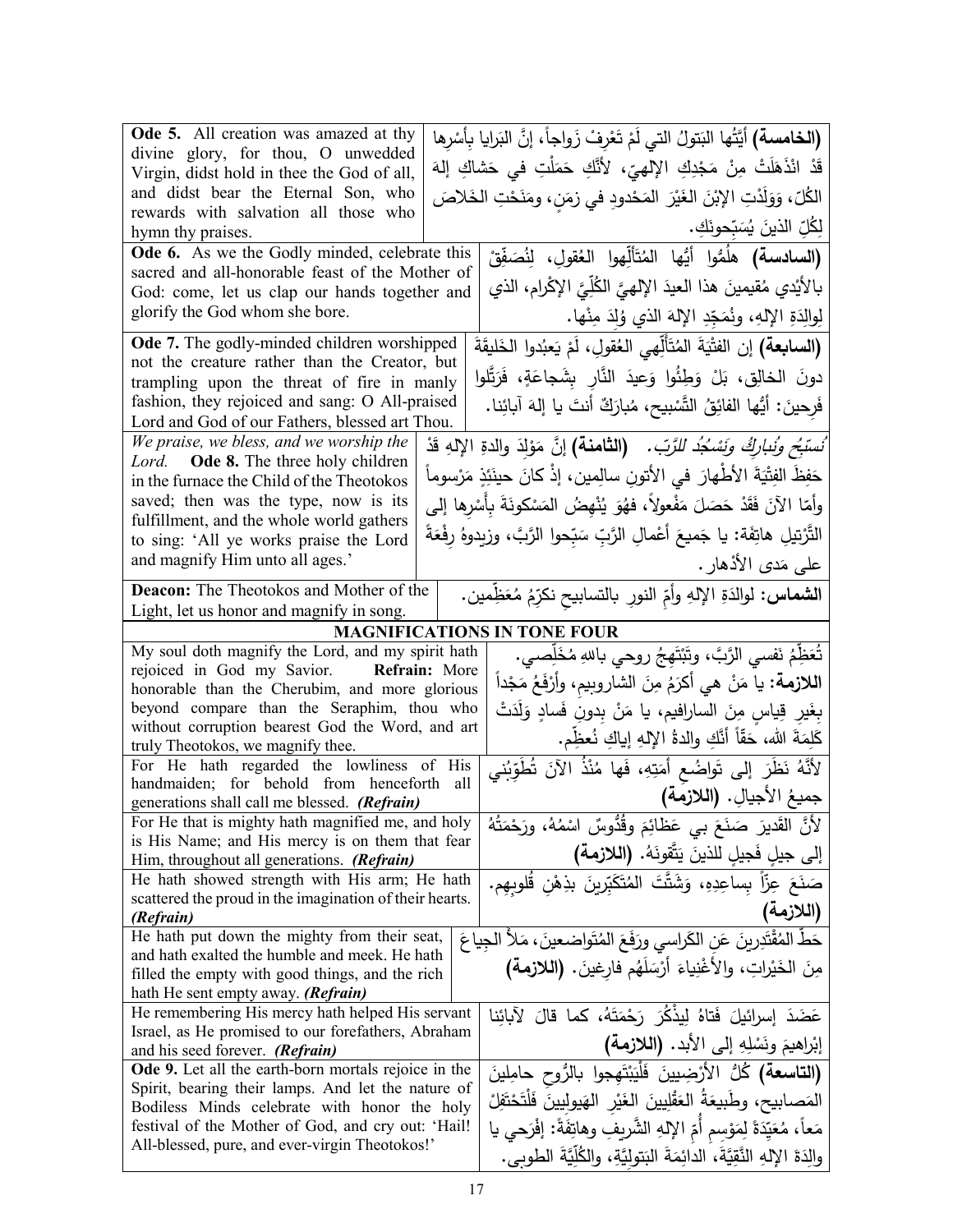| THE LITTLE LITANY                                                                                                    |  |                                                                                                                   |
|----------------------------------------------------------------------------------------------------------------------|--|-------------------------------------------------------------------------------------------------------------------|
| Deacon: Again and again, in peace, let us pray to the                                                                |  | ا <b>لشماس:</b> أيْضاً وأيْضاً بِسَلام إلى الرَّبِّ نَطْلُب.                                                      |
| Lord.                                                                                                                |  | ا <b>لجوق</b> : يا ربُ ارْحَمْ.                                                                                   |
| Choir: Lord, have mercy.                                                                                             |  |                                                                                                                   |
| Deacon: Help us; save us; have mercy on us; and keep<br>us, O God, by Thy grace.                                     |  | ا <b>لشماس:</b> أعْضُدْ، وَخَلِّصْ، وارْحَمْ، واحفَظْنا يا اللهُ بنِعْمَتِكَ.<br>ا <b>لجوق</b> : يا ربُّ ارْحَمْ. |
| Choir: Lord, have mercy.                                                                                             |  |                                                                                                                   |
| <b>Deacon:</b> Calling to remembrance our all-holy,                                                                  |  | ا <b>لشماس:</b> بعدَ ذِكْرِنا الكُلِّيَّةَ القداسَةِ، الطاهِرَةَ، الفائِقَةَ البَرَكاتِ                           |
| immaculate, most-blessed and glorious Lady the                                                                       |  | المَجيدة، سيِّدَتَنا والِدَةَ الإِلهِ الدائِمَةَ البَتولِيَّةِ مَرْيَمَ مَعَ جَميع                                |
| Theotokos and ever-virgin Mary, with all the saints: let<br>us commend ourselves and each other, and all our life    |  | القدِّيسين، لِنودِعْ أَنفُسَنا وبَعْضُنا بَعْضاً وَكُلَّ حَياتِنا لِلْمَسيح                                       |
| unto Christ our God.                                                                                                 |  | الإله.                                                                                                            |
| Choir: To Thee, O Lord.                                                                                              |  | ا <b>لجوق:</b> لكَ يا ربّ.                                                                                        |
| Priest: For all the powers of Heaven praise Thee, and unto                                                           |  | ا <b>لكاهن:</b> لأنَّهُ إِيَّاكَ شُمَبِّحُ كُلُّ قُوَّاتُ السَّماواتِ، ولَكَ يُرْسِلونَ                           |
| Thee do they ascribe glory: to the Father, and to the Son,<br>and to the Holy Spirit; now and ever, and unto ages of |  | المَجْدَ أَيُّها الآبُ والإبنُ والرُّوحُ القُدُسُ، الآنَ وكلَّ أوانٍ وإِلَى                                       |
| ages.                                                                                                                |  | دَهْرِ الدَّاهِرِينِ.                                                                                             |
| Choir: Amen.                                                                                                         |  | ا <b>لجوق</b> : آمين.                                                                                             |
| Holy is the Lord our God. (thrice)                                                                                   |  |                                                                                                                   |
| Exalt ye the Lord our God, and                                                                                       |  | قُدّوسٌ هُوَ الرَّبُّ إِلهُنا. <i>(تْلاثَاً)</i>                                                                  |
| worship at His footstool, for He is                                                                                  |  | إِرْفَعوا الرَّبَّ إلهنا، واسْجُدوا لِمَوْطِئٍ قَدَمَيْهِ، لأَنَّ الرَّبَّ إلهَنا قُدّوسٌ هو .                    |
| holy.                                                                                                                |  |                                                                                                                   |
|                                                                                                                      |  | FIRST EOTHINON EXAPOSTEILARION TONE 2 (**Vpon that mount in Galilee**)                                            |
| Upon that mount in Galilee, * let us join the                                                                        |  | لِنَجْتَمِعَنَّ معَ التَّلاميذِ في جَبَلِ الْجَليلِ، فَنُعايِنَ                                                   |
| disciples * to look in faith on Christ, Who saith *<br>He hath received dominion * o'er things on earth              |  | المَسيحَ بإيمان قائِلاً: قَدْ أَخَذْتُ سُلْطانَ العُلْوِيّينَ                                                     |
| and in Heaven. * Let us learn how He teacheth *                                                                      |  |                                                                                                                   |
| to baptize all the nations * in the Name of the                                                                      |  | والسُّفْليين. ولْنَتَعَلَّمَ كيفَ يُعَلَّمُ تَعْميدَ كُلِّ الأُمَم باسْم                                          |
| Father, * and of the Son, * and the Holy Spirit, and                                                                 |  | الآبِ والابْنِ والرّوح القُدُسِ، وأنَّهُ يَكونُ حاضِراً مَع                                                       |
| how He promised * to be with His initiates * until                                                                   |  | مُسارِّيهِ إلى انْقِضاءِ الدَّهْرِ كما وَعَد.                                                                     |
| the end of all things.                                                                                               |  |                                                                                                                   |
|                                                                                                                      |  | THE EXAPOSTEILARION & THEOTOKION OF ALL SAINTS IN TONE TWO<br>$(**Upon$ that mount in Galilee**)                  |
| Come, let us duly crown with hymns * Forerunner                                                                      |  | لِنُتَوِّجْ بِأَناشيدِ التَّسابيح، كَدَيْنِ واجِبٍ، لِلْسّابِقِ،                                                  |
| John the Baptist, * the prophets, the Apostles'                                                                      |  |                                                                                                                   |
| choir, * the martyrs and the hierarchs, * the                                                                        |  | والرُّسُل، والأنْبياءِ، والشُّهَداءِ، والأساقِفَةِ، والنُّسّاكِ،                                                  |
| righteous with the ascetics, * the<br>noble                                                                          |  | والأَبْرارِ ، وشُهَداءِ الكَهَنَةِ، والنِّسْوَةِ المُحِبّاتِ لله، مَعَ                                            |
| Hieromartyrs, * the women great in love for God,                                                                     |  | سائِر الصِدِّيقينَ وطَغَماتِ المَلائكَةِ، مُتَوَسِّلينَ أَنْ                                                      |
| * all the just and the angels * in all their ranks; *<br>and while singing praise, let us make entreaty * to         |  |                                                                                                                   |
| gain that glory which they have * from Jesus                                                                         |  | نَحْظَى بِطِلْباتِهِمْ وِمَجْدِهِمْ، بالمَجْدِ مِنَ الْمَسيح                                                      |
| Christ the Savior.                                                                                                   |  | المُخَلِّص.                                                                                                       |
| He that is glorified on high * as God by all                                                                         |  | أَيَّتُها العَذْراءُ الطَّاهِرةُ، إنَّ الذي تُمَجِّدُهُ المَلائِكَةُ في العَلاءِ                                  |
| Angels * ineffably<br>did<br>the<br>not<br>forsake * the bosom of the Father, * when                                 |  | إلهيّاً، وغيرَ  المُنْفَصِلِ  مِنَ  الأَحْضانِ  الأبويَّةِ،  قَدْ  عاشَرَ                                         |
| he dwelt with us upon earth; * and thou                                                                              |  | الأَرْضِيينَ بِحالِ مُمْتَنَعَةِ الوَصْفِ. وأنتِ صِرْتِ عِلَّةَ هَذا                                              |
| wast the provider * of this salvation, when                                                                          |  |                                                                                                                   |
| for us $*$ thou didst lend flesh, O Virgin, $*$                                                                      |  | الْخَلاص، لَمّا أَقْرَضْتِهِ مِنْ دِمائِكِ النَّقِيَّةِ جَسَداً، بِحالٍ يَفوقُ                                    |
| from thy pure blood * unto Him in manner                                                                             |  | النَّعْبيرِ . فَتَشَفَّعي إليهِ أَنْ يَجودَ على عبيدِكَ بِمُسامَحَةِ الذِّنوبِ .                                  |
| beyond description. * O pure one, ask that<br>He forgive * the sins of us, thy servants.                             |  |                                                                                                                   |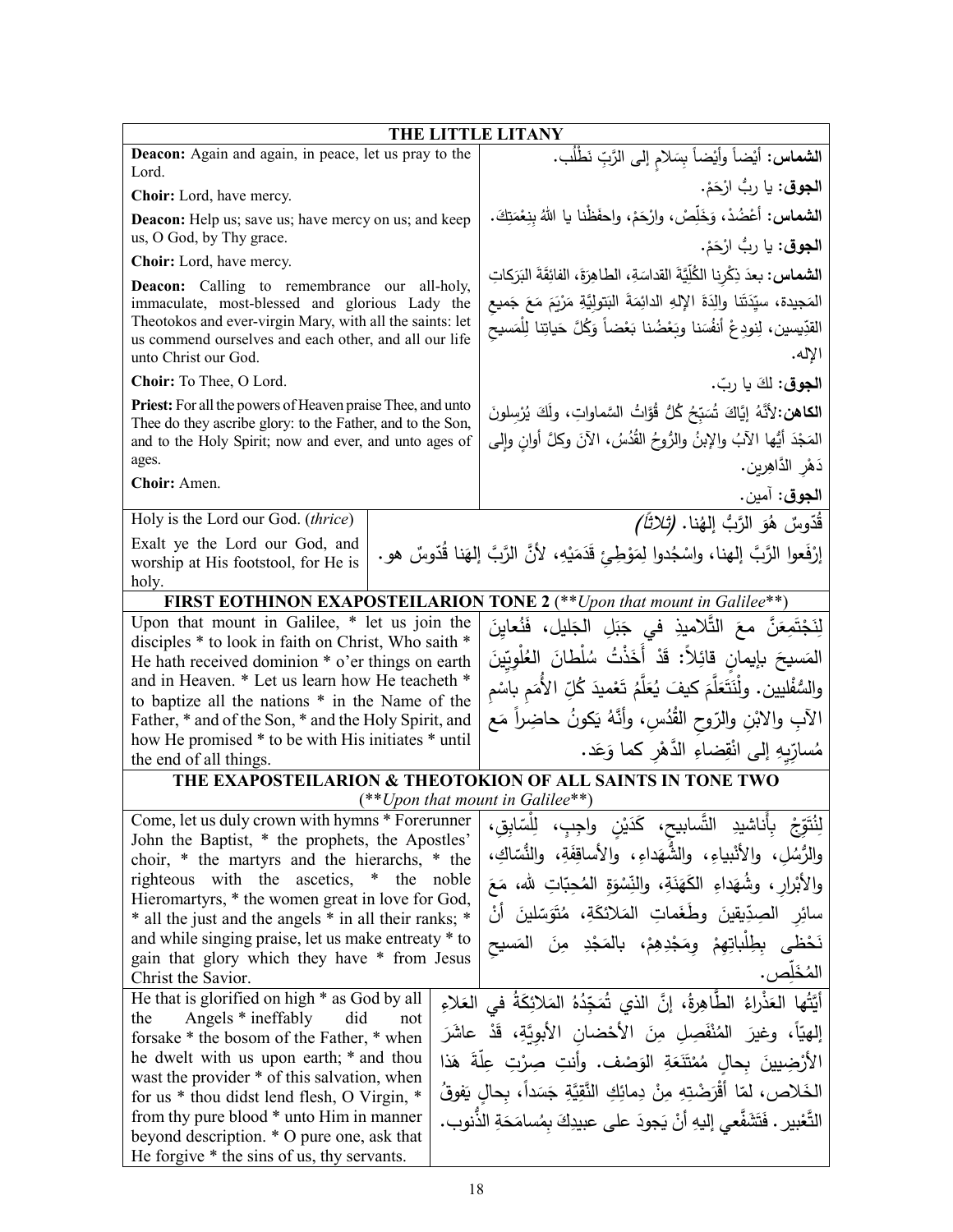| <b>AINOI (PRAISES) IN TONE EIGHT</b>                                                                                                                 |                                                                                |  |  |
|------------------------------------------------------------------------------------------------------------------------------------------------------|--------------------------------------------------------------------------------|--|--|
| Let everything that hath breath, praise the Lord.                                                                                                    | كُلٌ نَسَمَةٍ فلْتُسَبِّحِ الرَّبِّ. سَبِّحوا الرَّبَّ مِنَ السَّماواتِ،       |  |  |
| Praise ye the Lord from the heavens: praise Him                                                                                                      |                                                                                |  |  |
| in the heights. To Thee, O God, is due our song.                                                                                                     | سَبِّحوهُ في الأعالي، لأنه لكَ يَليقُ النَّسبيحُ يا الله.                      |  |  |
| Praise ye Him, all His angels: praise ye Him, all                                                                                                    | سَبّحوهُ يا جَميعَ ملائِكَتِهِ، سَبّحوهُ يا سائِرَ  قُوّاتِهِ،  لأنه           |  |  |
| His hosts. To Thee, O God, is due our song.                                                                                                          | لكَ يليقُ التَّسْبِيحُ يا الله.                                                |  |  |
|                                                                                                                                                      | For the Resurrection in Tone Eight                                             |  |  |
| Verse 1. This glory shall be to all His saints.                                                                                                      | 1− هذا المَحْدُ بَكونُ لجميع أُبرارِهِ.                                        |  |  |
| Though Thou didst stand in judgment, O Lord,                                                                                                         |                                                                                |  |  |
| condemned by Pilate, Thou didst not vacate Thy                                                                                                       | يا رَبُّ، وإِنْ كُنْتَ قَدْ وَقَفْتَ في الْحُكم مُداناً مِنْ                   |  |  |
| throne, sitting with the Father. Thou didst arise                                                                                                    | بيلاطسَ، إلاَّ أنَّكَ لمْ تَخْلُ مِنَ الكُرْسيِّ جالِساً مَعَ                  |  |  |
| from the dead, releasing the world from the                                                                                                          | الآبِ. وقُمْتَ مِنْ بَيْنِ الأَمواتِ، وأَعْتَقْتَ الْعالَمَ مِنْ               |  |  |
| bondage of the stranger; for Thou                                                                                                                    | art                                                                            |  |  |
| compassionate and the Lover of mankind.                                                                                                              | عُبوديَّةِ الغَريبِ، بما أنَّكَ رَؤوفٌ ومُحِبٌّ للبَشرِ .                      |  |  |
| Verse 2. Praise God in His sanctuary; praise                                                                                                         | 2– سَبْحوا اللهَ في قَدِيسِيهِ، سَبْحوُهِ في فَلَكِ قَوَّتِهِ.   يا رَبُّ،     |  |  |
| <i>Him in the firmament of His power.</i> Though,<br>O Lord, the Jews placed Thee in a grave like                                                    | وإِنْ كانَ اليَهودُ قَدْ وَضَعوكَ في قَبْرِ كَمائِتٍ، إلاَّ أَنَّ الجُنْدَ     |  |  |
| dead, the soldiers guarded Thee as a                                                                                                                 | كانوا يحْرِسونَكَ كمَلِكٍ راقِدٍ، ومِثْلَ كَنْزِ حَياةٍ خَتَموا عليكَ          |  |  |
| slumbering King; and as a Treasure of life,                                                                                                          | بِخَتْمِ. إلاَّ أَنَّكَ قُمْتَ ومَنَحْتَ عدَمَ البِلى لِنُفوسِنا.              |  |  |
| they sealed Thee. But Thou didst rise and<br>grant incorruptibility to our souls.                                                                    |                                                                                |  |  |
| Verse 3. Praise Him for His mighty acts; praise                                                                                                      |                                                                                |  |  |
| Him according to His excellent greatness.                                                                                                            | 3– سَبْحوُه على مَقْدَرتهِ، سَبْحوُه نَظْيَر كَثْرَةٍ عَظَمَتِهِ.              |  |  |
| Thou didst give us Thy Cross, O Lord, as a                                                                                                           | يا رَبُّ، لَقَدْ أَعْطَيْتَنا صَليبَكَ سِلاحاً على المَحّالِ، لأَنَّهُ         |  |  |
| weapon against Diabolus, who, unable to behold                                                                                                       | يَرْهَبُ وبَرْتَعِدُ إِذْ لا يَحْتَمِلُ أَنْ يَرِى قُوَّتَهُ، لأَنَّهُ يُقِيمُ |  |  |
| its power, doth fear and tremble; for it raiseth the                                                                                                 |                                                                                |  |  |
| dead and hath annulled death. Wherefore, do we                                                                                                       | المَوْتي وقَدْ عطَّلَ المَنُونِ. لذلِكَ نَسْجُدُ لِدفْنِكَ وقيامَتِكَ.         |  |  |
| worship Thy Burial and Resurrection.                                                                                                                 |                                                                                |  |  |
| Verse 4. Praise Him with the sound of the                                                                                                            | 4– سَبْحوهُ بِلَحْنِ البوقِ، سَبْحوهُ بالمزْمارِ والقيثارةِ.                   |  |  |
| trumpet; praise Him with the psaltery and harp.                                                                                                      | يا رَبُّ، إنَّ المَلاكَ المُناديَ بقِيامتِكَ، أمَّا للحُرّاس                   |  |  |
| The angel proclaiming Thy Resurrection, O Lord,<br>did frighten the guards; but to the women he cried                                                |                                                                                |  |  |
| out, saying: Why seek ye the Living among the                                                                                                        | فأَرْهَبَ، وأمَّا للنِّسوَةِ فَهَتَفَ قائلاً: لِمَ تَطْلُبْنَ الحَيَّ مَعَ     |  |  |
| dead? Verily, He hath risen, being God and hath                                                                                                      | ِ المَوْتَى؟ قد قامَ بما أنَّهُ إلهٌ، ومَنَحَ الحَياةَ للمَسْكونة              |  |  |
| granted life to the universe.                                                                                                                        |                                                                                |  |  |
| For All Saints in Tone Four (** As one valiant**)                                                                                                    |                                                                                |  |  |
| Verse 5. Praise Him with the timbrel and dance; praise                                                                                               | 5– سَبْحِوُه بالطُبْلِ والمَصلفِ. سَبْحِوُه بالأوتارِ                          |  |  |
| Him with stringed instruments and organs. Since they<br><i>وآلةِ الطَّرَبِ.</i> عَجَّبَ الرَّبُّ قِدّيسيهِ الذينَ عَلى                               |                                                                                |  |  |
| welcomed His sufferings, * all the Saints that are in His                                                                                            |                                                                                |  |  |
| earth * hath the Lord made wondrous, who in their flesh<br>الأرضِ، لِقُبولِهِم الوُسومَ والآلامِ، التي تَزَيَّنوا                                    |                                                                                |  |  |
| received * His wounds and Passion; and fair adorned<br>بِها، واتَّشَحوا بِوُضوحٍ بِمَحاسِنِ الإِلَه، الذينَ                                          |                                                                                |  |  |
| therewith, they are notably * consecrated unto Him *<br>with divine beauties of all kinds. * Let us sing their                                       |                                                                                |  |  |
| نَمْدَحُهُمْ، بما أَنَّهُمْ أَزْهارٌ  لا تَذبُلُ، وَنُجومٌ  لا<br>praise * as unwithering flowers, as the Church's stars                             |                                                                                |  |  |
| تَضِلُّ لِلكَنيسة، وَضَحايا ذُبحَتْ طَوعًا.<br>that never err or wander, * as willing victims of sacrifice.                                          |                                                                                |  |  |
| Verse 6. Praise Him upon the loud cymbals: praise                                                                                                    |                                                                                |  |  |
| 6–سَبِّحوُه بِنَغَماتِ الصُّنوجِ، سَبِّحوُه بِصُنوجِ<br>التَّهْليلِ، كلُّ نَسَمةٍ فَلْتُسَبِّحِ الزَّبِّ.<br>Him upon the high-sounding cymbals. Let |                                                                                |  |  |
| everything that hath breath praise the Lord.                                                                                                         |                                                                                |  |  |
|                                                                                                                                                      |                                                                                |  |  |
|                                                                                                                                                      |                                                                                |  |  |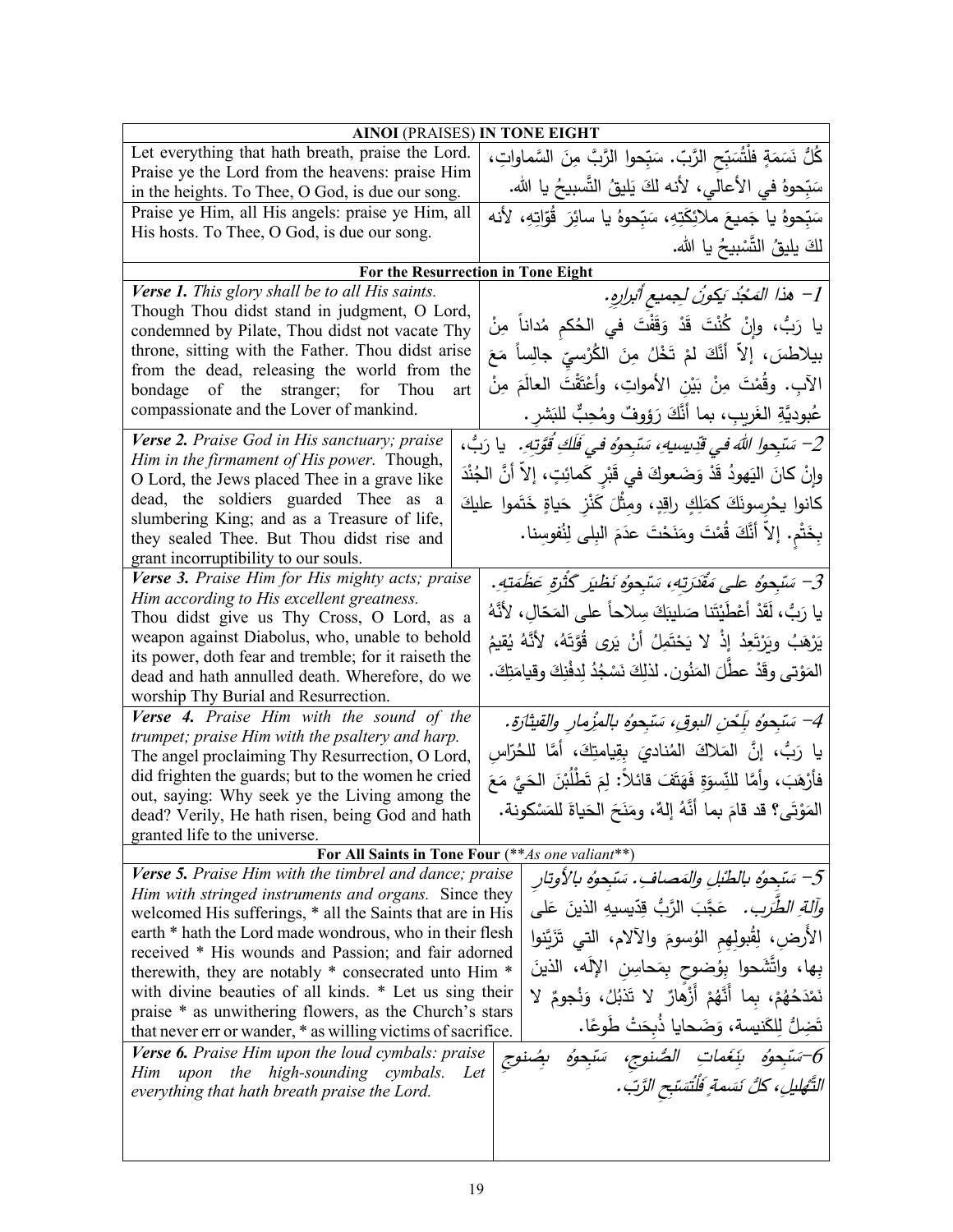| Since they welcomed His sufferings, * all the Saints<br>that are in His earth * hath the Lord made wondrous,<br>who in their flesh received * His wounds and<br>Passion; and fair adorned therewith, they are notably<br>* consecrated unto Him * with divine beauties of all                                                                                                                                                                 | عَجَّبَ الرَّبُّ قِدِّيسيهِ الذينَ عَلى الأرضِ، لِقُبولِهِم<br>الؤسومَ والآلام، التي تَزَيَّنوا بِها، واتَّشَحوا بِوُضوح<br>بِمَحاسِنِ الإِلَهِ، الذينَ نَمْدَحُهُم، بِما أَنَّهُم أَزْهارٌ لا                                                                                                                                                                                                                             |
|-----------------------------------------------------------------------------------------------------------------------------------------------------------------------------------------------------------------------------------------------------------------------------------------------------------------------------------------------------------------------------------------------------------------------------------------------|----------------------------------------------------------------------------------------------------------------------------------------------------------------------------------------------------------------------------------------------------------------------------------------------------------------------------------------------------------------------------------------------------------------------------|
| kinds. * Let us sing their praise * as unwithering<br>flowers, as the Church's stars that never err or<br>wander, * as willing victims of sacrifice.                                                                                                                                                                                                                                                                                          | تَذبُلُ، وَنُجومٌ لا تَضِلُّ لِلكَنيسة، وَضَحايا ذَبِحَت<br>طوعًا.                                                                                                                                                                                                                                                                                                                                                         |
| Verse 7. The righteous cried, and the Lord heard<br>them, and He delivered them out of all their<br>tribulations. With the prophets, let us extol * the<br>Apostles; and with the just, * all the sacred martyrs,                                                                                                                                                                                                                             | 7– الصّرّديقونَ صَرَخول، والرَّبُ استَجابَ لَهُم، ومنْ<br>َجمِيعِ <i>اُحْزَانِهِمْ نَجَّاهُم.</i> لِنَمْدَحْ بِالنَشَائِدِ صَفَّ الزُّسُلَ<br>والشُّهداءِ، والأَبْرارِ معَ شُهَداءِ الكَهَنَة، والمُعَلِّمينَ                                                                                                                                                                                                              |
| the teachers of the Church, the fervent women who<br>strove in both ascetics' and martyrs' strife, * let the<br>multitude of Saints * and the righteous in all their<br>ranks * sacredly be praised * with divine songs and<br>hymns, for they inherited the Kingdom in the<br>highest, * and they are dwellers of Paradise.                                                                                                                  | الْصِّدِّيقِينَ، والنِّسْوَةَ القدِّيساتِ، مَنْ مِنْهُنَّ جاهَدْنَ<br>ومَنْ في شَوْقٍ نَسَكْنَ، مَعَ الصِّدّيقينَ، بما أَنَّهُمْ غَدوا<br>وارثينَ المَلَكوتَ العُلْويَّ، ومُتَوَطِّنينَ الفرْدَوْس.                                                                                                                                                                                                                        |
| Verse 8. Wondrous is God in His saints. They that<br>made Heaven of the earth * with the brightness that<br>virtues shed; * they that imitated the willing death<br>of Christ; * they that have walked on that path that<br>doth provide immortality; * they that with the<br>surgery * of divine grace have cleared away * all<br>our mortal ills; * they that nobly contended with a<br>single soul throughout the world's four quarters: * | 8– عَجيبٌ      قو    اللهُ   في   قَدِيسِيهِ .      لِنَمْدَحْ   صَفَّ<br>الشُّهداءَ، مَنْ صَيَّرُوا الأَرْضَ سَماءً بِحُسْنِ الفَضائِلِ،<br>ومَنْ ضارَعوا مَوْتَ المَسيح المُعْطي الحَياةَ، وساروا<br>في الطَّرُقِ الصَّعْبَةِ، وطَّهَّرُوا ألامَ الناسِ بعِلاجاتِ<br>النَّعْمَةِ. والذينَ جاهَدُوا بِشَجاعَةٍ وباتِّفاقِ نُفوسِ                                                                                          |
| Let all the martyrs be praised in song.<br>THE FIRST EOTHINON DOXASTICON IN TONE ONE                                                                                                                                                                                                                                                                                                                                                          | لأَزَمَهُمْ في كُلِّ العالَمِ.                                                                                                                                                                                                                                                                                                                                                                                             |
| Glory to the Father, and to the Son, and to the                                                                                                                                                                                                                                                                                                                                                                                               | <i>المَجْدُ للآبِ والإبنِ والروحِ القدَسِ.</i> إنَّ الرَّبَّ قَد حَضَرَ                                                                                                                                                                                                                                                                                                                                                    |
| Holy Spirit. As the disciples were hastening to<br>the mountain, the Lord came to them that He<br>might raise them from things earthly; and they                                                                                                                                                                                                                                                                                              | إِلَى التَّلاميذِ الذَّاهِبِينَ إِلَى الْجَبَلِ، لِلارتِفاعِ عَنِ<br>الأرضِيَّاتِ، فَسَجَدوا لَهُ، وَتَلَقَّفوا السُّلطانَ المُعْطى لَهُ                                                                                                                                                                                                                                                                                   |
| worshipped Him and learned of the power given<br>to Him in every place. They were sent forth to<br>every land under heaven to preach the<br>Resurrection from the dead and the restoration                                                                                                                                                                                                                                                    | في كُلِّ مَكانٍ. وَأَرْسِلوا إلى ما تَحْتَ السَّماءِ، لِيَكرِزوا<br>بِالْقِيامَةِ مِن بَينِ الأَمواتِ، وَبِالنَّقَلَةِ إِلَى السَّماواتِ،                                                                                                                                                                                                                                                                                  |
| to the Heavens. He that cannot lie promised also<br>that He would be with them forever, even Christ<br>God, the Savior of our souls.                                                                                                                                                                                                                                                                                                          | الذينَ قَدْ وَعَدَهُم، وَهوَ غَيرُ كَاذِبٍ، بِأَن يَكُونَ مَعَهُم<br>إلى الأبَدِ، المَسيحُ الإِلَهُ، وَمُخَلِّصُ نُفوسنا.                                                                                                                                                                                                                                                                                                  |
| Both now and ever, and unto ages of ages. Amen.<br>Most blessed art thou, O Virgin Theotokos, for<br>through Him that was incarnate of thee is Hades<br>despoiled, Adam is recalled from the dead, the<br>curse is made void, Eve is set free, death is slain,<br>and we are endowed with life. Wherefore, in<br>hymns of praise, we cry aloud: Blessed art Thou,<br>O Christ our God, Who is thus well pleased, glory<br>to Thee.            | الآنَ وكلَّ أُوانِ وإلى دهرِ الداهرينَ. آمين.   أنتِ<br>هِيَ الفائِقَةُ عَلَى كُلِّ البَرَكاتِ، يا والِذَةَ الإِلَهِ العَذراءِ،<br>لأَنَّ الْجَحيمَ قَد سُبِيَت بواسِطَةِ الْمُتَجَسِّدِ مِنكِ، وَآدَمَ<br>دُعِيَ ثَانِيَةً، واللُّعنَةَ بادَت، وَحَوّاءَ انعَتَقَت، والمَوتَ<br>أُميتَ، وَنَحنُ قَد حَيينا. فَلِذَلِكَ نُسَبِّحُ هاتِفين: مُبارَكٌ<br>أنتَ أَيُّها المَسيحُ إِلَهُنا، يا مَن هَكَذا سُرَّ ، المَجِدُ لَك. |
| THE GREAT DOXOLOGY IN TONE ONE                                                                                                                                                                                                                                                                                                                                                                                                                |                                                                                                                                                                                                                                                                                                                                                                                                                            |
| Glory to Thee, who has shown forth the Light.<br>Glory to God in the highest, and on earth peace,<br>good will among men.                                                                                                                                                                                                                                                                                                                     | الْمَجْدُ لَكَ يا مُظْهِرَ النورِ ، الْمَجْدُ للَّهِ في الْعَلاءِ ، وعلى<br>الأرْضِ السَّلامُ، وفي النَّاسِ المَسَرَّةِ.                                                                                                                                                                                                                                                                                                   |